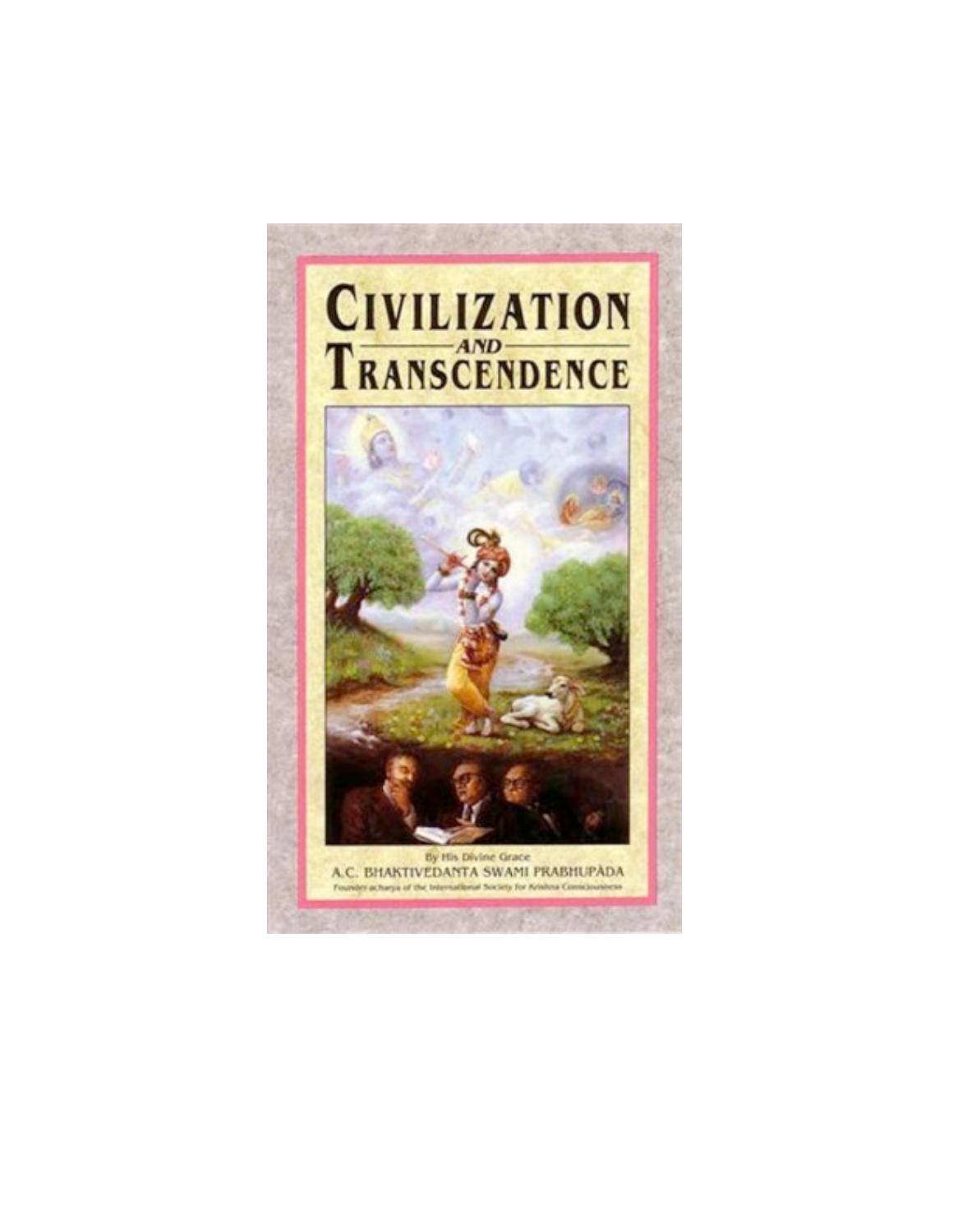# **Civilization and Transcendence**

**1: RELIGION WITH NO CONCEPTION OF GOD? 2: PROGRESSING BEYOND "PROGRESS" 3: CONCOCTED RELIGION 4: CASTE SYSTEM CAST OUT 5: ETERNAL TRUTHS VS. EVERYDAY REALITIES 6: THE ULTIMATE KNOWLEDGE 7: GETTING SPIRITUAL GUIDANCE 8: CIVILIZATION MEANS REGULATION 9: CLEANSING THE HEART 10: THE PROCESS OF PURIFICATION 11: "FEEL THE ONENESS" … WITH A DIFFERENCE 12: HOW TO LOVE GOD 13: THE WAY TO PEACE 14: RETURN TO REAL LIFE**

**His Divine Grace A. C. Bhaktivedanta Swami Prabhupäda Replies to a Questionnaire From Bhavan's Journal June 28, 1976**

More Free Downloads At:

[www.Krishnapath.org](http://www.Krishnapath.org)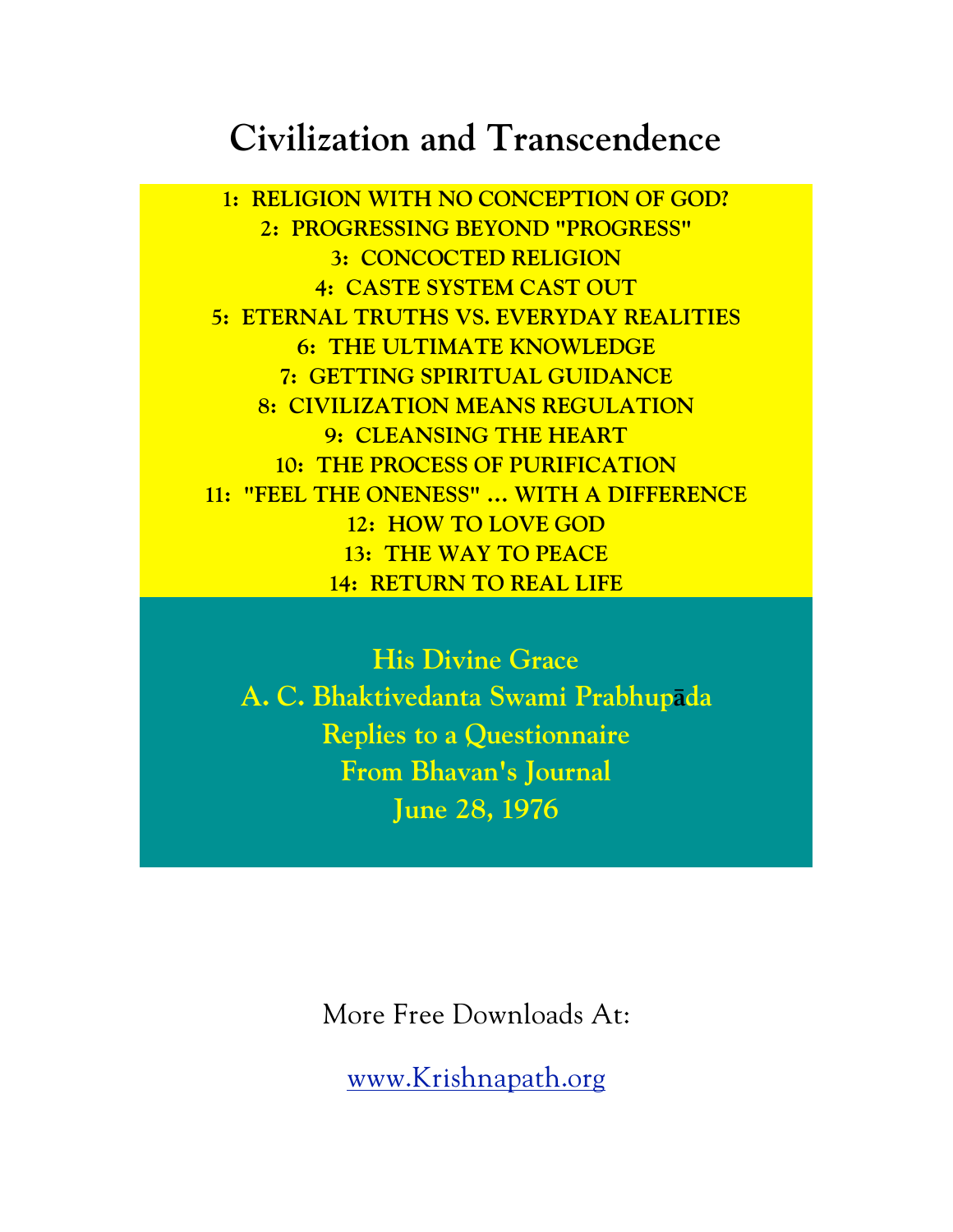### **RELIGION WITH NO CONCEPTION OF GOD?**

Pusta Krsna: Śrīla Prabhupāda, this questionnaire was sent to you by *Bhavan's Journal,* a cultural and religious magazine in Bombay. They are questioning various religious and spiritual leaders, trying to get the answers to some of the important questions that are perplexing people today. So there's a list of questions, and the first is this: "Is the influence of religion over the masses on the wane?"

**Çréla Prabhupäda:** Yes. This is predicted in *Çrémad-Bhägavatam* [12.2.1]:

*tataç cänu-dinaà dharmaù satyaà çaucaà kñamä dayä kälena balinä räjan naìkñyaty äyur balaà småtiù*

"In Kali-yuga, this age of quarrel and hypocrisy, there shall be a waning of these qualities: religiosity, truthfulness, cleanliness, tolerance, memory, bodily strength, duration of life, and mercy." These are the human assets—qualities which make a human being distinct from the animals. But these things will decline. There will be almost no mercy, there will be almost no truthfulness, memory will be shortened, duration of life shortened. Similarly, religion will practically vanish. So that means gradually human beings will descend to the platform of animals. Especially when there is no religion, human beings are simply animals. This any common man can distinguish—that a dog does not understand what religion is. The dog is also a living being, but he's not interested in what is being discussed here about *Bhagavad-gétä* or *Çrémad-Bhägavatam.* That is the distinction between man and dog: the animal is not interested. So when human beings are becoming uninterested in religion, then they're becoming animals.

And how can there be happiness or peace in animal society? The big leaders want to keep the citizenry as animals, and at the same time they are striving to make a United Nations. How is it possible? United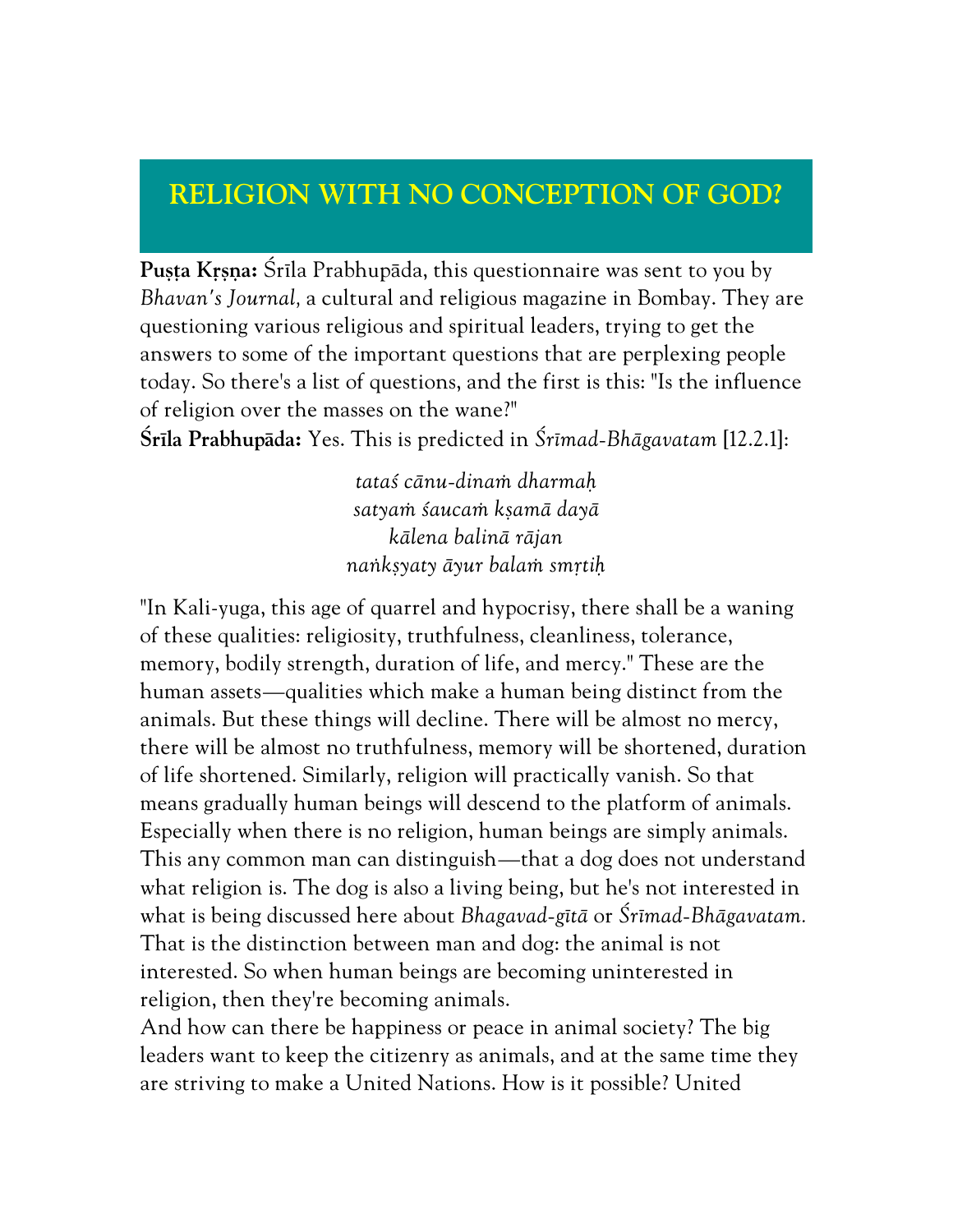Animals? Is it possible? Society for United Animals. [*Laughter.*] In the science of logic it is said, "Man is a rational animal." So when rationality is missing, one becomes simply an animal. What is the possibility of being a human being?

In human society, whether you are a Christian or a Muhammadan or a Hindu or a Buddhist, it doesn't matter. But there must be some system of religion—that is human society. And human society without religion animal society. This is the plain fact. Why are people unhappy now? Because they are neglecting religion.

One gentleman has written me that Marx said, "Religion is the opium of the people." That means the Communists are very adamant against God consciousness because they think that religion has spoiled the whole social atmosphere. Religion might have been misused, but that does not mean that religion should be avoided. Real religion should be taken. Simply because religion has not been properly executed by the so-called priests, that does not mean religion should be rejected. If my eye is giving me some kind of trouble on account of a cataract, that doesn't mean my eye should be plucked out. The cataract should be removed. So that is the idea of the Krsna consciousness movement-to remove the cataract from people's religious vision.

Generally, modern so-called religious leaders have no conception of God, and yet they are preaching religion. What good is that religion? People are simply being misled. Real religion means God's order: *dharmam tu sāksād bhagavat-pranītam* [SB 6.3.19]. If your religion has no conception of God, where is the question of religion? Still, without any conception of God, they are professing some religion. How long will it go on artificially? It will deteriorate. That ignorance about God has resulted in the present condition.

Religion means the order of God, just as law means the order of the state. Now, if in your social system there is no state, where is the question of the state's order? You will simply manufacture your own order. Today that is going on in the field of religion: there is no conception of God and therefore no following of God's order. But we devotees of Krsna have a clear conception of God. Here is God: Krsna. And He's giving orders. We accept those orders. So it is clear religion. But if there is no conception of God, no order of God, then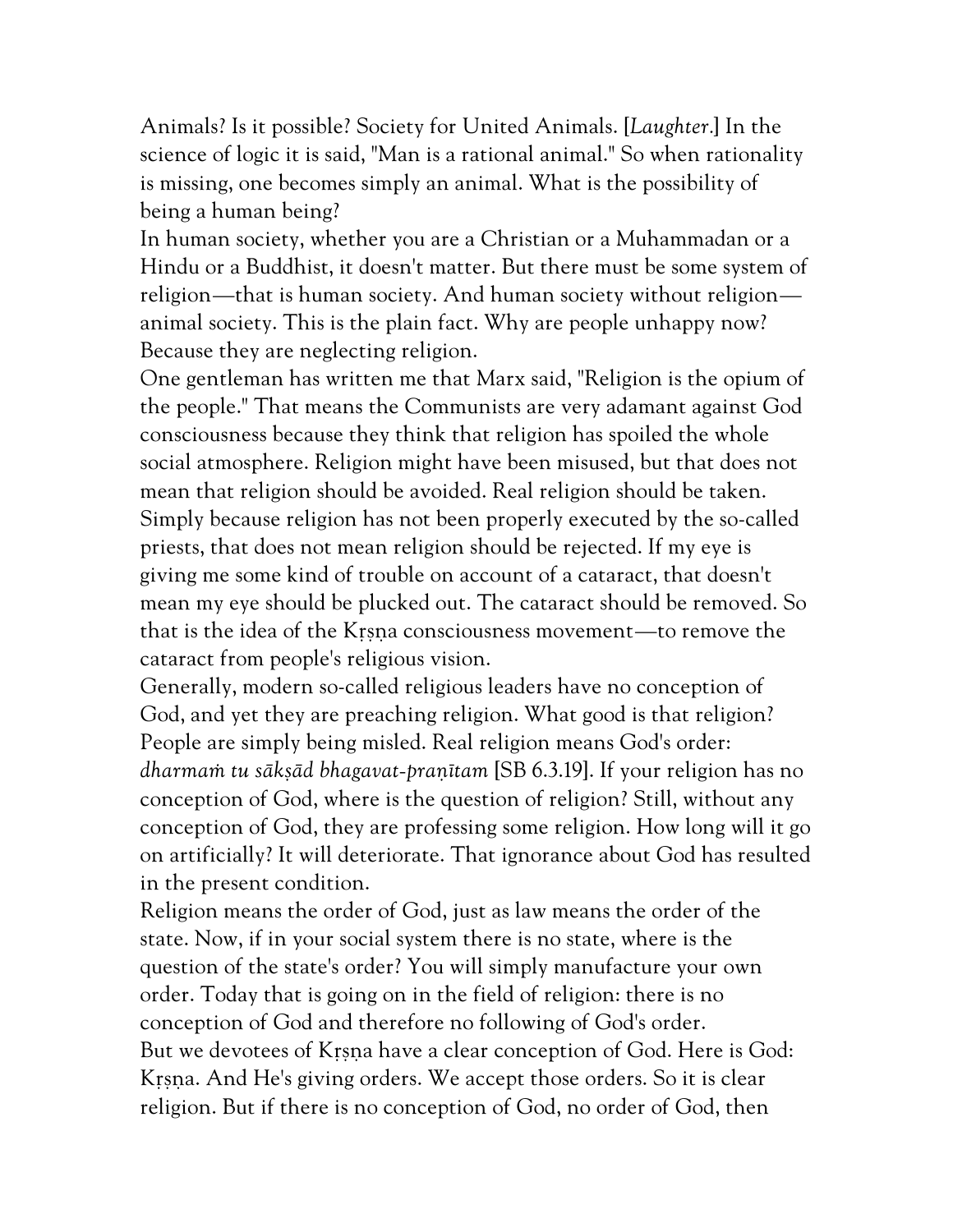where is the question of religion? Ask someone in some other religious system what their conception of the form of God is. Can anyone tell clearly? Nobody can say. But we shall immediately say,

> *venum kvanantam aravinda-dalāyatāksam barhävataàsam asitämbudha-sundaräìgam kandarpa-koöi-kamanéya-viçeña-çobhaà govindam ädi-puruñaà tam ahaà bhajämi*

"I worship Govinda, the primeval Lord, who is adept at playing on His flute, whose eyes are like petals of a blooming lotus, whose head is bedecked with a peacock's feather, whose figure of beauty is tinged with the hue of blue clouds, and whose unique loveliness charms millions of Cupids." [Brahma-samhitā 5.30]

Immediately, description—"Here is God." Then there is religion. And if there is no conception of God, where is the question of religion? Bogus. That is why religiosity and the other noble human qualities are declining. People have no conception of God, and therefore there is no understanding of religion. As a result, the whole human civilization is declining. And because it is declining, human beings are becoming more and more like animals.

### **PROGRESSING BEYOND "PROGRESS"**

Pusta Krsna: Question number two?

**Çréla Prabhupäda:** Yes.

**Pusta Krsna:** "The traditional charge against Hinduism is that it is fatalistic, that it inhibits progress by making people slaves to the belief in the inevitability of what is to happen. How far is this charge true?" **Śrīla Prabhupāda:** The charge is false. Those who have made that charge do not know what "Hinduism" is. First of all, the Vedic scriptures make no mention of such a thing as "Hinduism." but they do mention *sanätana-dharma,* the eternal and universal religion, and also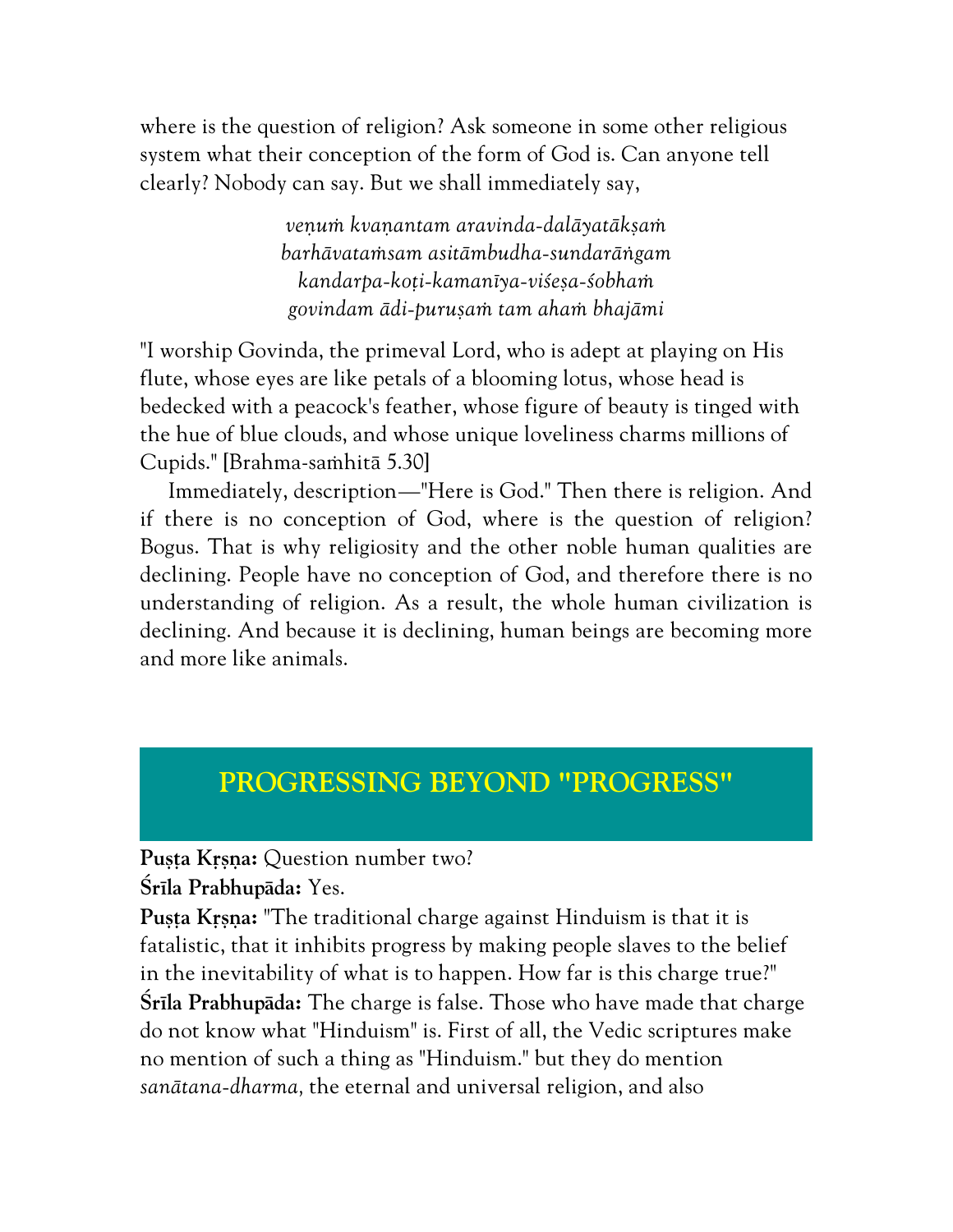*varņāśrama-dharma,* the natural organization of human society. That we can find in the Vedic scriptures.

So it is a false charge that the Vedic system inhibits the progress of mankind. What is that "progress"? A dog's jumping is progress? [*L*a*ughter.*] A dog is running here and there on four legs, and you are running on four wheels. Is that progress?

The Vedic system is this: The human being has a certain amount of energy—better energy than the animals', better consciousness—and that energy should be utilized for spiritual advancement. So the whole Vedic system is meant for spiritual advancement. Human energy is employed in a more exalted direction than to compete with the dog. Consequently, sometimes those who have no idea of religion notice that the Indian saintly persons are not working hard like dogs. Spiritually uncultured people think the dog race is life. But actual life is spiritual progress. Therefore the *Çrémad-Bhägavatam* [1.5.18] says,

> *tasyaiva hetoù prayateta kovido na labhyate yad bhramatäm upary adhaù tal labhyate duùkhavad anyataù sukhaà kälena sarvatra gabhéra-raàhasä*

The human being should exert his energy for that thing which he did not get in many, many lives. Through many, many lives the soul has been in the forms of dogs or demigods or cats or birds or insects. There are 8,400,000 material forms. So this transmigration is going on, but in every one of these millions of forms, the business is sense gratification. The dog is busy for sense gratification: "Where is food? Where is shelter? Where is a mate? How to defend?" And the man is also doing the same business, in different ways.

So this struggle for existence is going on, life after life. Even a small insect is engaging in the same struggle—*ähära-nidrä-bhaya-maithunam* —eating, sleeping, defending, and mating. Bird, beast, insect, fish everywhere the same struggle: "Where is food? Where is sex? Where is shelter? How to defend?" So the *çä*s*tra* [scripture] says we have done these things in many, many past lives, and if we don't get out of this struggle for existence, we'll have to do them again in many, many future lives. So these things should be stopped.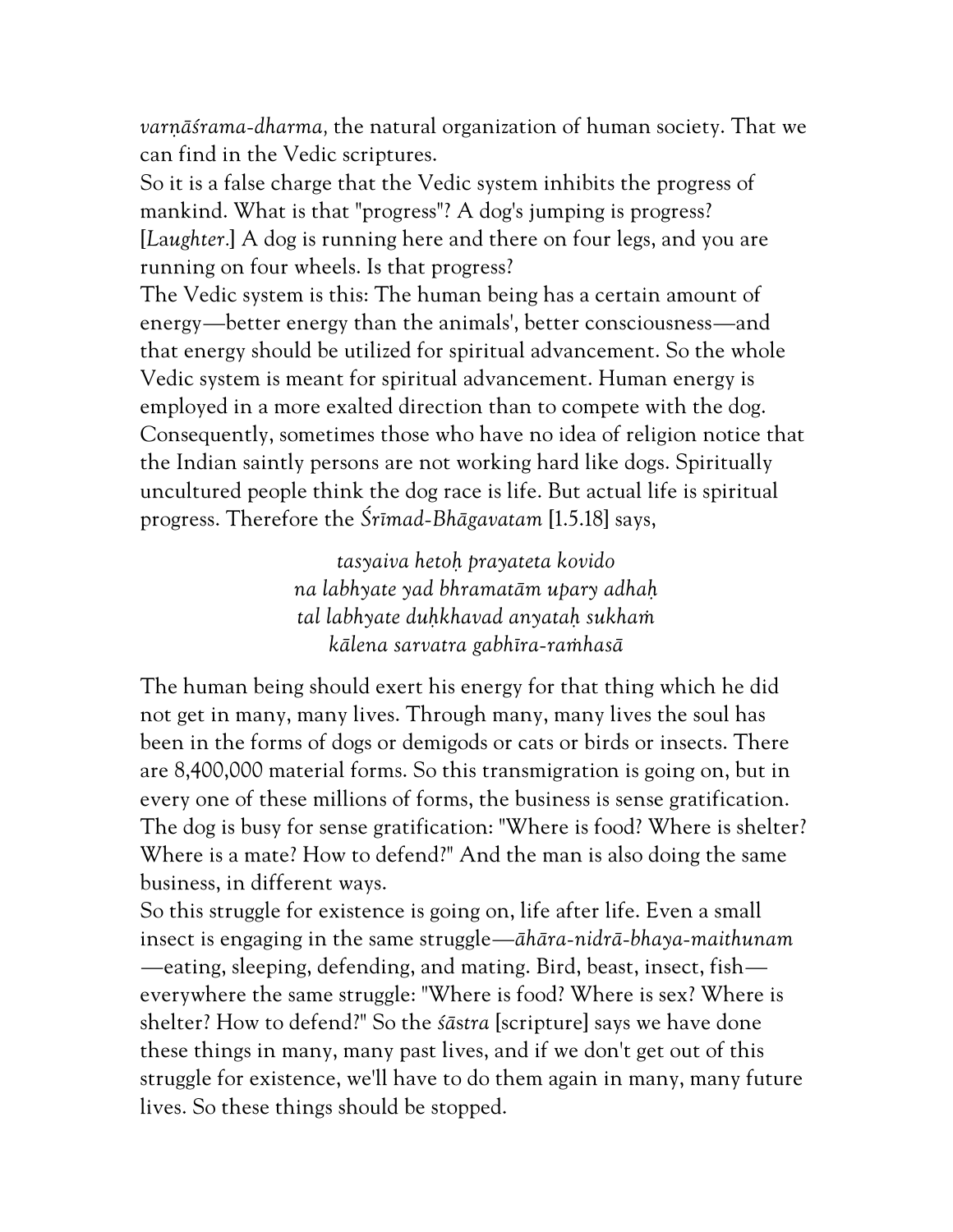Therefore Prahläda Mahäräja advises his friends [*Çrémad-Bhägavatam*  7.6.3],

> *sukham aindriyakaà daityä deha-yogena dehinäm sarvatra labhyate daiväd yathä duùkham ayatnataù*

"My dear friends, material pleasure—which is due simply to this material body—is essentially the same in any body. And just as misery comes without our trying for it, so the happiness we deserve will also come, by higher arrangement." A dog has a material body, and I have a material body. So my sex pleasure and the dog's sex pleasure is the same. Of course, a dog is not afraid of having sex on the street, in front of everyone. We hide it in a nice apartment. That's all. But the activity is the same. There is no difference.

Still, people are taking this sex pleasure between a man and woman in a nice decorated apartment as very advanced. But this is not advanced. And yet they are making a dog's race for this "advancement." Prahläda Mahäräja says we are imagining that there are different types of pleasure on account of different types of body, but the pleasure is fundamentally the same.

Naturally, according to the different types of body, there are some external differences in the pleasure, but the basic amount and quality of this pleasure has very well defined limitations. That is called destiny. A pig has a certain type of body, and his eatable is stool. This is destined. You cannot change it—"Let the pig eat *halavä*." That is not possible. Because the soul has a particular type of body, he must eat a particular type of food. Can anyone, any scientist, improve the standard of living of a pig? Is it possible? [*Laughter.*]

Therefore Prahläda Mahäräja says that everything about material pleasure is already fixed. The uncivilized men in the jungle are having the same sex pleasure as the so-called civilized men who boast, "Instead of living in that hut made of leaves, we are living in a skyscraper building. This is advancement."

But Vedic civilization says, "No, this is not advancement. Real advancement is self-realization—how much you have realized your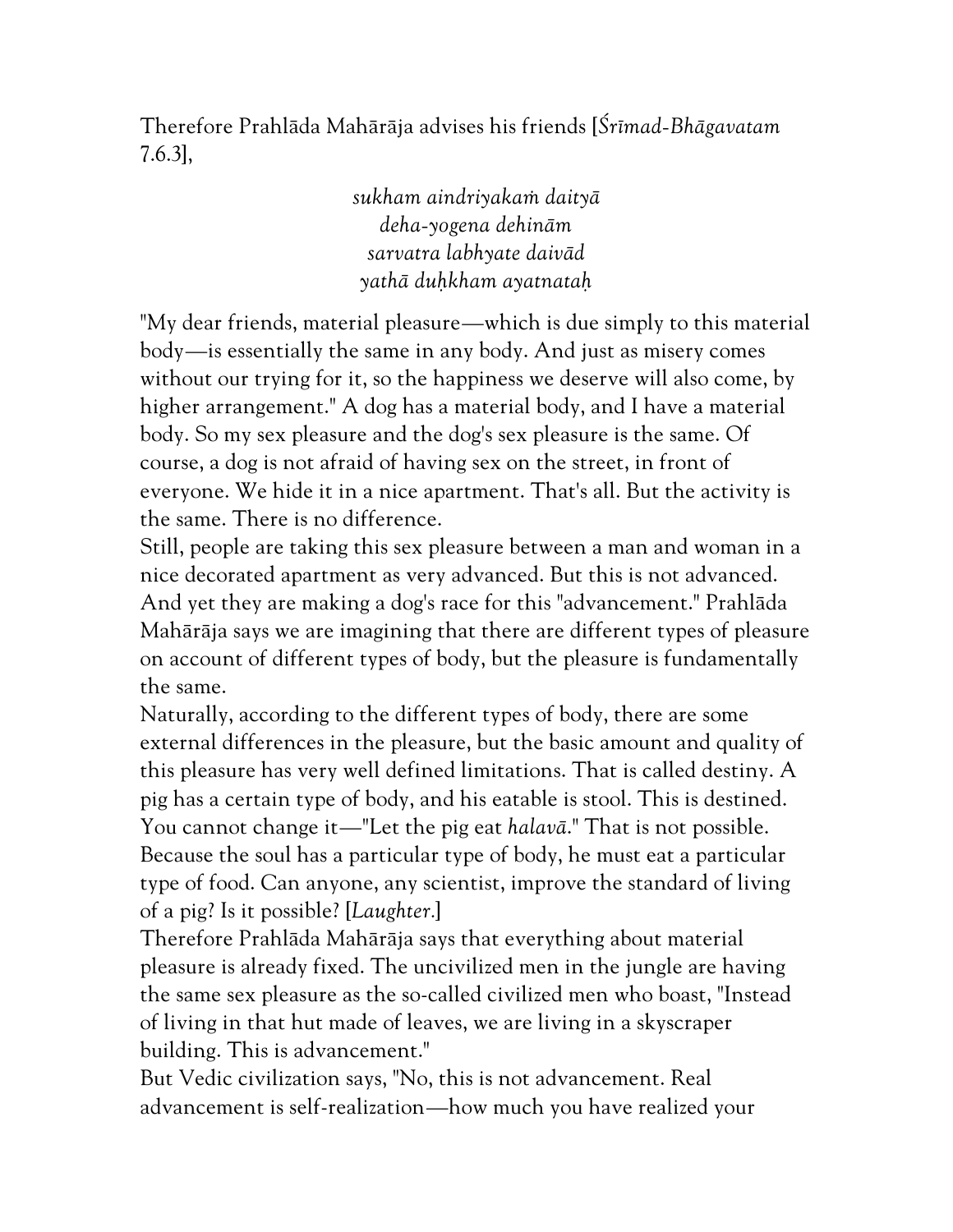relationship with god."

Sometimes people misunderstand, thinking that sages who try for selfrealization are lazy. In a high court a judge is sitting soberly, apparently doing nothing, and he is getting the highest salary. And another man in the same court—he's working hard all day long, rubber-stamping, and he is getting not even one-tenth of the judge's salary. He's thinking, "I am so busy and working so hard, yet I am not getting a good salary. And this man is just sitting on the bench, and he's getting such a fat salary." The criticism of Hinduism as "inhibiting progress" is like that: it comes out of ignorance. The Vedic civilization is for self-realization. It is meant for the intelligent person, the person who will not just work like an ass but who will try for that thing which he did not achieve in so many other lives—namely, self-realization.

For example, we are sometimes labeled "escapists." What is the charge? **Disciple:** They say we are escaping from reality.

**Çréla Prabhupäda:** Yes, we are escaping *their* reality. But their reality is a dog's race, and our reality is to advance in self-realization, Krsna consciousness. That is the difference. Therefore the mundane, materialistic workers have been described as *müòhas,* asses. Why? Because the ass works very hard for no tangible gain. He carries on his back tons of cloth for the washerman, and the washerman in return gives him a little morsel of grass. Then the ass stands at the washerman's door, eating the grass, while the washerman loads him up again. The ass has no sense to think, "If I get out of the clutches of this washerman, I can get grass anywhere. Why am I carrying so much?"

The mundane workers are like that. They're busy at the office, very busy. If you want to see the fellow, "I am very busy now." [*Laughter.*] So what is the result of your being so busy? "Well, I take two pieces of toast and one cup of tea. That's all." [*Laughter.*] And for this purpose you are so busy? Or, he is busy all day simply so that in the evening he can look at his account books and say, "Oh, the balance had been one thousand dollars —now it has become two thousand." That is his satisfaction. But still he will have the same two pieces of bread and one cup of tea, even though he has increased his balance from one thousand to two thousand. And still he'll work hard. This is why *karmés* are called *müòhas*. They work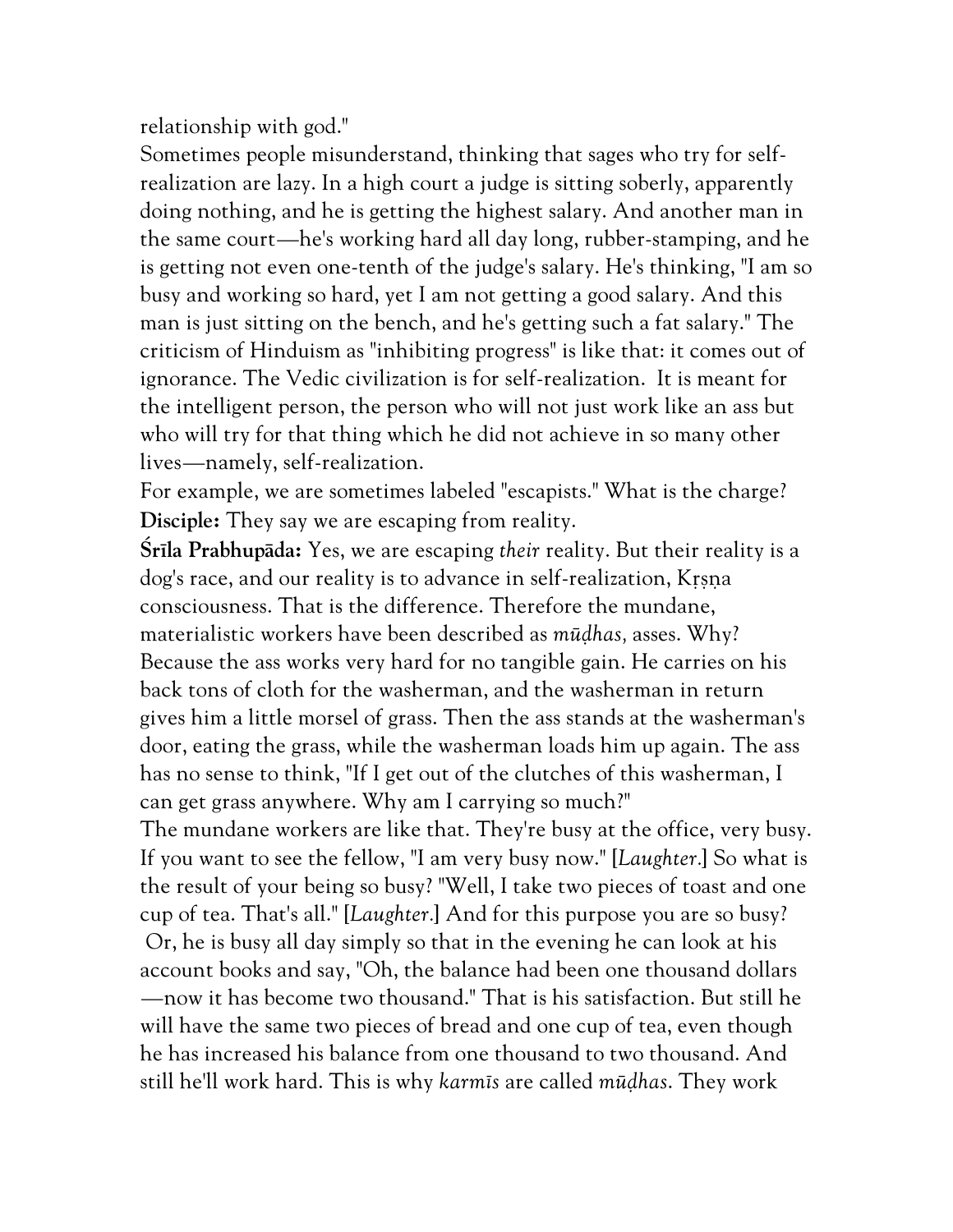like asses, without any real aim of life.

But Vedic civilization is different. The accusation implied in the question is not correct. In the Vedic system, people are not lazy. They are very busy working for a higher purpose. And that busy-ness is so important that Prahläda Mahäräja says, *kaumära äcaret präjïo:* [SB 7.6.1] "Beginning from childhood, one should work for self-realization." One should not lose a second's time. So that is Vedic civilization. Of course, the materialistic workers—they see, "These men are not working like us, like dogs and asses. So they are escaping." Yes, escaping your fruitless endeavor.

The Vedic civilization of self-realization begins from the *varnāśrama* system of social organization. *Varnāśramācāravatā purușena parah pumān vișnur ārādhyate:* "Everyone should offer up the fruits of his occupational duty to the lotus feet of the Lord Visnu, or Krsna." That is why the Vedic system is called *varnāśrama*—literally, "social organization with a spiritual perspective."

The *varnāśrama* system has four social and four spiritual divisions. the social divisions are the *brāhmanas* [teachers and priests], *kṣatriyas* [administrators and military men], *vaiçyas* [farmers and merchants], and *çüdras* [laborers and craftsmen], while the spiritual divisions are the *brahmacärés* [students], *gåhasthas* [householders], *vänaprasthas* [retirees], and *sannyāsīs* [renunciants]. But the ultimate goal is *viṣṇur ārādhyate* the worship of the Supreme Lord, Visnu, by all. That is the idea. But the members of the modern so-called civilization do not know of *varnāśrama*. Therefore they have created a society that is simply a dog's race. The dog is running on four legs, and thay are running on four wheels. That's all. And they think the four-wheel race is advancement of civilization.

Vedic civilization is different. As Närada Muni says, *tasyaiva hetoù prayateta kovido na labhyate yad bhramatäm upary adhaù:* the learned, astute person will use this life to gain what he has missed in countless prior lives—namely, realization of self and realization of God. Someone may ask, "Then shall we do nothing?" Yes do nothing simply to improve your material position. Whatever material happiness is allotted for you by destiny, you'll get it wherever you are. Take to Krsna consciousness. You'll get these other things besides.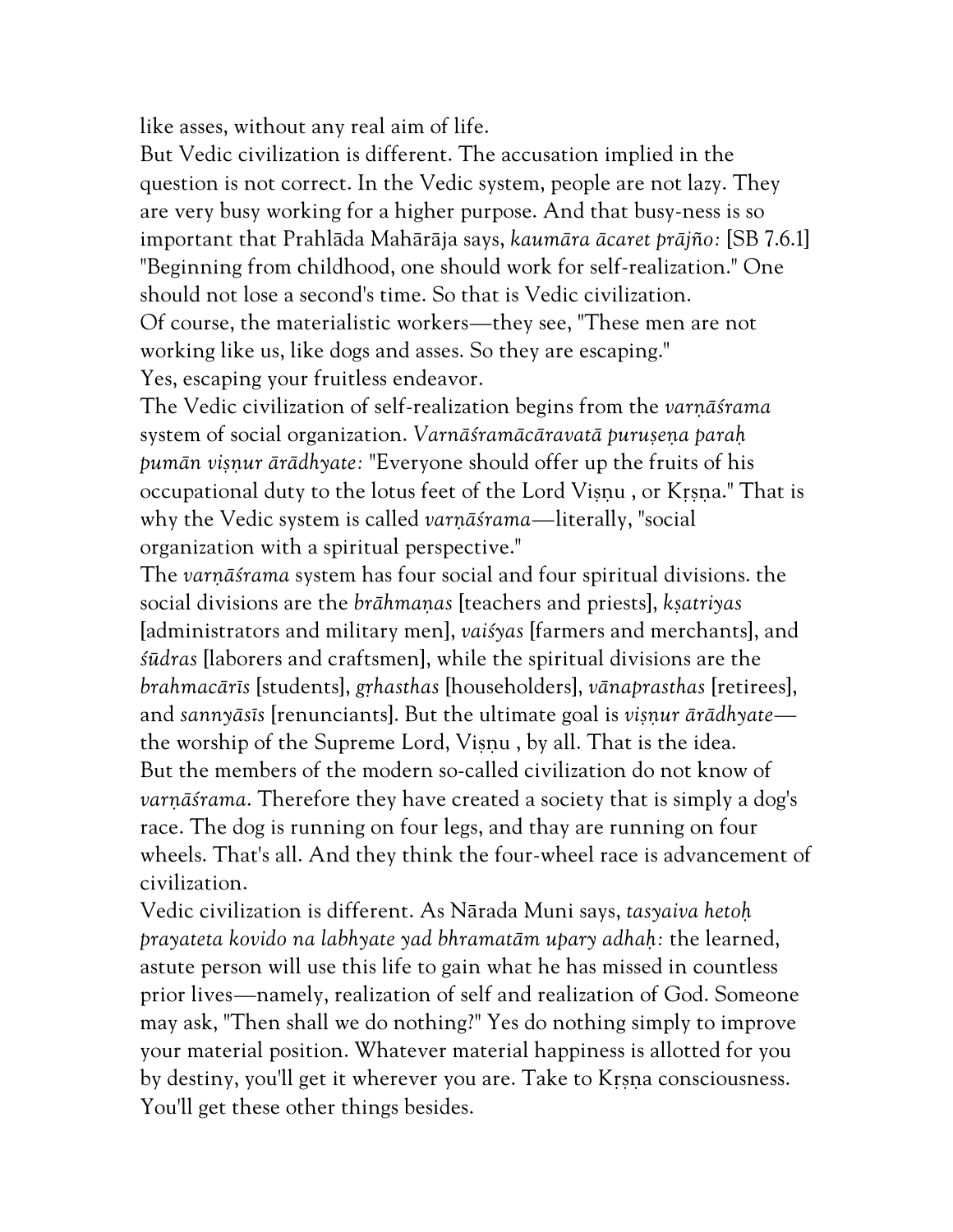"How shall I get them?"

How? *Kālena sarvatra gabhīra-ramhasā:* by the arrangement of eternal time, everything will come about in due course. The example is given that even though you do not want distress, still distress comes upon you. Similarly, even if you do not work hard for the happiness that is destined to be yours, still it will come.

Similarly, Prahläda Mahäräja says, *na tat-prayäsaù kartavyam:* you should not waste your energy for material happiness, because you cannot get more than what you are destined to ha That is not possible. "How can I believe it—that by working harder I will not get more material happiness than I would otherwise have had?"

Because you are undergoing so many distressing conditions even though you do not want them. Who wants distress? For example, in our country, Mahatma Gandhi was killed by his own countrymen. He was a great man, he was protected by so many followers, he was beloved by all—and still he was killed. Destiny. Who can protect you from all these distressing conditions?

"So," you should conclude, "if these distressing conditions come upon me by force, the other kind of condition, the opposite number, will also come. Therefore why shall I waste my time trying to avoid distress and gain so-called happiness? Let me utilize my energy for Krsna consciousness." That is intelligence. You cannot check your destiny. The magazine's question touches on this point.

Pusta Krsna: Yes, the usual charge is that this Vedic system of civilization is fatalistic, and that as a result people are not making as much material progress as they otherwise would.

**Śrīla Prabhupāda:** No, no, the Vedic system is not fatalistic. It is fatalistic only in the sense that one's *material* destiny cannot be changed. But your spiritual life is in your hands. our point is this: The whole Vedic civilization is based on the understanding that destiny allows only a certain amount of material happiness in this world, and that our efforts should therefore be directed toward self-realization. Nobody is enjoying uninterrupted material happiness. That is not possible. A certain amount of material happiness and a certain amount of material distress —these both must be present always. So just as you cannot check your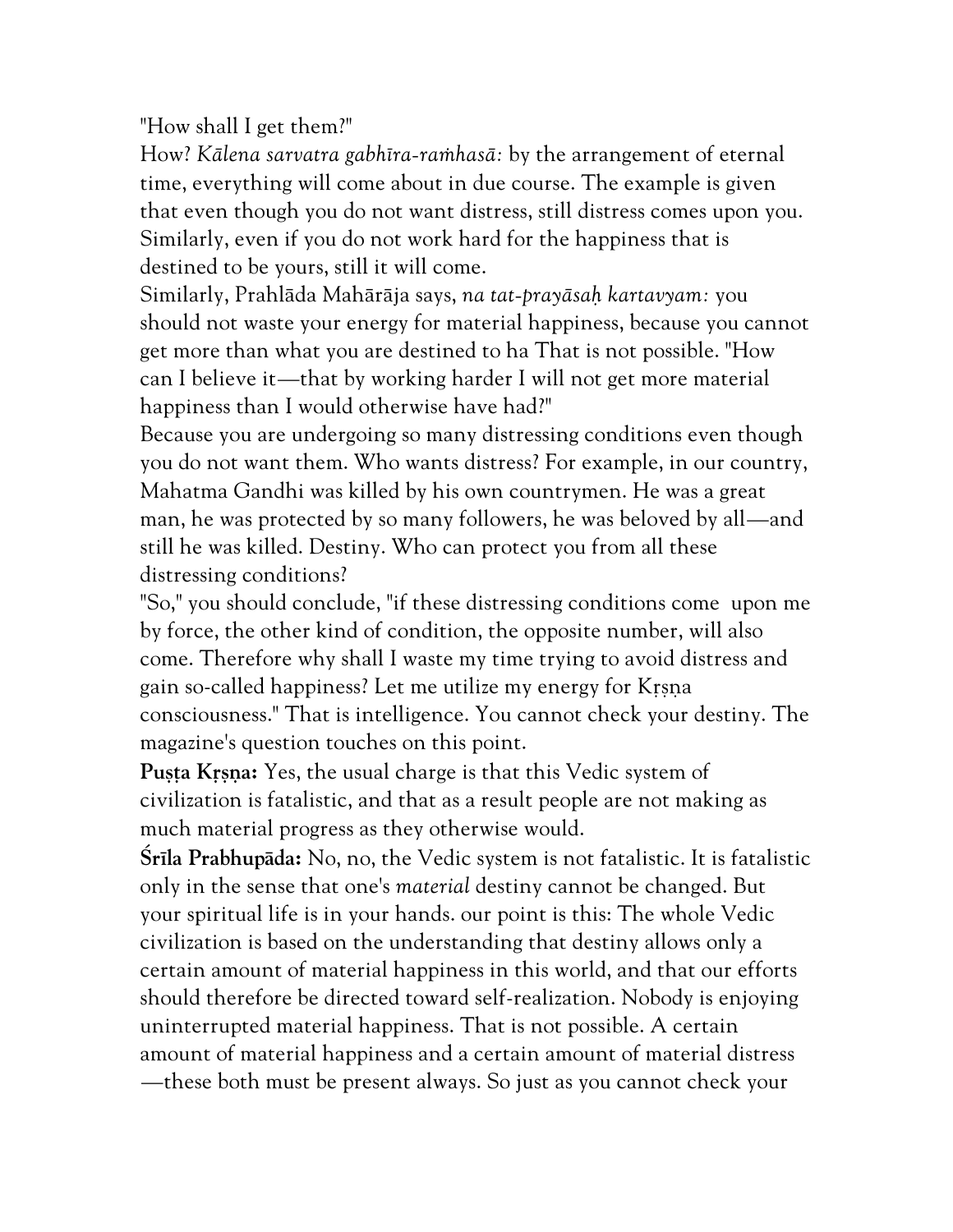distressing condition of life, similarly you cannot check your happy condition of life. It will come automatically. Therefore, don't waste your time with these things. better you utilize your energy for advancing in Krsna consciousness.

Pusta Krsna: So then, Śrīla Prabhupāda, would it be accurate, after all, to say that people who have this Vedic conception would not try for progress?

**Çréla Prabhupäda:** No, no. "Progress"—first you must understand what actual progress is. The thing is that if you try to progress vainly, what is the use of trying? If it is a fact you cannot change your material destiny, why should you try for that? Rather, whatever energy you have, utilize it for understanding Krsna consciousness. That is real progress. Make your spiritual understanding—your understanding of God and self—perfectly clear.

For instance, in our International Society for Krishna Consciousness, our main business is how to make advancement in Krsna consciousness. We are not enthusiastic about opening big, big factories with big, big money-earning machines. No. We are satisfied with whatever material happiness and distress we are destined. But we are very eager to utilize our energy for progressing in Krsna consciousness. This is the point. So the Vedic system of civilization is meant for realizing God: *visnur ärädhyate.* In the Vedic system, people try for that. Actually, the followers of *varnāśrama-dharma*—they never tried for economic development. You'll find in India, still, millions of people taking bath in the Ganges during Kumbha-melä. Have you have been to the Kumbhamelä festival?

**Disciple:** No.

**Srīla Prabhupāda:** At the Kumbha-melā, millions of people come to take bath in the Ganges because they are interested in how to become spiritually liberated from this material world. They're not lazy. They tavel thousands of miles to take bath in the Ganges at the holy place of Prayag. So although they are not busy in the dog's race, these people are not lazy. *Yä niçä sarva-bhütänäà tasyäà jägarti saàyamé:* "What is night for ordinary beings is the time of wakefulness for the self-controlled." The self-controlled man wakes up very early—practically in the middle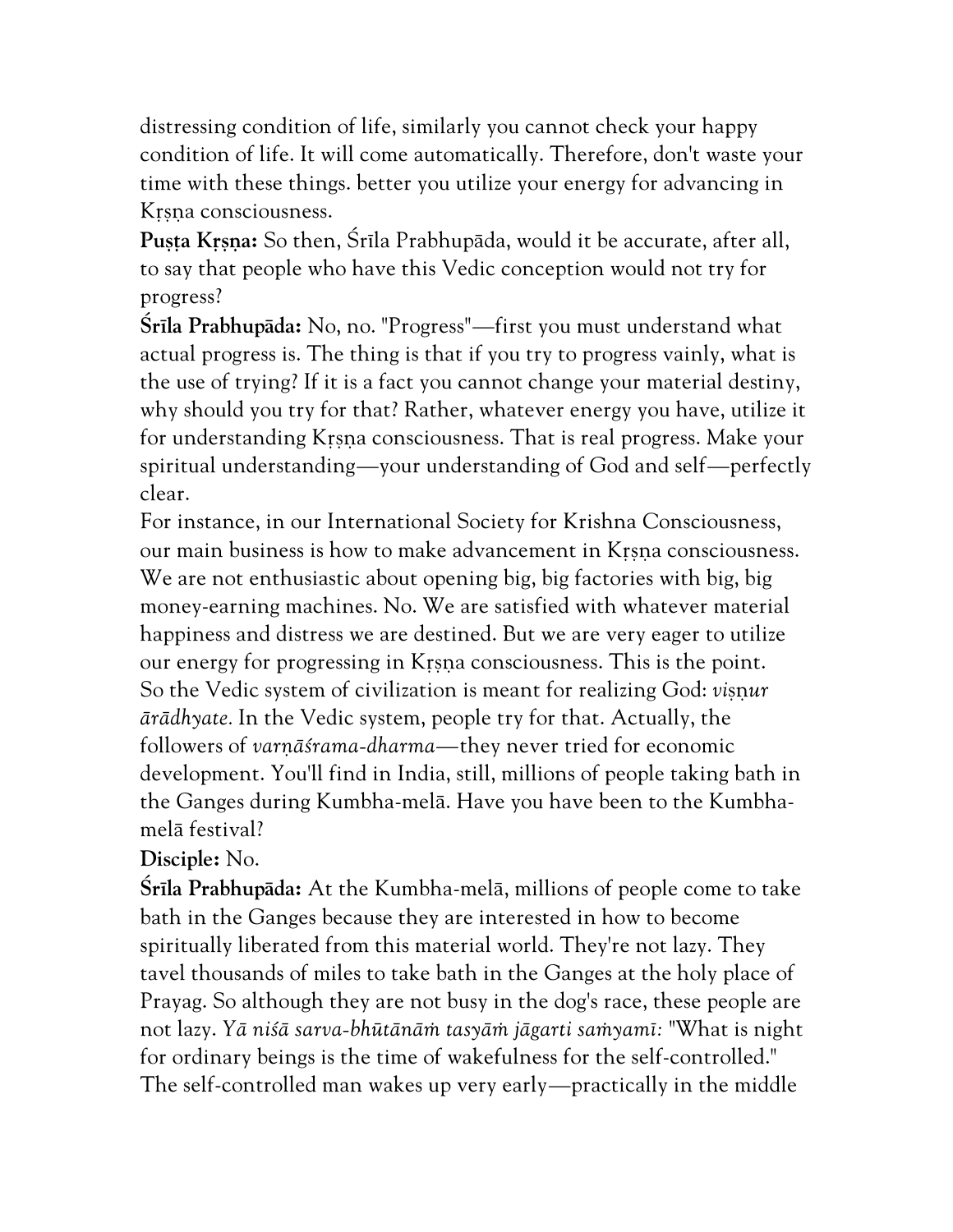of the night—and works for spiritual realization while others are sleeping. Similarly, during the daytime the dogs and asses think, "We are working, but these spiritualists, they are not working." So there are two different platforms, the material and the spiritual. Followers of the Vedic civilization, which is practiced in India although nowadays it is distorted—actually, these people are not lazy. They are very, very busy. Not only very, very busy, but also *kaumära äcaret präjïo dharmän bhägavatän iha:* [SB 7.6.1] they are trying to become self-realized from the very beginning of life. They are so busy that they want to begin the busy-ness from their very childhood. Therefore it is wrong to think they are lazy.

People who accuse followers of Vedic civilization of laziness or of "inhibiting progress" do not know what real progress is. The Vedic civilization is not interested in the false progress of economic development. For instance, sometimes people boast, "We have gone from the hut to the skyscraper." They think this is progress. But in the Vedic system of civilization, one thinks about how much he is advanced in selfrealization. He may live in a hut and become very advanced in selfrealzation. But if he wastes his time turning his hut into a skyscraper, then his whole life is wasted, finished. And in his next life he is going to be a dog, although he does not know it. That's all.

Pușta Krșņa: Śrīla Prabhupāda, then this question may be raised: If destiny cannot be checked, then why not, when a child is born, simply let him run around like an animal? And whatever happens to him . . . **Śrīla Prabhupāda:** No. That is the advantage of this human form of life. You can train the child spiritually. That is possible. Therefore it is said, *tasyaiva hetoù prayeteta kovido:* use this priceless human form to attain what you could not attain in so many millions of lower forms. For that spiritual purpose you should engage your energy. That advantage is open to you now, in the human form. *Ahaituky apratihatä:* pure devotional service to the Lord, Krsna consciousness, is open to you now, and it cannot be checked. Just as your advancement of so-called material happiness is already destined and cannot be checked, similarly, your advancement in spiritual life cannot be checked—if you endeavor for it. No one can check your spiritual advancement. Try to understand this.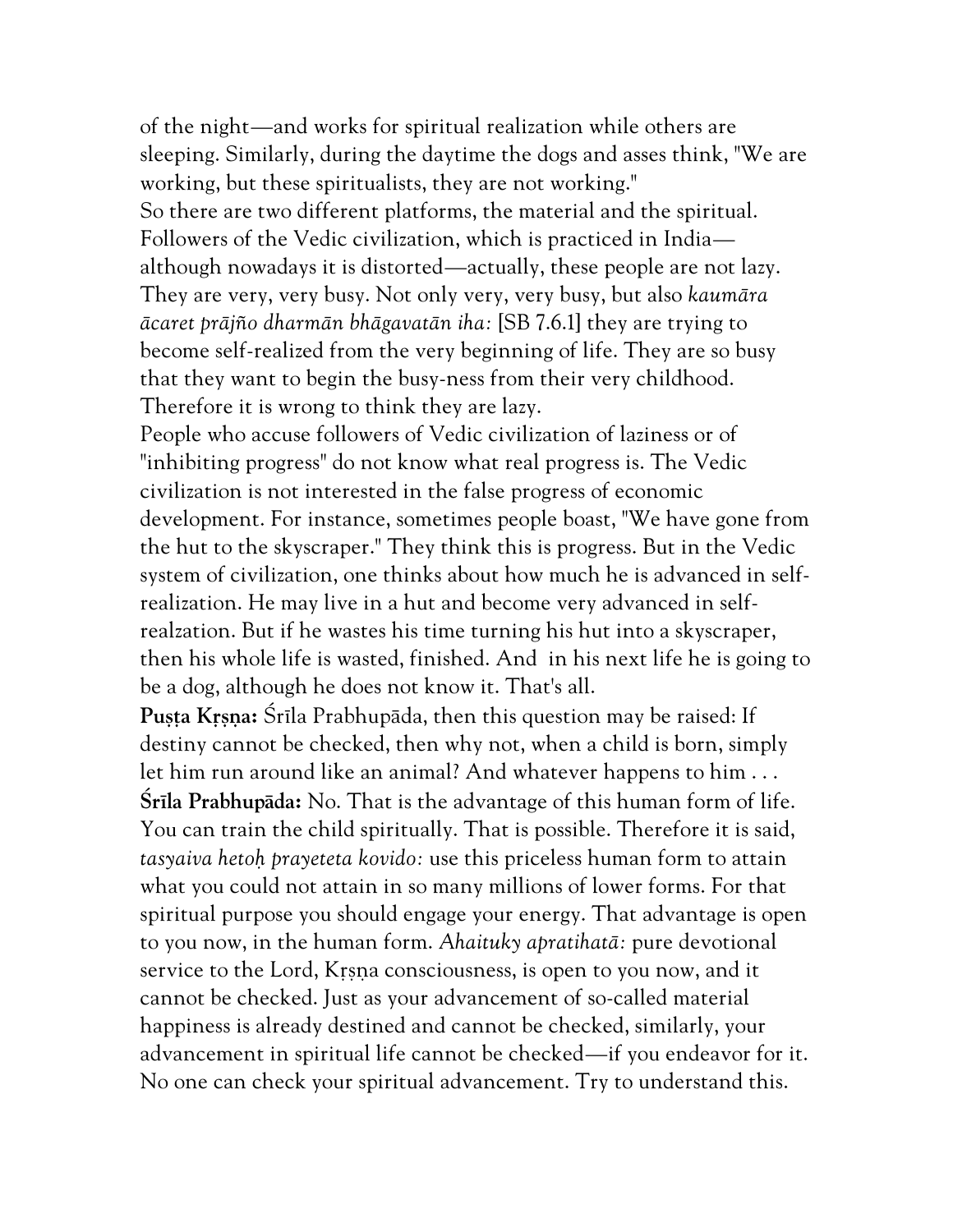**Pusta Krsna:** So, then, we can't say that the Vedic system, or *sanātanadharma,* is fatalistic. There actually is endeavor for progress.

**Śrīla Prabhupāda:** Certainly—spiritual progress. As for the question of "fatalistic," I have often given this example: Let us say a man is condemmed by a court of law to be hanged. Nobody can check it. Even the same judge who gave the verdict cannot check it. But if the man begs for the mercy of the king, the king can check the execution. He can go totally above the law. Therefore the *Brahma-saàhitä* [5.54] says, *karmäëi nirdahati kintu ca bhakti-bhäjäm:* destiny can be changed by Krsna for His devotees; otherwise it is not possible.

therefore our only business should be to surrender to Krsna. And if you artificially want to be more happy by economic development, that is not possible.

Pusta Krsna: Question number three?

**Śrīla Prabhupāda:** Hm? No. First of all make sure that everything is clear. Why are you so eager to progress? [*Laughter.*]

Try to understand what is what. The first thing is that your destiny cannot be changed. That's a fact. But in spite of your destiny, if you try for Krsna consciousness, you can achieve spiritual success. Otherwise, why did Prahläda Mahäräja urge his friends, *kaumära äcäret:* "Take Krsna consciousness up from your very childhood"? If destiny cannot be changed, then why was Prahläda Mahäräja urging this? Generally, "destiny" means your material future. That you cannot chnge. But even that can be changed when you are in spiritual life.

Pusta Krsna: What is the meaning of *apratihatā*? You said that spiritual development cannot be checked.

**Śrīla Prabhupāda:** *Apratihatā* means this: Suppose you are destined to suffer. So *apratihatä* means that in spite of your so-called destiny to suffer, if you take to Krsna consciousness your suffering will be reduced, or there will be no suffering—and in spite of any suffering, you can make progress in spiritual life. Just like Prahläda Mahäräja himself. His father put him into so many suffering conditions, but he was not impeded—he made spiritual progress. He didn't care about his father's attempts to make him suffer. That state of existence is called *apratihatä:* if you want to execute Krsna consciousness, your material condition of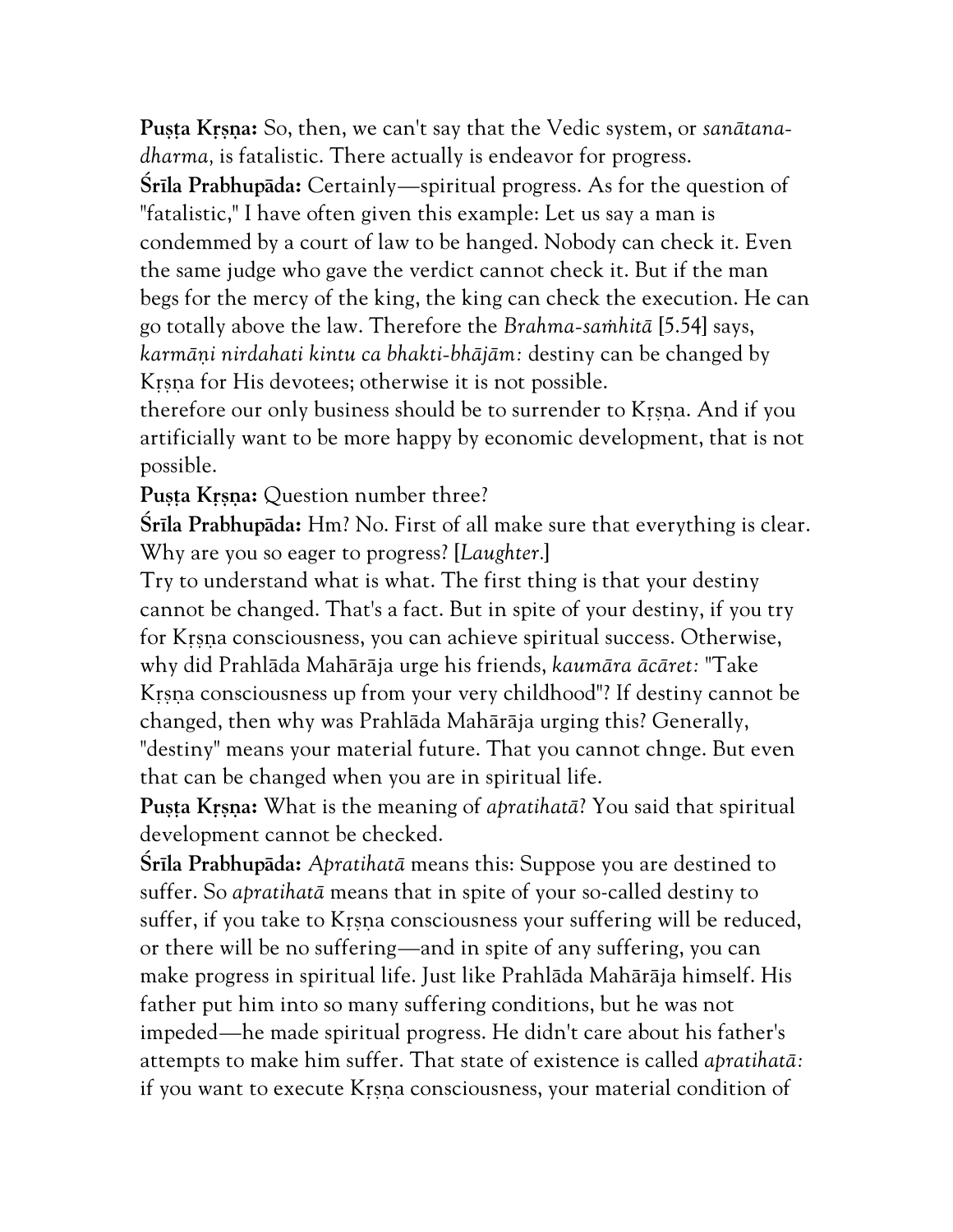life cannot check it. That is the real platform of progress.

Of course, insofar as your material condition is concerned, generally that cannot be checked. You have to suffer. But in the case of a devotee, that suffering also can be stopped or minimized. Otherwise, Krsna's statement would be false: *aham tvām sarva-pāpebhyo moksayisyāmi*—"I will deliver you from all the reactions to your sinful activities." Suffering must befall me on account of my sinful activities, but Krsna says, "I will deliver you from all the reactions to your sinful activities." This should be clear. Ordinarily, destiny cannot be checked. Therefore, instead of wasting your time trying to change your economic condition or material destiny apart from Krsna consciousness, you should employ your priceless human energy for attaining Krsna consciousness, which cannot be checked.

We see so many men working so hard. Does this mean that every one of them will become a Ford, a Rockefeller? Why not? Everyone is trying his best. But Mr. Ford was destined to become a rich man. His destiny was there, and so he became a rich man. Another man may work just as hard as Ford, but this does not mean he will become as rich as Ford. This is practical. You cannot change your destiny simply by working hard like asses and dogs. No. But you can utilize your special human energy for improving your Krsna consciousness. That's a fact.

Disciple: Śrīla Prabhupāda, if destiny cannot be changed, what does Krsna mean when He says, "Be thou happy by this sacrifice"?

**Śrīla Prabhupāda:** Do you know what is meant by "sacrifice"?

Disciple: Sacrifice to Visnu, to Krsna.

**Śrīla Prabhupāda:** Yes. That means pleasing Krsna. If Krsna is pleased, He can change destiny. *Karmäëi nirdahati kintu ca bhakti-bhäjäm:* [Bs. 5.54] for those who serve Him with love and devotion, Krsna can change destiny. So sacrifice, *yajña*, means pleasing Krsna. Our whole Krsna consciousness movement means pleasing Krsna. That is the whole program. In all other business, there is no question of pleasing Krsna. When one nation declares war upon another, there is no question of pleasing Krsna or serving Krsna. They're pleasing their own senses, serving their own whims. When the First and Second World Wars began, it was not for pleasing Krsna. The Germans wanted that their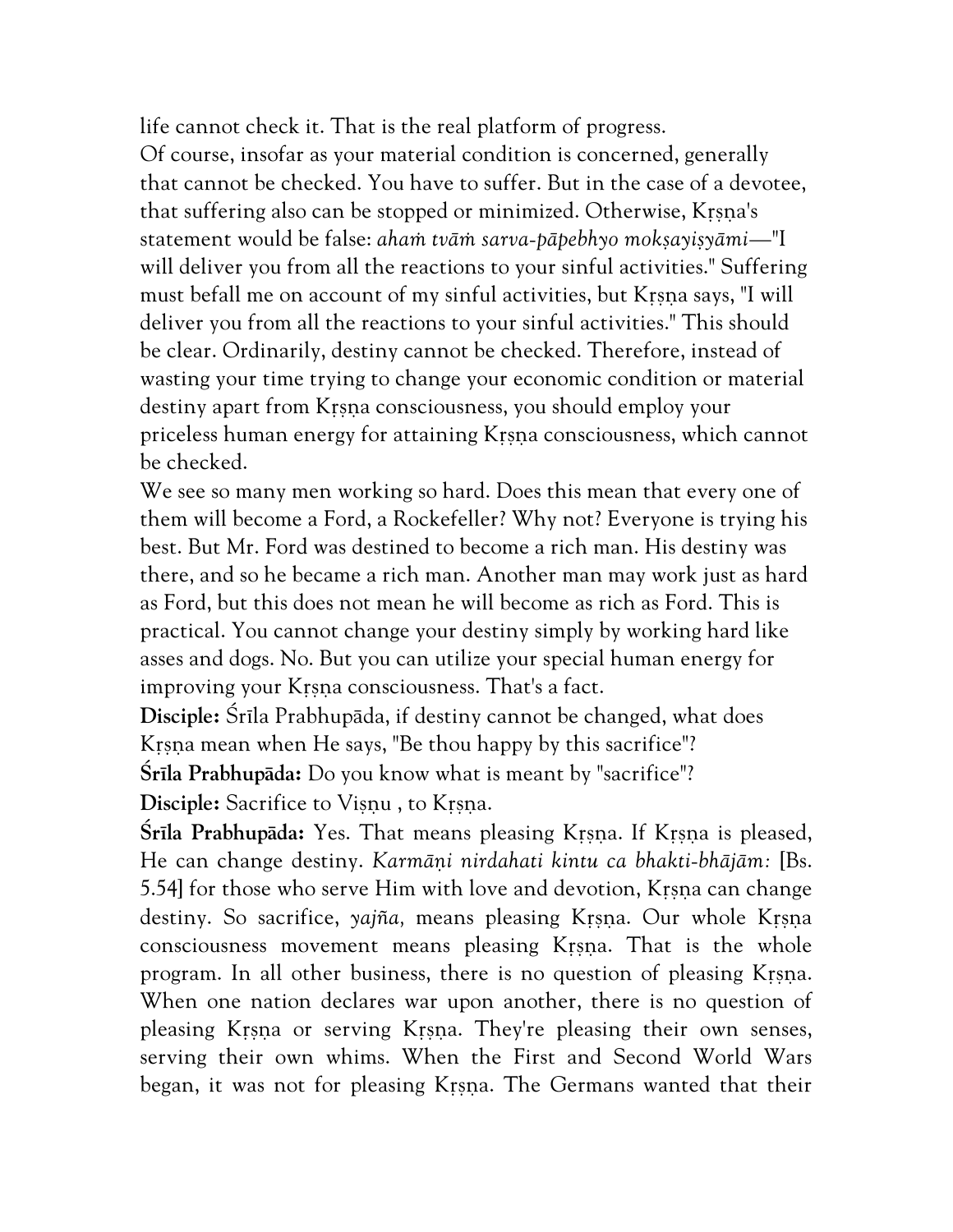sense gratification not be hampered by the Britishers. That means it was a war of sense gratification. "The Britishers are achieving their sense gratification; we cannot. All right, fight." So there was no question of pleasing Krsna. Hm. Next question?

### **CONCOCTED RELIGION**

Pusta Krsna: Question number three. "It is said that the greatest strength of Hinduism is its catholicity, or breadth of outlook, but that this is also its greatest weakness, in that there are very few common prescribed religious observances which are obligatory for all, as in other religions. Is it necessary and possible to outline certain basic minimum observances for all Hindus?"

**Śrīla Prabhupāda:** So far as the Vedic religion is concerned, it is not simply for the so-called Hindus. That is to be understood. This is *sanätana-dharma,* the eternal and universal nature and duty of every living being. It is for all living entities, all living beings. That is why it is called *sanätana-dharma.* That I have already explained. The living entity is *sanätana,* or eternal; God is *sanätana;* and there is *sanätana-dhäma,* the Lord's eternal abode. As Kåñëa describes in the *Bhagavad-gétä* [8.20], *paras tasmät tu bhävo 'nyo vyakto 'vyaktät sanätanaù:* "Yet there is another unmanifest nature, which is eternal." And in the Eleventh Chapter Kåñëa Himself is described as *sanätanaù.* Do you remember? He is described as *sanätanaù,* the supreme eternal.

So actually, the Vedic system is called *sanätana-dharma,* not Hindu *dharma.* This is a wrong conception. This *sanätana-dharma* is meant for all living entities, not just the so-called Hindus. The very term "Hindu" is a misconception. The Muslims referred to the Indian people, who lived on the other side of the river Sind, as "Sindus"—actually, due to the peculiarities of pronunciation, as "Hindus." In any case, the Muslims called India "Hindustan," which means "the land on the other side of the river Sind, or 'Hind.'" Otherwise, "Hindustan" has no Vedic reference.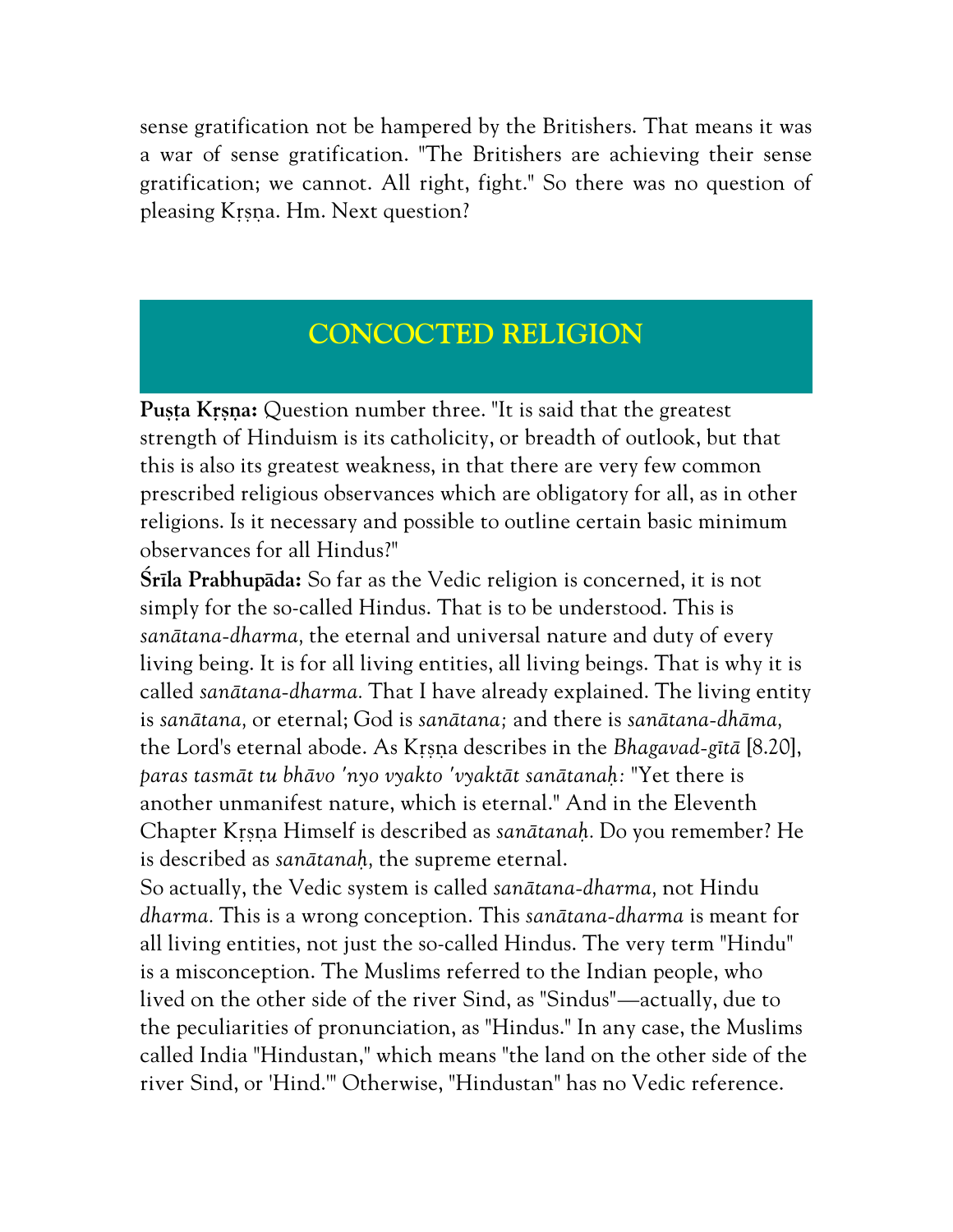So this "Hindu *dharma*" has no Vedic reference.

The real Vedic *dharma* is *sanātana-dharma*, or *varnāśrama-dharma*. First of all, one has to understand this. Now that *sanätana-dharma,* or Vedic *dharma,* is being disobeyed, distorted, and misrepresented, it has come to be misunderstood as "Hinduism." That is a fake understanding. That is not the real understanding. We have to study *sanätana-dharma,* or varņāśrama-dharma. Then we'll understand what the Vedic religion is. Every living entity is eternal, *sanätana.* God is also eternal, and we can live with God in His *sanätana-dhäma,* His eternal abode. This reciprocation is called *sanätana-dharma,* the eternal nature and duty of the living being. So Vedic religion means this *sanätana-dharma,* not "Hindu *dharma.*" Read the verse from *Bhagavad-gītā* that describes Krsna as *sanätanaù.*

#### **Radha-vallabha:**

*tvam akñaraà paramaà veditavyaà tvam asya viçvasya paraà nidhänam tvam avyayaù çäçvata-dharma-goptä sanätanas tvaà puruño mato me*

"You are the supreme primal objective You are the ultimate resting place of this universe. You are inexhaustible, and You are the supreme eternal. You are the maintainer of the eternal religion, the Personality of Godhead. This is my opionion." [*Bhagavad-gétä* 11.18] **Śrīla Prabhupāda:** This understanding is wanted. Krsņa is eternal, we are eternal, and the place where we will live with Him and exchange our feelings—that is eternal. And the system which teaches this eternal system of reciprocation—that is called *sanätana-dharma,* the eternal religion*.* It is meant for everyone.

Pusta Krsna: How can people follow *sanātana-dharma* on a practical, daily basis?

**Śrīla Prabhupāda:** How are we doing it? Is it not practical? Krsna requests, *man-manä bhava mad-bhakto mad-yäjé mäà namaskuru:* "Always think of Me, become My devotee, worship Me, and offer your obeisances to Me." Where is the impracticality? Where is the difficulty? And Krsna promises, *mām evaisyasy asamsaya:* "If you do this, you'll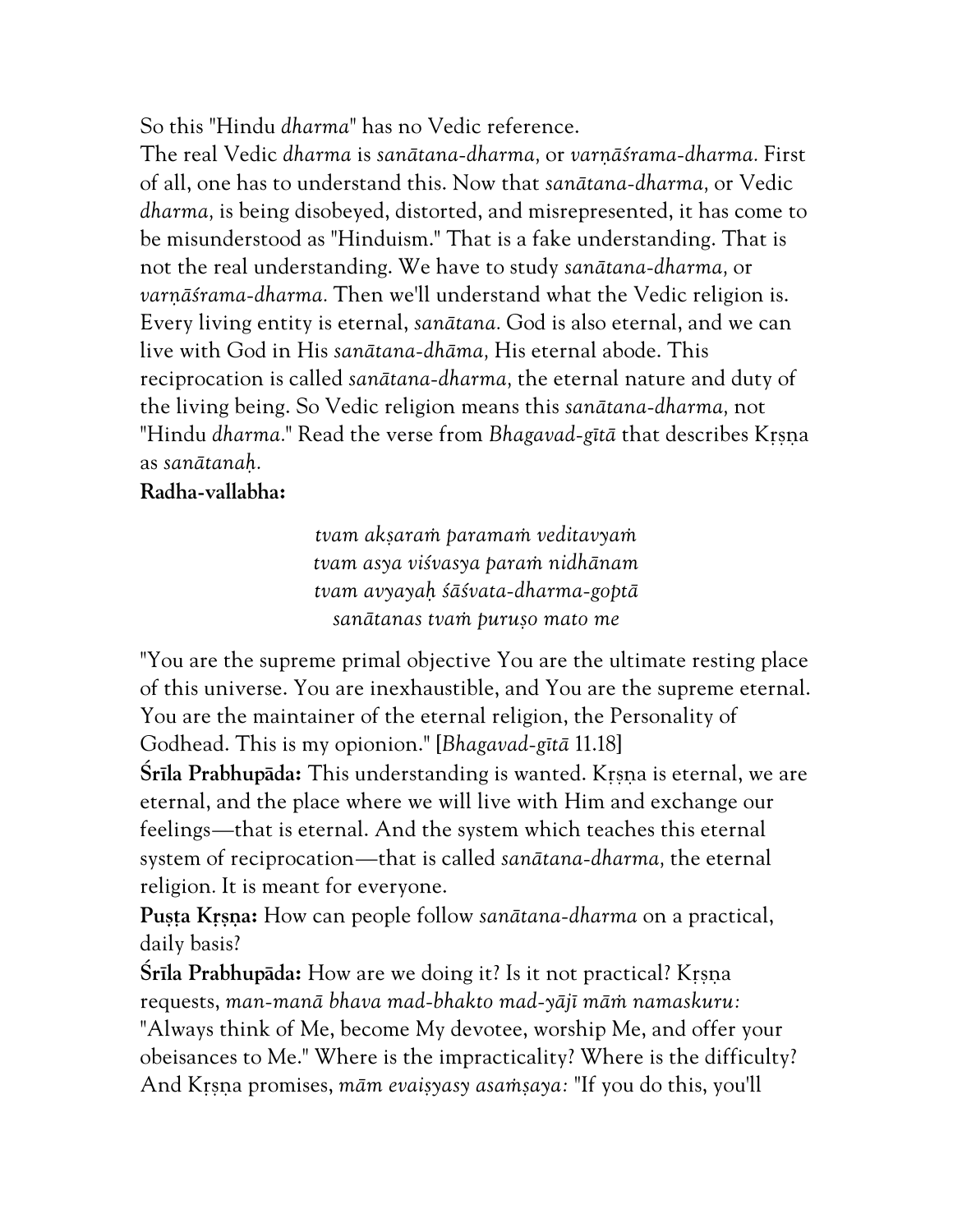come to Me. Without any doubt you'll come to Me." Why don't you do that?

Later Krsna requests, *sarva-dharmān parityajya mām ekam śaranam vraja:* [Bg. 18.66] "Give up all varieties of concocted religion and simply surrender to Me." This is practical religion. Just surrender to Krsna and think, "I am a devotee of Krsna, a servant of Krsna." Take this simple approach. Then everything will be immediately done. Real *dharma,* real religion, means *dharmam tu sākṣād bhagavat-praṇītam:* [SB 6.3.19] what God says, that is *dharma.* Now, God says, "give up all this concocted *dharma* and just surrender unto Me." So take that *dharma.*

Why don't you take Krsna's instruction? Why do you go outside His instruction? That is the cause of all your troubles. You do not know the difference between this *sanätana-dharma,* the real, eternal religion, and your concocted *dharma.* If you take to some false religious system, then you suffer. But if you take to the real religious system, then you'll be happy.

Of course, nowadays India, like the rest of the world, has also given up the real religious system—*sanātana-dharma*, or *varnāśrama-dharma*. In India they have accepted a hodgepodge thing called "Hinduism." So there is trouble. Everywhere, but in India especially, people should know that the real religion is this Vedic system. Vedic religion means *varnāśrama-dharma.* Krsna says—God says—*cātur-varnyam mayā srstam:* [Bg. 4.13] "For spiritual and material progress, the four occupational divisions of society have been set up by Me." So that is obligatory, just as the state law is obligatory. You cannot say, "I don't accept this law." No. You have to accept it if you want to have a happy life. You cannot become an outlaw. Then you'll not be happy. You'll be punished.

Now, God says, *mayā srstam:* "This *varnāśrama* system is given by Me." So how can we refuse to follow it? that means we are denying the real religion. Dharmam tu sāksād bhagavat-pranītam: [SB 6.3.19] real *dharma*, real religion, means the order given by God. And God says, *cätur*varnyam mayā srstam guņa-karma-vibhāgasaḥ: "For the proper management of human society, I have created these four social divisions, based on people's qualities and actions." So you have to accept it.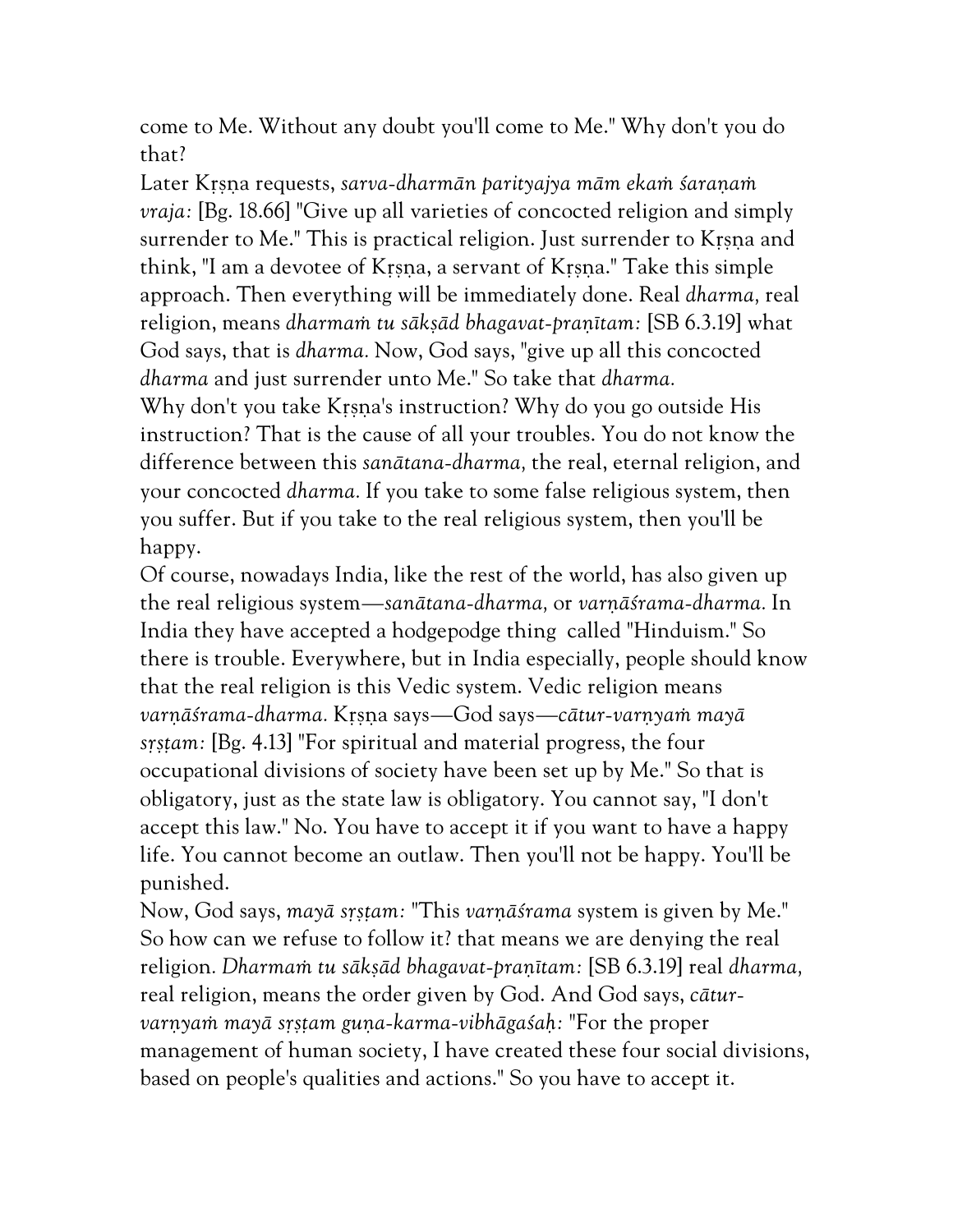**Pusta Krsna:** This would be the prescription for all people? **Śrīla Prabhupāda:** For everyone. At the head of the social body there must be the intelligent class of men, who will give advice; then there must be the administrative and protective class, the farming and mercantile class, and the laboring class. This is all given in the Bhagavad-gītā: brāhmana, ksatriya, vaiśya, śūdra.

But when you fully surrender to Krsna, you can give up all the regulations pertaining to these four social classes. That is why Krsna says, *sarva-dharmän parityajya:* [Bg. 18.66] "In the ultimate issue, My instruction is to give up all religious formularies"—including even Vedic formularies—"and simply surrender to Me." "Brāhmana-dharma," "*kñatriya-dharma,*""Hindu *dharma,*" this *dharma*, that *dharma*—give all these up and simply surrender to Krsna, because the ultimate aim of *dharma* is to come to Krsna. "You directly come to Me; then everything is all right."

**Disciple:** So many people concoct their own system and say, "This is the way to go to God."

**Śrīla Prabhupāda:** Then let them suffer. What can be done? If you don't accept the laws of the state and you manufacture your own laws, then you'll suffer. The state says, "Keep to the right." But if you make your own law—"No, I will keep to the left"—then you'll suffer. It's a fact. Krsna is personally advising: *sarva-dharmān parityajya mām ekam faranam vraja:* [Bg. 18.66] "Give up all your concocted religions and surrender to Me alone." take His advice and be happy.

### **CASTE SYSTEM CAST OUT**

Pușta Krșņa: Next question, Śrīla Prabhupāda. "Will the fundamental values of the Vedic religion be in any way affected by the eradication of the caste system, toward which a concerted effort is now being made at all levels?"

**Śrīla Prabhupāda:** The Vedic system of religion we have been describing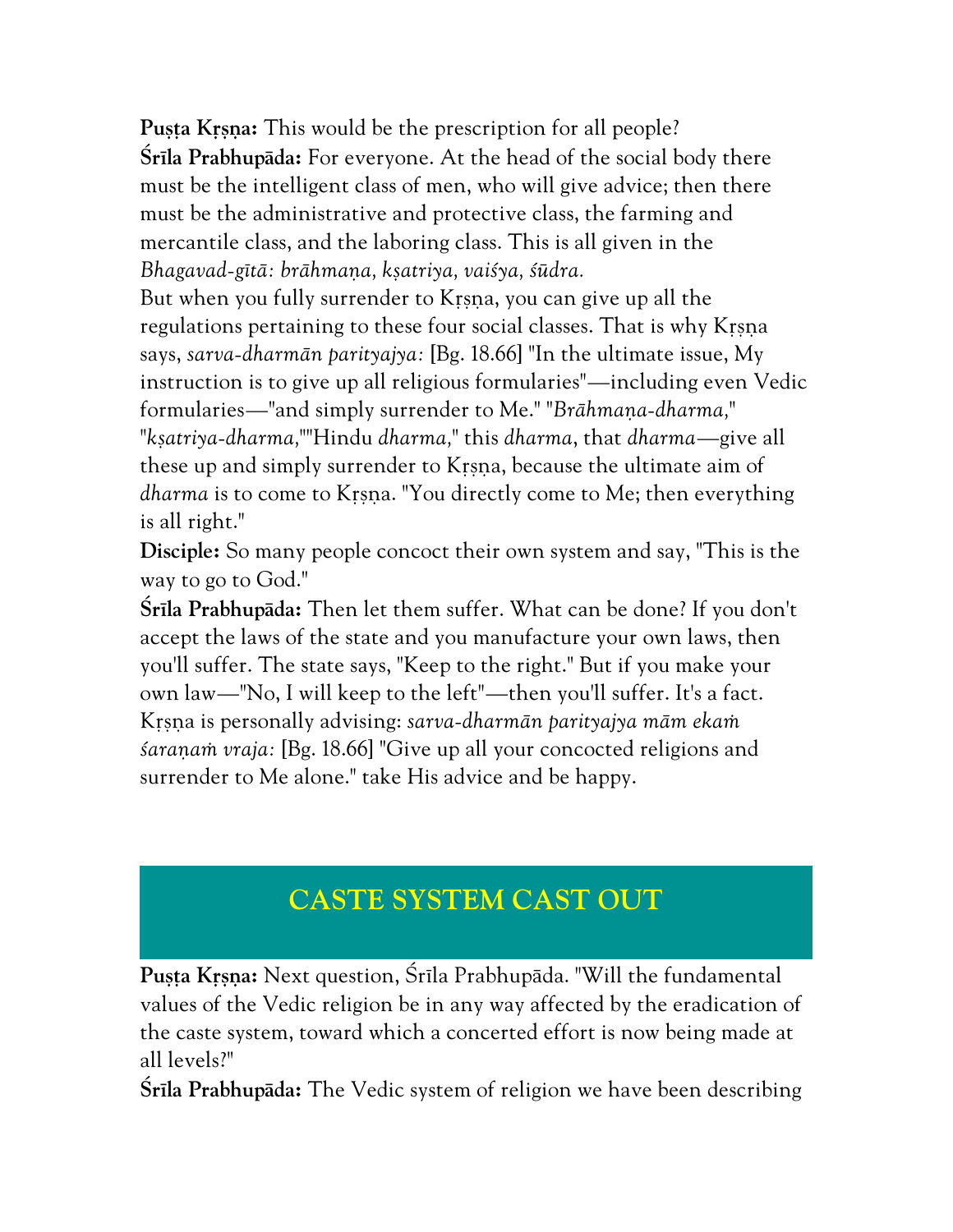—the *varnāśrama* system created by Krsna—is not to be confused with the present-day caste system—determination of social divisions by birth. But as to eradication of all social divisions, it cannot be done. This is still more foolishness, because Krsna Himself says, *cātur-varnyam mayā srstam guna-karma-vibhāgaśah:* [Bg. 4.13] "This system of four social divisions, according to quality and work, is ordained by Me." But the difficulty is that this so-called caste system has come in, on account of the false notion that in order to be a *brāhmana*, one must be the son of a *brāhmana*. That is the caste system. But Krsna does not say that. He says "according to quality and work." He never says "according to birth." So this so-called caste system in India is a false notion of *cātur-varnyam*, the system of four social divisions. The real system of *cātur-varnyam* means guna-karma-vibhāgasah, determination of the four social divisions according to quality and work. One must be qualified. And how does one become qualified? That is also described. For instance, in *Bhagavad-gītā* Krsna describes the qualities of a *brāhmana* as follows: *çamo damas tapaù çaucaà kñäntir ärjavam eva ca jïänam vijïänam ästikyam* [Bg. 18.42]*.* "Peacefulness, self-control, austerity, purity, tolerance, honesty, knowledge, wisdom, and religiousness." So people who want to become *brāhmanas* must be educated to acquire these qualities. It is not enough simply to abolish the caste system, which is contaminated by the false conception of qualification by birthright. Certainly, this wrong caste system should be abolished. Also, educational centers should be opened for teaching people how to become genuine *brähmaëas* and *kñatriyas. Guëa-karma-vibhägaçaù:* according to their qualities and work, people naturally belong to different social groupings. So you cannot avoid it, but because you have created a false caste system, that should be abolished, and the system recommended by Krsna —that should be adopted.

In any event, you cannot avoid the natural occurrence of various social divisions. Nature's caste system will remain. Take, for example, the brahminical quality of truthfulness. All over the world, wherever you go, you'll find at least one person who is truthful. Does anyone say, "Oh, his father was truthful—therefore, he is truthful"? This is nonsense. Krsna never says anything like this. The father may be Hiranyakasipu, a big demon, but his son can still be Prahläda, a great devotee of the Lord. It is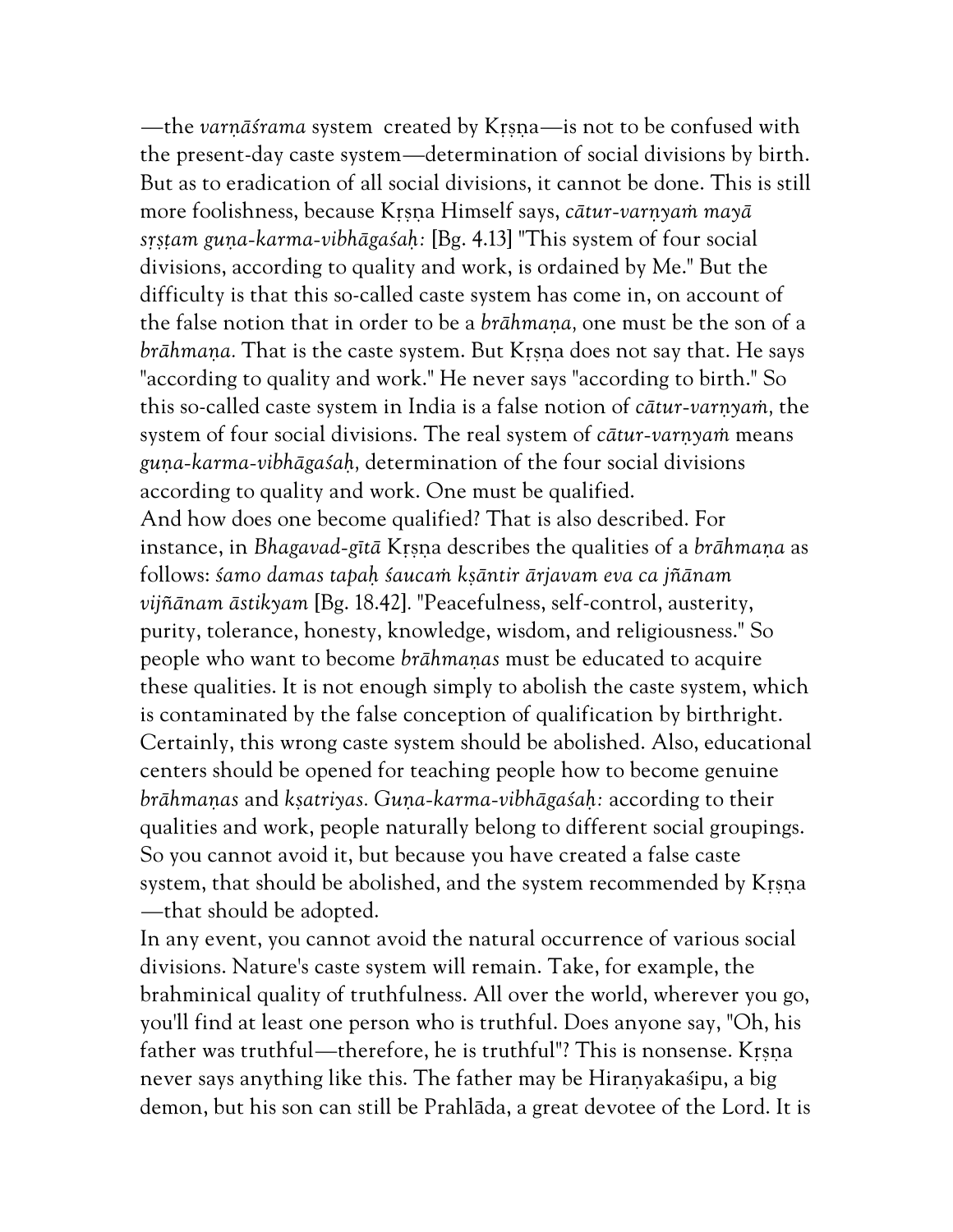not that one will inevitably become exactly like one's father. Of course, it may be; there is every possibility. But still it is not a fact that the son unavoidably becomes like the father.

Our point is, wherever you go, you'll find a first-class man who is truthful. Now, wherever you find a truthful man, you can classify him as a *brāhmana* and train him to serve the social body in that capacity, as a spiritual teacher and advisor. That is wanted. Why assume, "Here is the son of a truthful man; therefore he is truthful, a *brāhmana*"? That is a misconception. You have to find the truthful men all over the world and train them as *brāhmaņas*. That we are doing. "If you follow these principles—no illicit sex, no intoxication, no gambling, no meat-eating —you are a *brähmaëa.* Come on and receive further training." The fellow's father may be a meat-eater or a gambler or a drunkard, but if he himself is truthful and agreeable to the brahminical life, then tell him, "All right, come on—you are welcome." Then everything will be all right.

You could not abolish the truthful class of men even if you wanted to. You'll find truthful men everywhere. You simply have to train them. So Krsna says, cātur-varņyam mayā srstam guņa-karma-vibhāgasaḥ: [Bg. 4.13] according to their qualities and work, you take some men and put them in the brahminical class, others in the *kṣatriya* class, still others in the *vaiçya* class, and the rest in the *çüdra* class. But you cannot abolish that system. That is a false attempt.

Pusta Krsna: You're saying the natural system is to classify a person and train him for a particular duty, according to his particular inner qualities and his particular propensity to act.

**Śrīla Prabhupāda:** Yes. That classification is wanted. That must be there. Pușta Krșņa: And what will be the benefit of classifying and training people according to their own qualities and propensities?

**Srila Prabhupāda:** The benefit will be that the whole social body will function harmoniously. The social body must have a brain and arms and a belly and legs to be complete. If there is no brain, no head, then what is the use of these arms and legs and belly? It is all dead. So in human society, if there is not a class of learned, truthful, and honest men—men with all the brahminical qualifications—then society is ruined. That is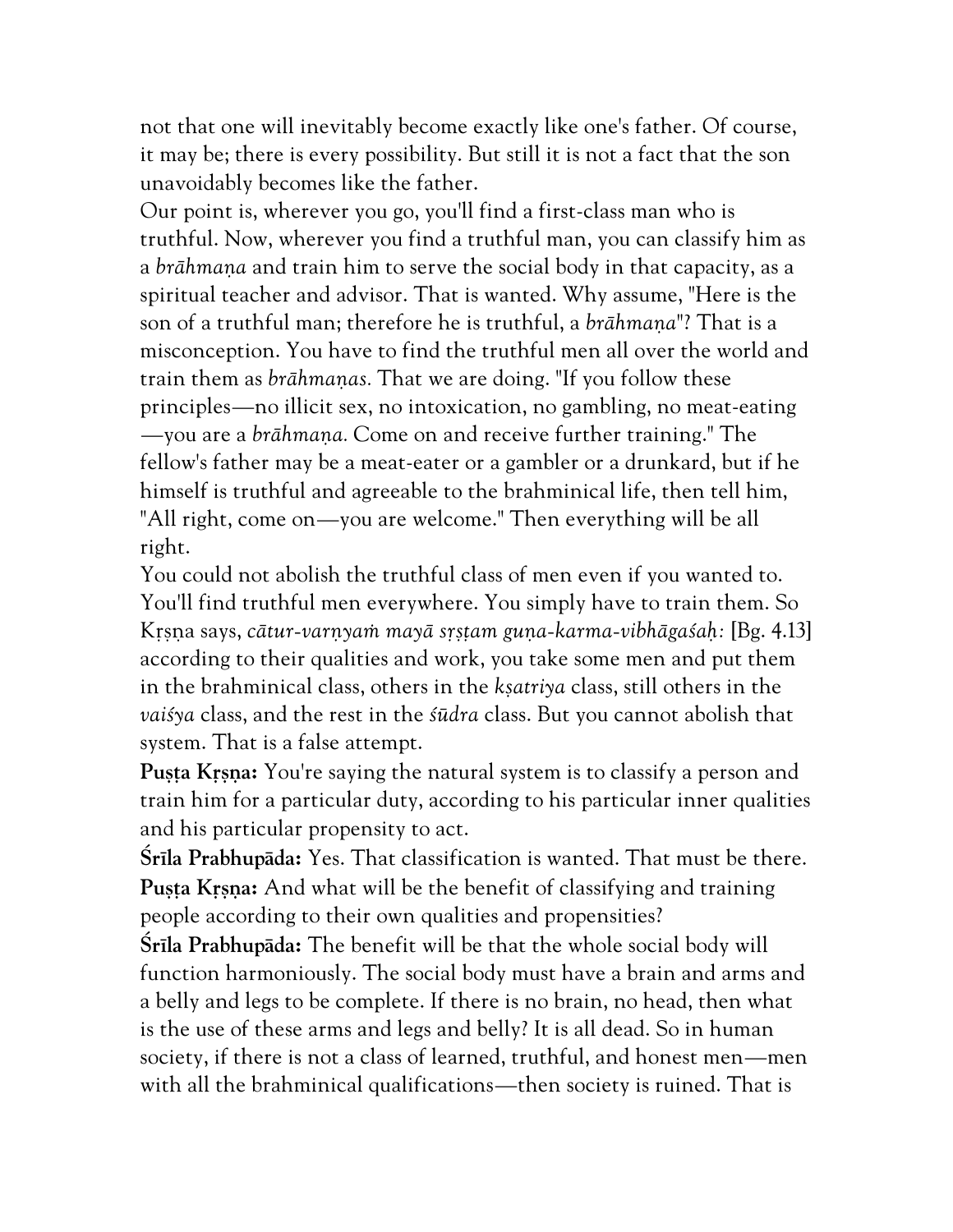why people are perplexed. Today almost everyone is trained to be a *çüdra,* a laborer: "Go to the factory." That's all. "Go to the factory and get money." And when the man gets some money, he immediately purchases wine and women. So if you try to make society classless, you'll produce such men—useless men, disturbing to the social body. You cannot make society classless. If you try to make it classless, naturally people will all be *çüdras,* fourth-class men, and worse. Then there will be social chaos. Pusta Krsna: But can all people take an equal interest in religion, despite their belonging to different social classifications?

**Śrīla Prabhupāda:** Yes. This I have already explained, that any civilized human being—he has got some religion. Now, the basic principles of religion are the statements made by God. So here in the Vedic system is what God says. If you take to this system, then the social body will be perfect, not only for Hindus but also for Christians, for Muhammadans, for everyone. And that is being practically realized in our Krsna consciousness movement. We have got devotees from all groups of human society, and they are taking to this Vedic system. It is practical. There is no difficulty. So Hindus, Muslims, Christians everyone should take to this Krsna religion and become "Krishnites," "Krishnians." [*Laughter.*] The Greek word *Christo* comes from the Sanskrit *Krishna.* In fact, another spelling of *Krishna* is *Krishta.* So actually, if we take the root meaning,"Christian" means "Krishtian" or "Krishnian." So that is a controversial point, but everyone can take to Krsna. Then everything will be settled up.

#### **ETERNAL TRUTHS VS. EVERYDAY REALITIES**

Pusta Krsna: Would you like to hear another question, Śrīla Prabhupäda?

**Çréla Prabhupäda:** Yes.

**Pusta Krsna:** "It is said that whereas the *srutis* [the four original *Vedas*, the *upanisads*, and the *Vedānta-sūtra*] embody eternal truths, the *smrtis*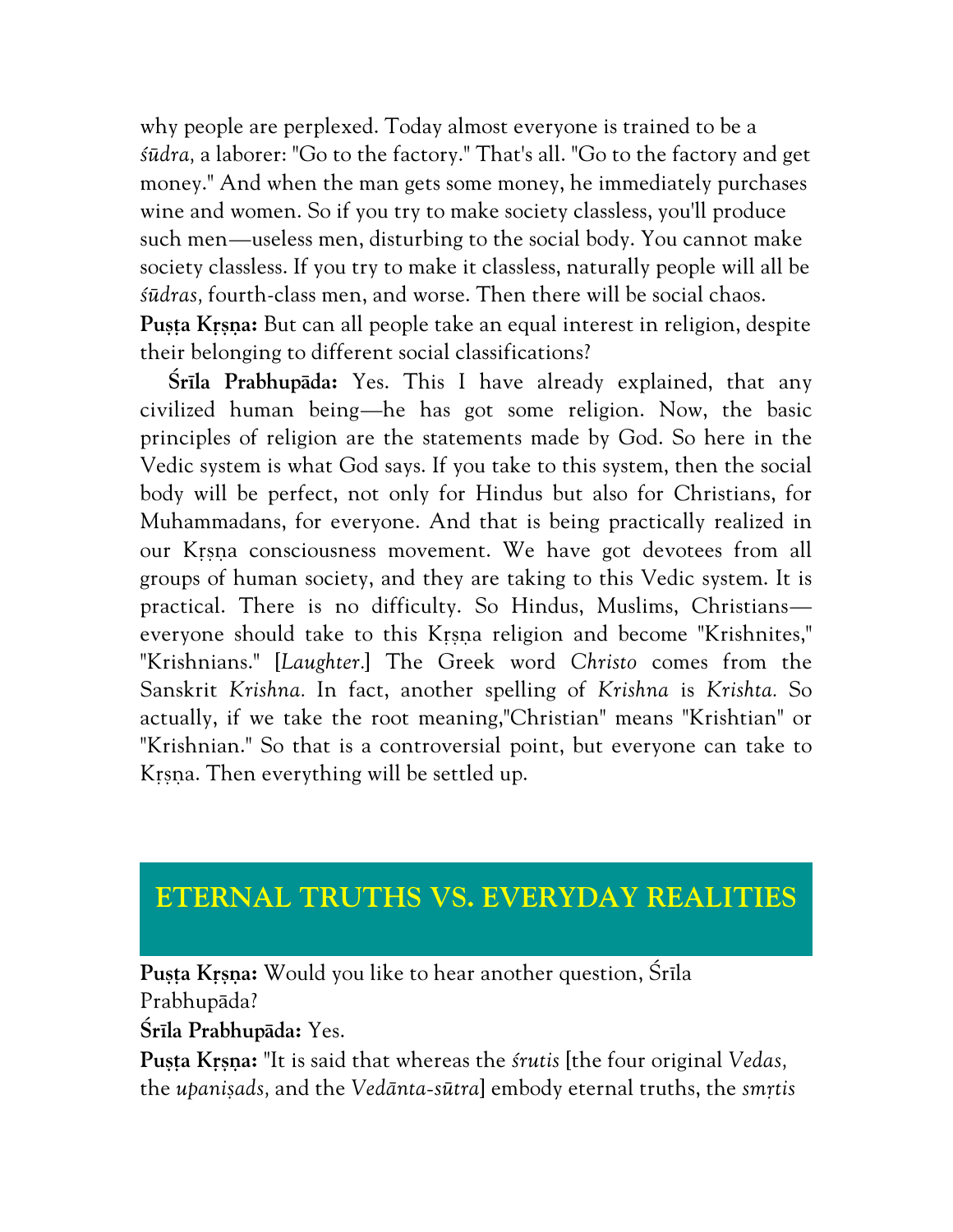[the *Puräëas,* the *Mahäbhärata,* the *Rämäyaëa,* and corollary Vedic literature] embody the rules of conduct and thus need to be revised according to the dictates of the changing times. Will such a view be acceptable to all sections of society, and if so, how can the new *smrtis* come into being, and who will give them sanction and sanctity?" **Śrīla Prabhupāda:** The *smrtis* are given by the Lord and His representatives. They come from spiritual authorities such as Lord Caitanya Mahäprabhu. The *çästra,* or scripture, also gives this authority. For instance, for this age, Kali-yuga, the Lord has prescribed a special means of God-realization—the chanting of His holy name. Smrtis such as the *Brhan-nāradīya Purāņa* say the same thing—that in this age of Kali-yuga, the only possible means of God-realization is chanting the Lord's name. In the *Bhāgavata Purāna* [12.3.51] also, Śukadeva Gosvāmī directs,

> *kaler doña-nidhe räjann asti hy eko mahān gunah kértanäd eva kåñëasya mukta-saìgaù paraà vrajet*

"Although in this age there are so many faults—it is truly an ocean of faults—still, there is one very great advantage: simply by chanting the Hare Krsna *mantra*, one becomes fully purified and is liberated from all material miseries." So this *smrti* injunction we should take up, and actually we see all over the world how it is purifying all sections of people. Take to this chanting of Hare Krsna; then *śruti*, smrti, everything will be fulfilled. This is the easiest method. *Kértanäd eva krsnasya mukta-sañgah param vrajet:* chant the Lord's holy name and you'll be liberated.

Pusta Krsna: So the *śrutis* are eternally relevant and constant? **Śrīla Prabhupāda:** Yes, everything is based on the *śrutis*. as the *Vedānta*sūtra says, anāvrttiņ sabdāt: simply by chanting the Lord's names and instructions—His sound vibration—one becomes spiritually realized. *Çabda brahman* means "spiritual sound vibration," and as the *Vedäntasütra* instructs us, by chanting this spiritual sound vibration—the instructions and holy name of the Lord—one can become liberated.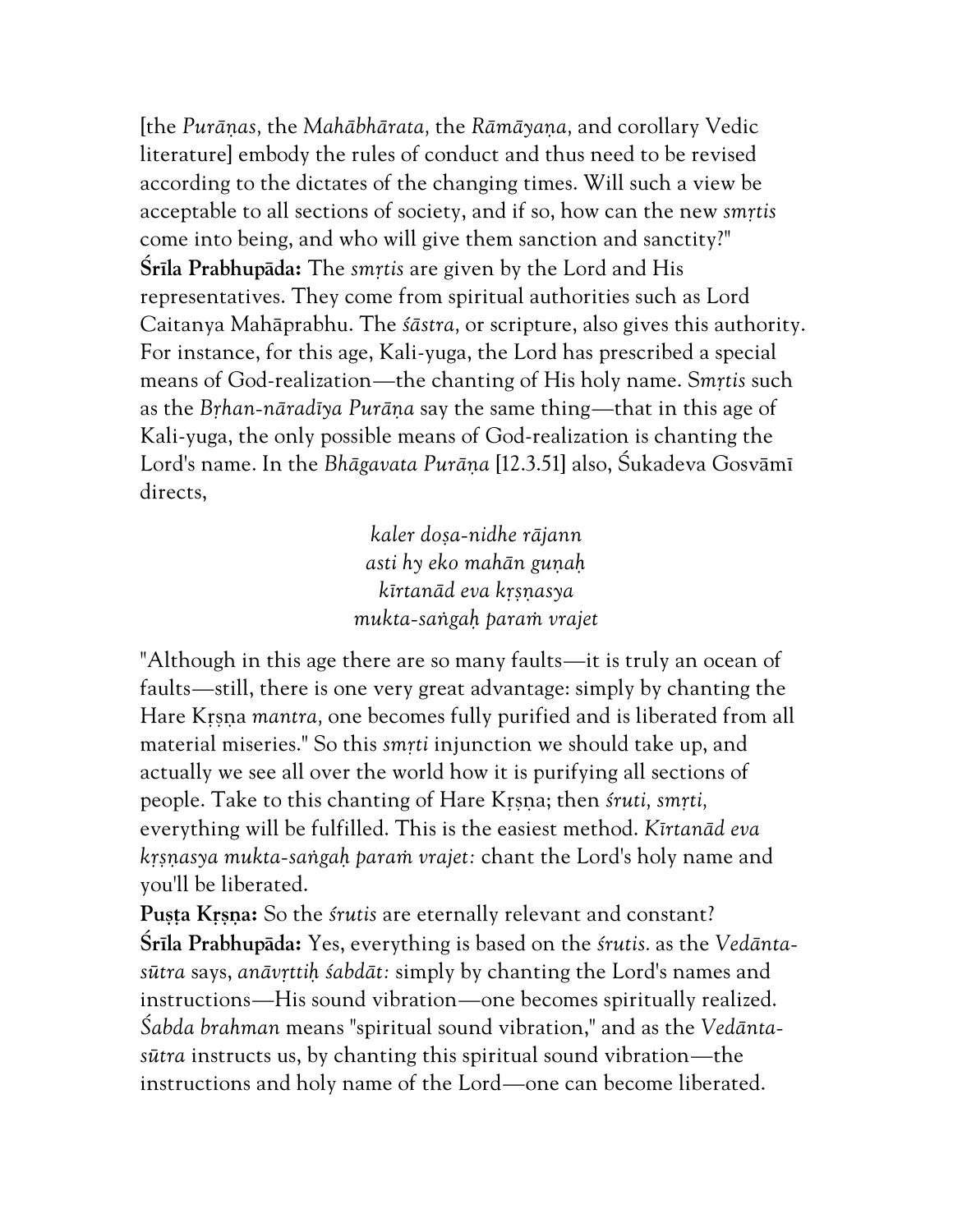**Pusta Krsna:** Also, the *smrtis* are directly based on the original *śrutis*?  $\oint$ rīla Prabhupāda: Yes, for instance, *Bhagavad-gītā* is considered *smrti.* And Bhagavad-gītā also says, satatām kīrtayanto mām yatantas ca drdha*vratäù:* [Bg. 9.14] "Fully endeavoring with determination, the great souls are always chanting My glories." And as the Bhakti-rasāmrta-sindhu, which is also considered *smrti*, explains: *śruti-smrti-purānādi* [BRS <sup>1</sup>1.2.101]—the great devotees heed both the *śrut[i](#page-58-0)s* and the *smṛtis*. Another *småti, Båhan-näradéya Puräëa,* enjoins, *harer näma harer näma harer nämaiva kevalam:* "In this age of quarrel, the only way to realize the Lord is to chant His holy name, chant His holy name, chant His holy name." So because He was in the role of a great devotee, Lord Caitanya followed these injunctions of *śruti* and *smrti. Krsna-varnam tvisākrsnam säìgopäìgästra-pärñadam* [SB 11.5.32]*. Kåñëam varëayati:* Lord Caitanya was always chanting Hare Krsna. These examples are evidence that the *smrtis* are directly based on the *śrutis*. So introduce this Hare Krsna *mahä-mantra.* Everyone will be purified.

Pușta Krșņa: Is *smrti* more than just rules of conduct?  $\hat{\text{S}}$ rīla Prabhupāda: Yes. Here is what *smrti* means:

The four original *Vedas* are considered *çruti.* But simply by hearing them, one cannot understand fully. Therefore, the *smrtis* have explained further. *Purayati iti purāna:* by hearing the *Purānas* and other *smrtis*, one makes his understanding complete. The Vedic *mantras* are not always understood. For instance, the *Vedänta,* which is *çruti*, begins with the *mantra janmädy asya yataù:* [SB *1.1.1*] "The Supreme is that being from whom everything has emanated." This is very abbreviated. But the *Çrémad-Bhägavatam,* which is *småti,* explains, *janmädy asya yato 'nvayäd itarataś cārtheșv abhijñāh sva-rāt:* [SB 1.1.1] "The Supreme Being, from whom everything has emanated, is directly and indirectly cognizant of everything and is fully independent." In this way the *smrti* explains the *çruti*.

So whether you take *śruti* or *smrti*, the subject matter is the same. Both *fruti* and *smrti* are spiritual evidence. We cannot do without either of them. As Śrīla Rūpa Gosvāmī says in the *Bhakti-rasāmrta-sindhu* [1.2.101],

*çruti-småti-puräëädi-*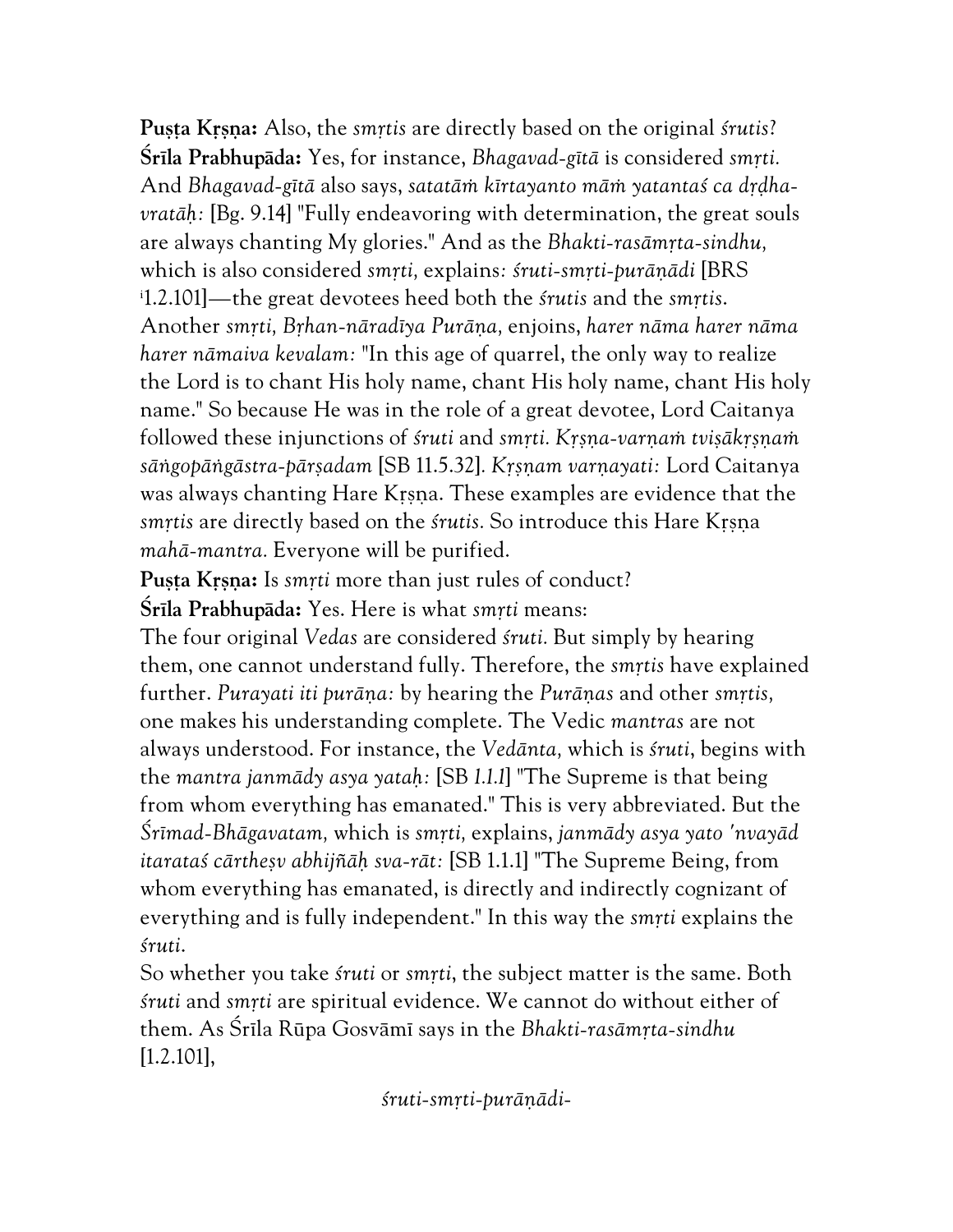*païcarätra-vidhià vinä aikäntiki harer bhaktir utpätäyaiva kalpate* [BRS *[ii](#page-59-0)*1.2.101]

You cannot become purified or actually God conscious without reference to both *śruti* and *smrti*. So as we push on this Krsna consciousness movement, it is not whimsical. It is based on  $s$ ruti, smṛti, and *pañcarātriki-vidhi*, the principles of *śruti*, *smṛti*, and the *Närada-païcarätra*. Therefore, it is becoming effective **Pusta Krsna:** Nevertheless, Śrīla Prabhupāda, the question asks, "Do the smrtis need to be revised according to the changing times?"

**Śrīla Prabhupāda:** They cannot be changed.

Pusta Krsna: The *smrtis* cannot be changed?

**Śrīla Prabhupāda:** Nothing can be changed. But according to the time, you have to apply the principles properly. For instance, in Kali-yuga the *småti* order is *kértanäd eva kåñëasya mukta-saìgaù paraà vrajet:* to obtain spiritual liberation, one must chant the holy name of the Lord, Hare Krsna. So you have to do this. For instance, a doctor may order, "In the morning, take this medicine; in the evening, take that medicine." It is not a change of the doctor's orders. It is simply that according to the time, the doctor's orders call for a particular medicine. But the particular medicine is recommended by the doctor, not by your whims. *Çruti* and *smrti* cannot be changed, but they may recommend a particular process at a particular time. So there must be adherence to both *çruti* and *småti* —to scriptural authority. You cannot modify.

**Pusta Krsna:** There is no question, then, of—as the magazine puts it —"new smrti."

**Śrīla Prabhupāda:** No. New *smrti*? they may take it as "new *smrti*," but *smrti* is *smrti—it* is not new. In any spiritual statement, you have to give references to *çruti* and *småti.* Otherwise, it is not valid. There must be *veda-pramāņa, šabda-pramāņa*: evidence from the *Vedas* and from the explanatory Vedic literature. Otherwise, there is no evidence. Your statement is not valid: you cannot change the original *çruti-småti.* But you have to take their particular recommendation for the particular time, just as Krsna Caitanya Mahāprabhu did when He urged His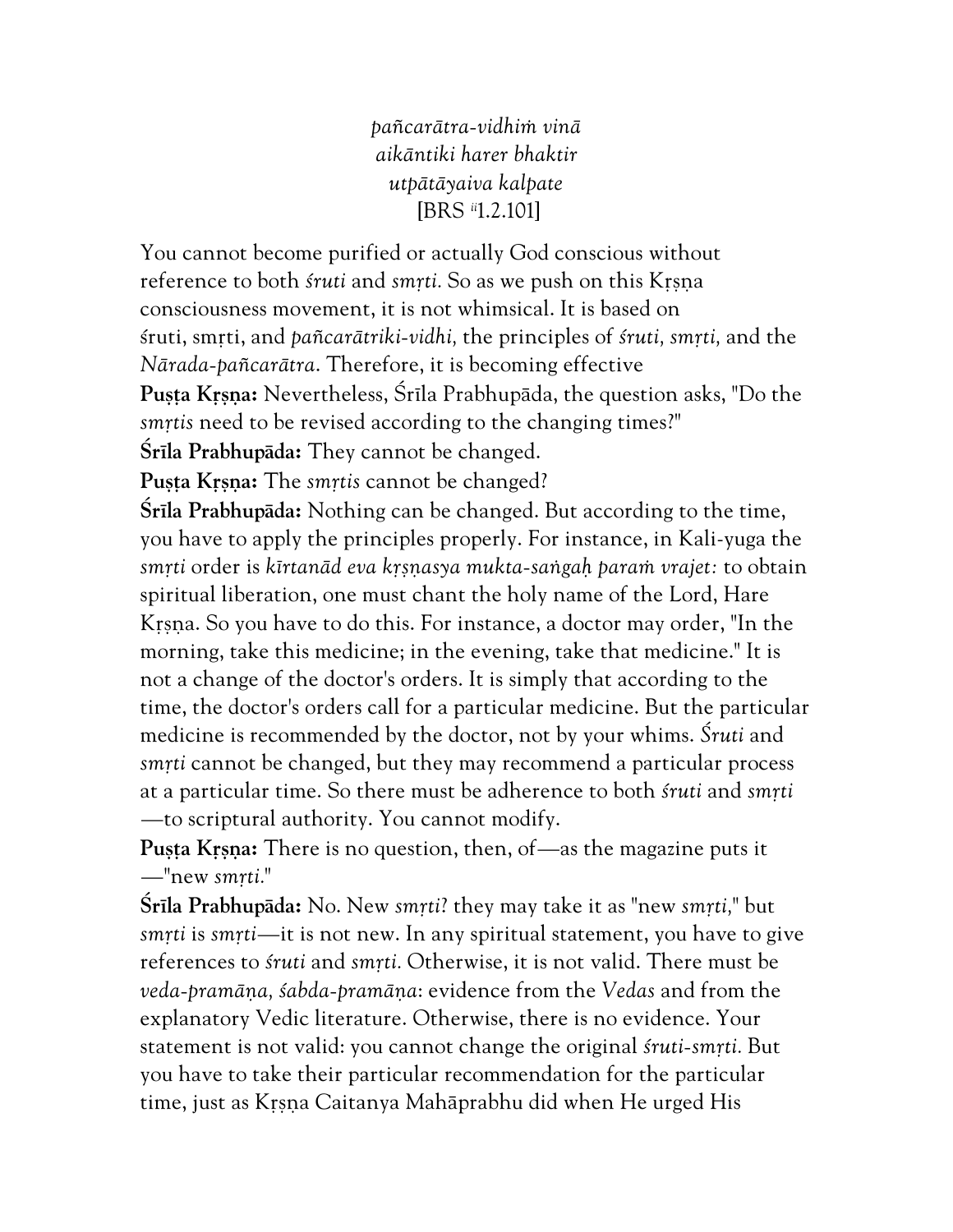followers to heed the injunction of *Båhan-näradéya Puräëa* [3.8.126]:

*harer näma harer näma harer nämaiva kevalam kalau nästy eva nästy eva nästy eva gatir anyathä* [Adi *17.21*]

"Chant the holy name, chant the holy name, chant the holy name of Krsna. In the present age of quarrel and anxiety, there is no other way to attain God realization, no other way, no other way." So *śruti-smrtipramāna—citing evidence from the Vedas and the corollary literature* is the only method for making a spiritual statement. You have to take it. Pusta Krsna: Can anyone change ...

**Çréla Prabhupäda:** No!

Pușta Krșņa: ... the rules of conduct as described in the *smrtis*? **Śrīla Prabhupāda:** Nobody can change them. But these particular rules and regulations in *çruti-småti* are for particular times, particular circumstances. So we have to take these rules and regulations. You cannot change them.

**Pusta Krsna:** And who will sanction a particular application for a particular time and place?

**Śrīla Prabhupāda:** Yes. This was done by Lord Śrī Krsņa Caitanya. When he appeared five hundred years ago, he sanctioned the application of *çruti-småti* because He's a genuine authority. He's a genuine *äcärya.* And we are following in the footsteps of Caitanya Mahäprabhu. It is not whimsical. You have to follow the authority in all circumstances. **Pusta Krsna:** Is this Vedic religion, this *sanātana-dharma*, so broad that

everyone is included?

**Śrīla Prabhupāda:** Yes. *Sanātana* means "eternal." As Krsna says in the *Bhagavad-gétä, na hanyate hanyamäne çarére:* [Bg. 2.20] "The living entity within the body is not destroyed when the body is destroyed, because he is eternal." So that eternality belongs to everyone. Not that the Hindus, after giving up this body, exist, and the Muslims or Christians do not exist. Everyone exists eternally. So *sanätana-dharma* is meant for everyone.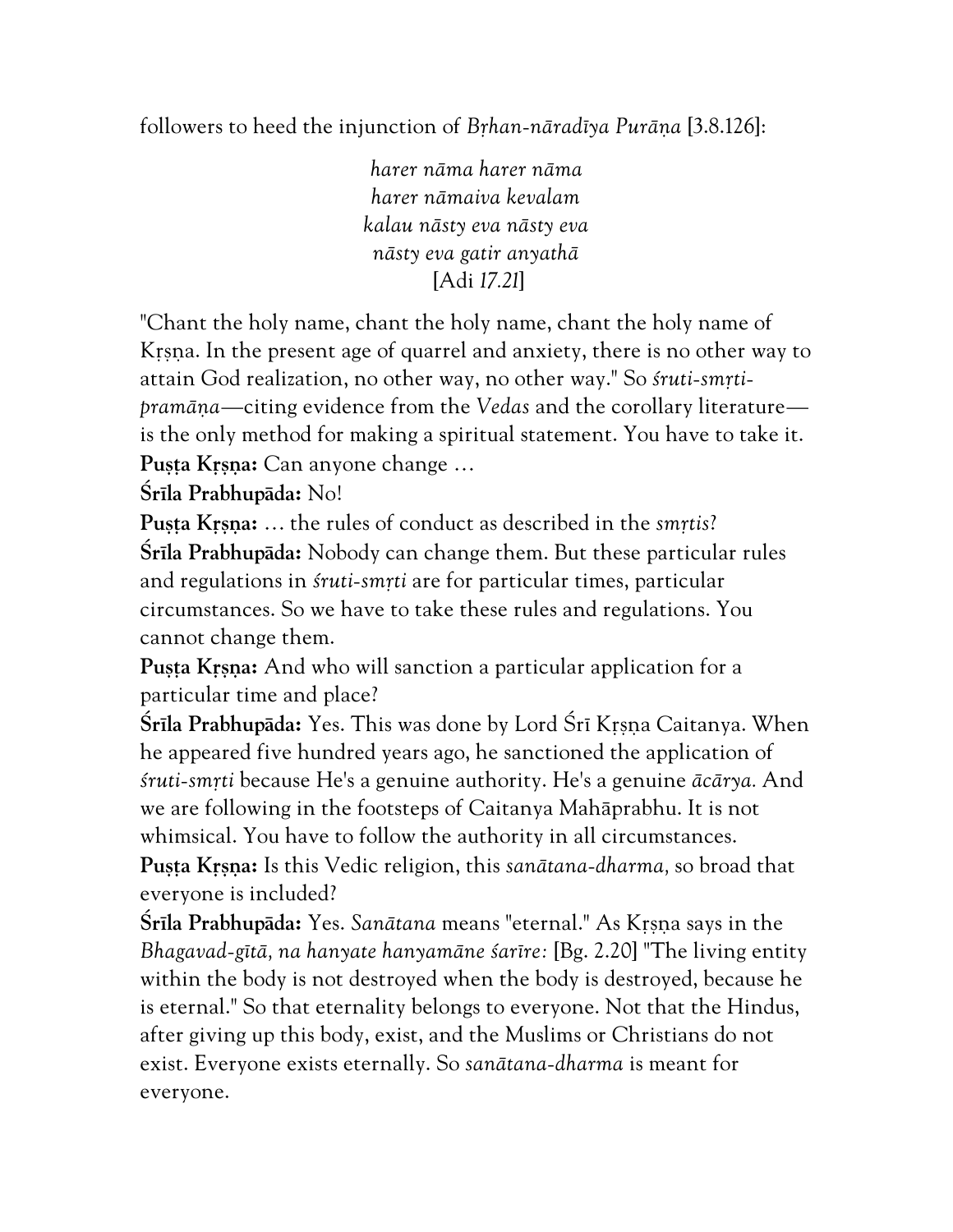**Pușta Krșna:** Then is there anyone actually outside of *sanātana-dharma*? **Śrīla Prabhupāda:** Nobody is actually outside. Everyone is an eternal spirit soul, and therefore everyone is meant for the eternal religion, *sanätana-dharma.* You may think that you are not an eternal spirit soul, but that is simply illusion. There are so many rascals who think that with the death of the body, everything is finished. They may think so, but that is not a fact. Similarly, you may think, "I am not a *sanätanadharmé—*a follower of *sanätana-dharma*—I am a Christian," but actually you are a *sanätana-dharmé.* Of course, if you wish to think otherwise, you can. Who can check it?

**Hari-sauri:** So whether one can be accepted as following *sanätanadharma* depends on how one acts?

**Śrīla Prabhupāda:** Yes. If one does not act accord to the rules and regulations of *sanätana-dharma,* that is his business. That's all.

## **THE ULTIMATE KNOWLEDGE**

Pusta Krsna: Śrīla Prabhupāda, this is the next question: "In the Kaliyuga, the current age of quarrel and hypocrisy, *bhakti* [devotional service to the Lord] has been described as the most suitable and easiest of paths for God realization. Yet how is it that Vedantic teachings, with their accent on *jïäna* [cultivation of knowledge], are being given the pride of place by noted savants?"

**Çréla Prabhupäda:** The so-called Vedantists, the Mäyävädés [impersonalists], are bluffers. They do not know what *Vedänta* is. But people want to be bluffed, and the bluffers take advantage of it. the two words combined in the word *Vedänta* are *veda* and *anta. Veda* means "knowledge," and *anta* means "goal" or "end." so *Vedänta* means "the end of all knowledge, or *veda*." Now, in the *Bhagavad-gītā* Lord Krsna says, *vedaiç ca sarvair aham eva vedyaù:* [Bg. 15.15] "By all the *Vedas* I am to be known." So the whole *Vedänta-sütra* is a description of the Supreme Personality of Godhead.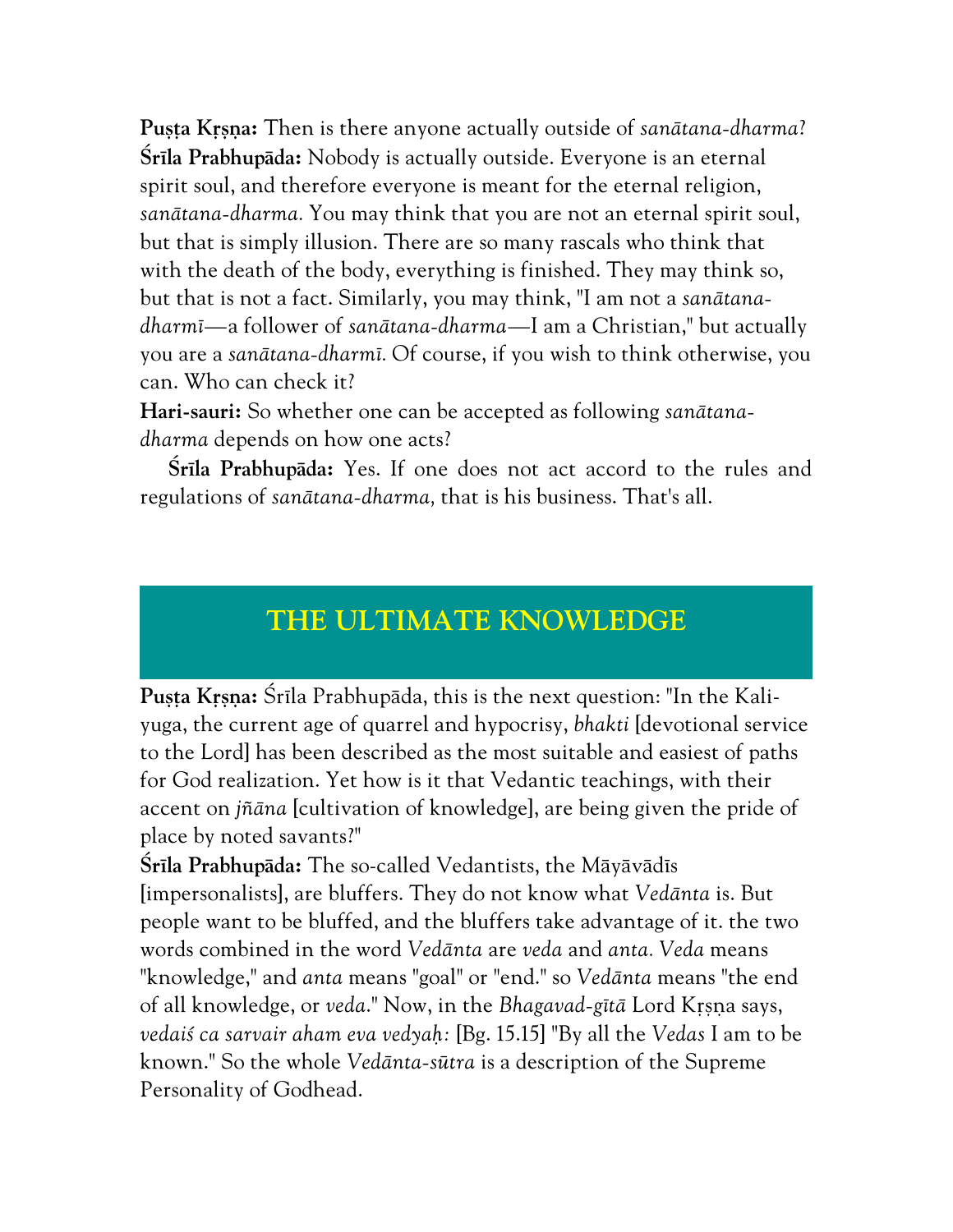The first statement in the *Vedänta-sütra* is *athäto brahma jijïäsä:* "Now, having attained a human birth, one should inquire into Brahman, the Absolute Truth." In a nutshell, Brahman is then described: *janmädy asya yataù* [SB *1.1.1*]—"Brahman is the origin of everything." And in *Bhagavad-gétä* Kåñëa says, *ahaà sarvasya prabhavaù:* "I am the origin of everything." So, again, the *Vedānta-sūtra* actually describes Krsna, the Supreme Personality of Godhead.

Now, because Śrīla Vyāsadeva knew that in this Kali-yuga people would not be able to study *Vedänta-sütra* nicely on account of a lack of education, he personally wrote a commentary on the *Vedänta-sütra.* That commentary is Śrīmad-Bhāgavatam. Bhāșyam brahma-

*sütränäm:*[iii](#page-59-1)*\*\** the *Çrémad-Bhägavatam* is the real commentary on the *Vedänta-sütra,* written by the author of the *Vedänta-sütra* himself. The *Vedänta-sütra* was written by Vyäsadeva, and under the instruction of Närada, his spiritual master, Vyäsadeva wrote a commentary on it*.* That is *Çrémad-Bhägavatam.*

Srimad-Bhāgavatam begins with the same aphorism as the *Vedāntasütra: janmädy asya yataù* [SB *1.1.1*]*,* and continues, *anvayäd itarataç cärtheñv abhijïaù svarät.* So actually, the *Vedänta-sütra* is explained by the author in *Çrémad-Bhägavatam.*

But the rascal Mäyävädés—without understanding *Vedänta-sütra,* and without reading the natural commentary, *Çrémad-Bhägavatam*—are posing themselves as Vedantists. That means they are misguiding people. And because people are not educated, they're accepting these rascals as Vedantists. Really, the Mäyävädé Vedantists—they are bluffers. They are not Vedantists. They do not know anything of the *Vedänta-sütra.* That is the difficulty. Actually, what is stated in the *Çrémad-Bhägavatam* —that is real *Vedänta.*

 So, if we take *Çrémad-Bhägavatam* as the real explanation of *Vedäntasütra,* then we will understand *Vedänta,* the end of knowledge. And if we take shelter of the Māyāvādī Vedantists, the bluffers, then we cannot understand *Vedänta.* People do not know anything, and as a result they can be bluffed and cheated by anyone. Therefore now they should learn from this Krsna consciousness movement what *Vedānta* is and what the explanation of *Vedänta-sütra* is. Then they will be benefited. If we accept *Çrémad-Bhägavatam* as the real commentary on *Vedänta-*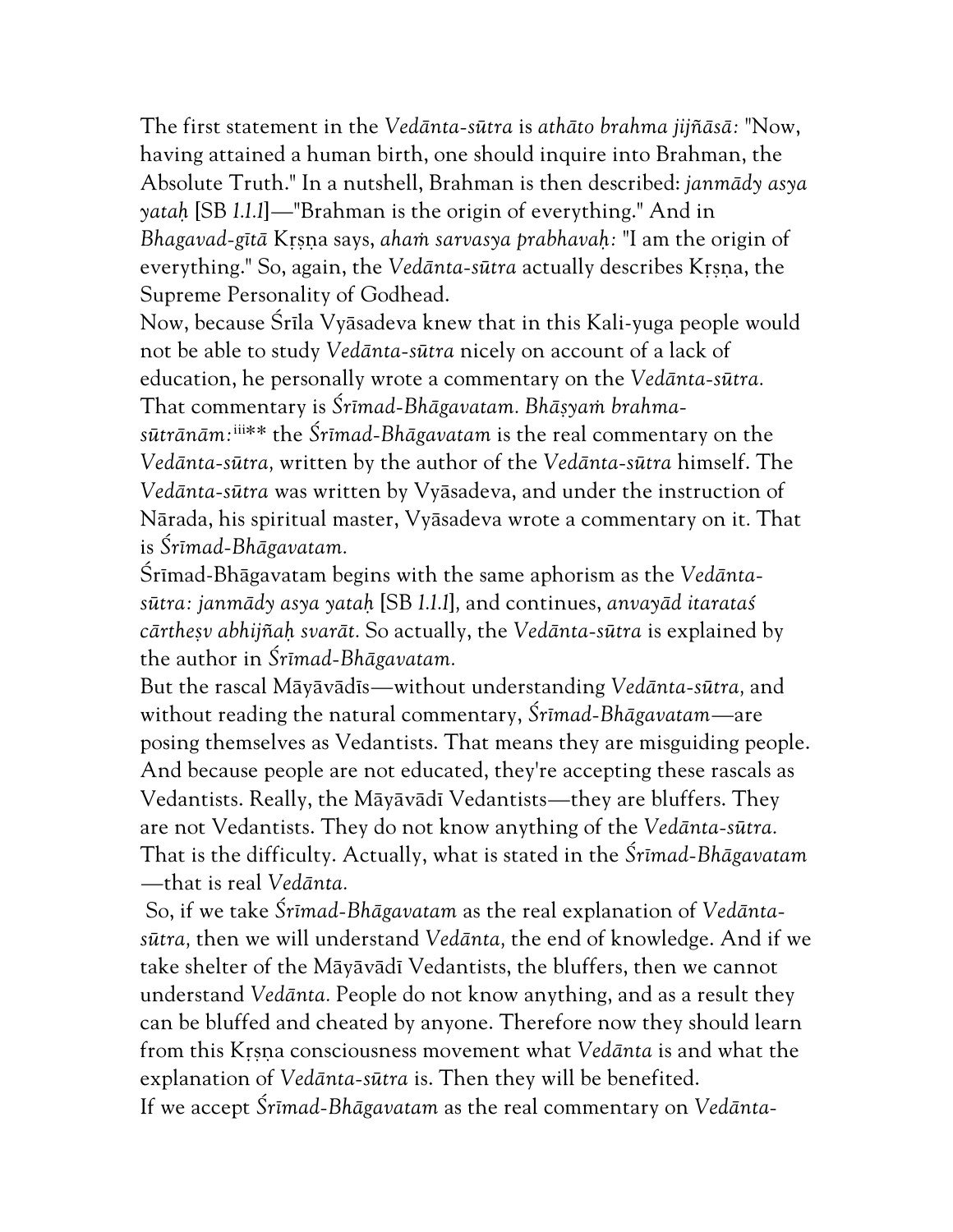sūtra, then we'll find that in the *Śrīmad-Bhāgavatam* it is said, kaler doșa*nidhe räjann asti hy eko mahän guëaù:* "In this Kali-yuga, which is an ocean of faults, there is one benediction, one opportunity." What is that? Kīrtanād eva krsņasya mukta-saṅgaḥ paraṁ vrajet: "One can become liberated simply by chanting the Hare Krsna *mantra*." This is real *Vedānta.* And actually, this liberation by chanting Hare Krsna is happening. But people want to be misguided. And there are so many bluffers to misguide them. What can be done? Vyäsadeva has already given the perfect explanation of Vedānta-sūtra-the Śrīmad-*Bhägavatam.* So let people read the *Çrémad-Bhägavatam;* then they will understand what *Vedänta* is.

Pusta Krsna: Then are the conclusion of the *Vedānta-sūtra* and the conclusion of *Çrémad-Bhägavatam* one and the same—*bhakti*?  $\hat{\mathbf{S}}$ rīla Prabhupāda: Yes. Find this verse: *Kāmasya nendriya-prītir*… Pușța Krsna:

> *kämasya nendriya-prétir läbho jéveta yävatä jévasya tattva-jijïäsä närtho yaç ceha karmabhiù*

"Life's desires should never be directed toward sense gratification. One should desire only a healthy life, or self-preservation, since a human being is meant for inquiry about the About Truth. Nothing else should be the goal of one's works." [*Çrémad-Bhägavatam* 1.2.10] **Çréla Prabhupäda:** Yes. This verse of *Çrémad-Bhägavatam* proceeds directly from the *Vedänta-sütra— athäto brahma jijïäsä:* "Now is the time to inquire about the Absolute Truth." Here the very same thing is explained. "Don't be entrapped with these temporary, bodily 'necessities of life'—sense gratification. You must inquire about the Absolute Truth." the next verse of *Çrémad-Bhägavatam* explains, *vadanti tat tattva*vidas tattvam yaj jñānam advayam: [SB 1.2.11] "Those who know the Absolute Truth describe Him in this way …" *Tattva* means "truth." The truth is explained by the *tattva-vit,* one who knows the truth. How? *Brahmeti paramätmeti bhagavän iti çabdyate:* the Absolute Truth is explained as Brahman, the all-pervading spiritual effulgence; as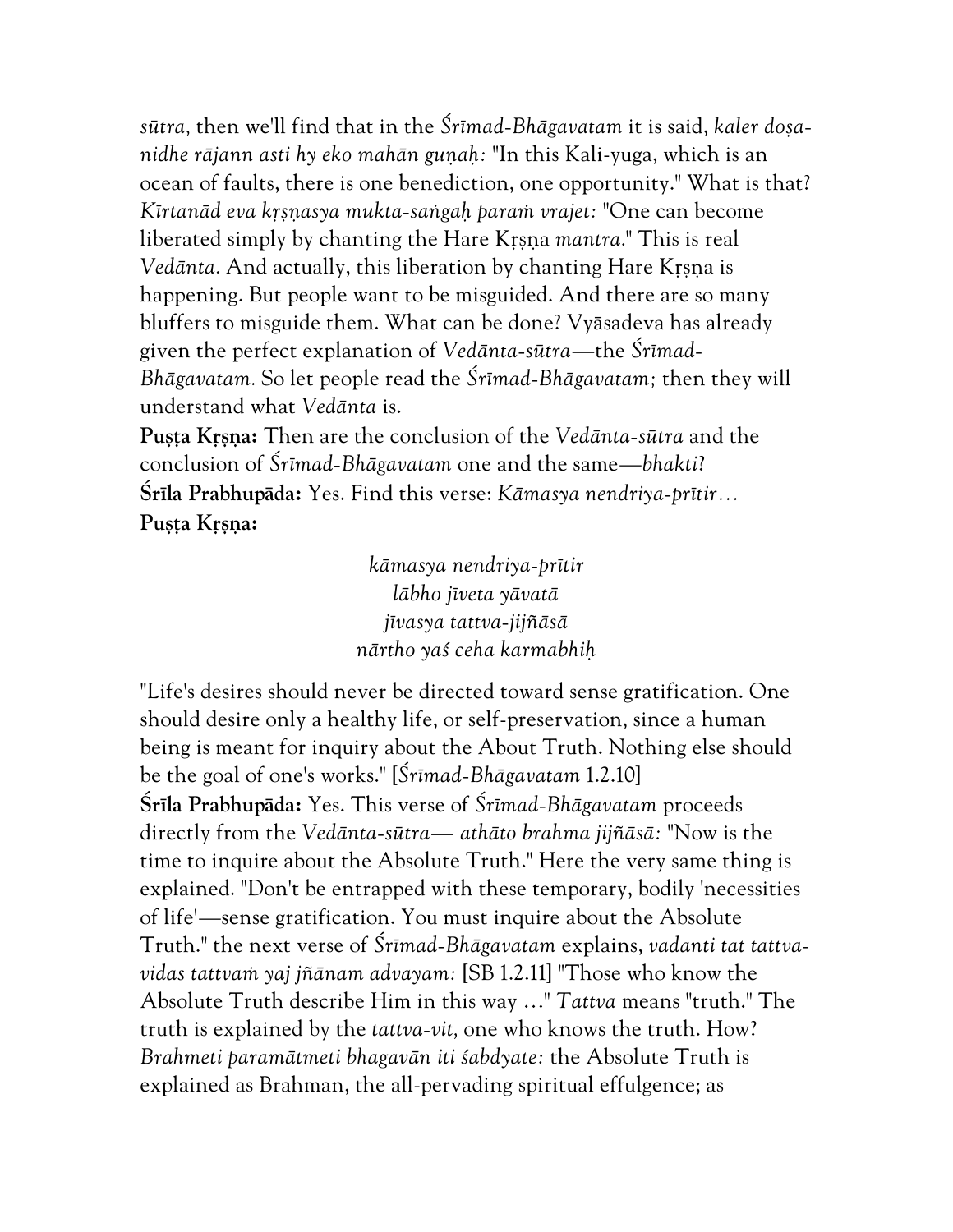Paramätmä, the localized Supersoul; or as Bhagavän, the Supreme Lord. Understanding these is what *Vedänta-sütra* means when it says, *athäto brahma jijïäsä:* "Now one should learn about the Absolute Truth—what Brahman is, what Paramätmä is, what Bhagavän is. In this way, one should make advancement in his spiritual consciousness." The Māyāvādī Vedantists follow the impersonal commentary of Śankarācārya, Ś*ārīraka-bhāṣya*. But there are other commentaries on the *Vedänta-sütra.* Besides the *Çrémad-Bhägavatam,* the natural commentary by the author of *Vedänta-sütra* himself, there are *Vedänta-bhäñyas* written by Vaișņava ācāryas such as Rāmānujācārya, Madhvācārya, Vișņu Swami, and Baladeva Vidyābhūșana. Unfortunately, the Māyāvādī Vedantists do not care to read these Vaisnava Vedānta*bhäñyas.* They simply read *Çäréraka-bhäñya* and call themselves Vedantists.

Pusta Krsna: Why do the Māyāvādī Vedantists read only one commentary? What is the reason for that?

**Śrīla Prabhupāda:** The reason is that they want to read something that will confirm their illusion that they are God.

the Māvāvādī Vedantists cheat. Suppose I present some proposition. If it is a misconception, generally there are others also who can say something to clarify this misconception. For instance, in a court of law, there are two lawyers. One lawyer is speaking on one point of the law, the other lawyer is speaking on another point of the law. But if the judge listens to one side only, then how will he make a proper judgement? Similarly, the Vedantists are simply reading the *Çäréraka-bhäñya.* They are not reading other *bhäñyas,* such as the *Çrémad-Bhägavatam,* which is the natural commentary. And they are cheating people. That's all. Now, the *Vedänta-sütra* says, *janmädy asya yataù:* [SB *1.1.1*] "The Absolute Truth is that from which everything emanates." But this needs some explanation. One may ask, "Is that Absolute Truth personal or impersonal?" Therefore in the *Bhagavad-gītā* Krsņa clearly says, *aham sarvasya prabhavo mattaù sarvaà pravartate:* [Bg. 10.8] "I am the origin of everything; everything comes from Me." So why don't you Māyāvādī Vedantists take it? Why do you simply remain stuck at the point that the Absolute Truth is that from which everything emanates? When Krsna,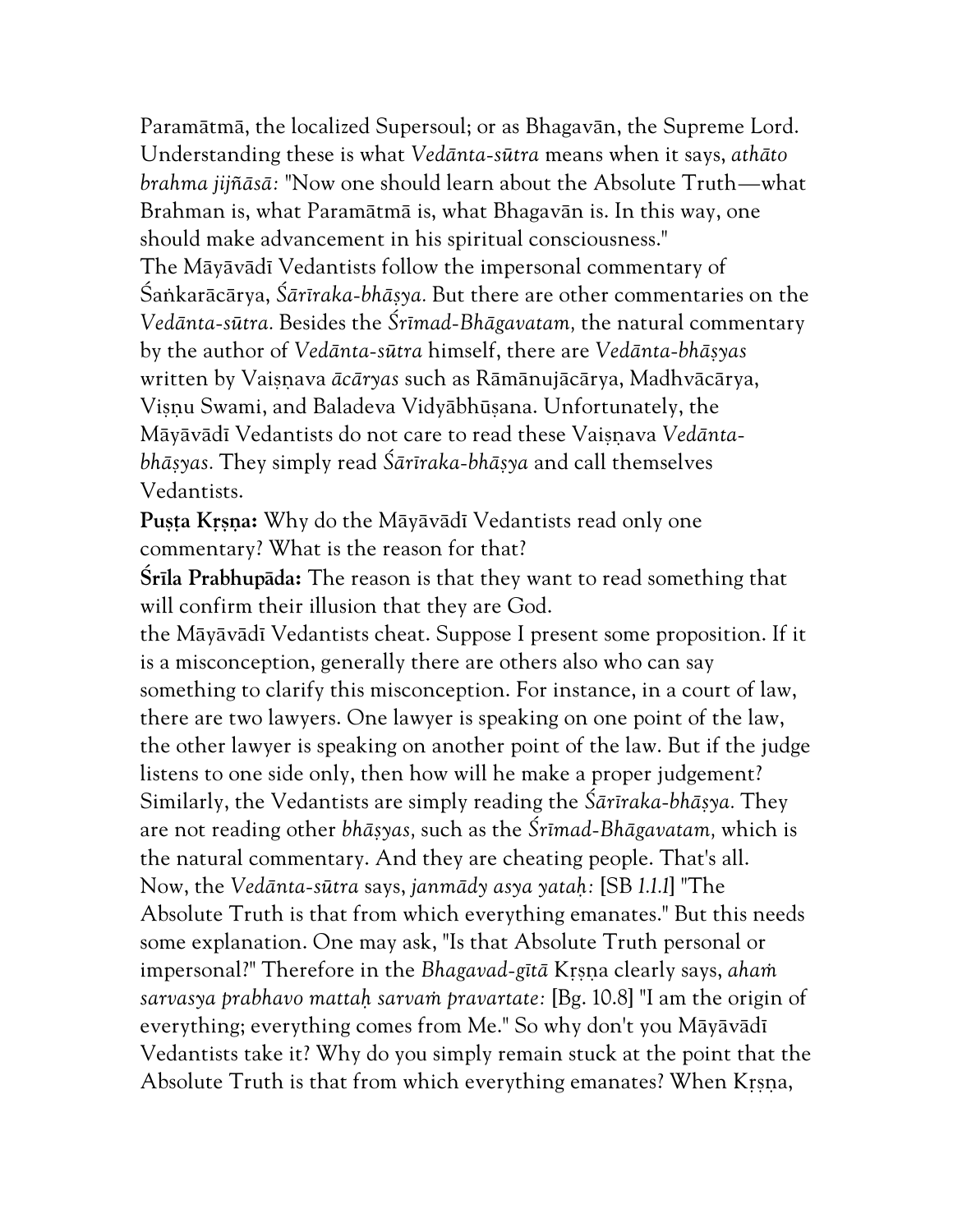the Absolute Truth, comes before you and says, "I am the origin of everything—everything comes from Me," why don't you accept Krsna as the Absolute Truth? Why do you take the impersonalist view only, that the Absolute Truth has no form? Here is the Absolute Truth speaking a person. Why don't you take it?

Of course, if people want to be cheated, then who can stop them? In *Bhagavad-gétä* Kåñëa also says, *vedänta-kåd … eva cäham:* "I am the compiler of *Vedänta.*" Why do these rascals not consider who compiled *Vedānta?* Vyāsadeva is the incarnation of Krsna. He compiled *Vedānta*. Why do these rascals not consider the original Vedantist, Krsna? They approach a Mäyävädé instead. So how will they understand *Vedänta*? Suppose I have written a book. If you cannot understand something in it, then you should come directly to me for an explanation. That is sensible. Why go to a rascal who has nothing to do with my book? Similary, some rascal Māyāvādī may claim, "I am a Vedantist," but why should I go to a rascal instead of the real compiler of the *Vedänta-sütra*? Those who approach the Māyāvādī Vedantists for knowledge are also rascals. They are willingly being cheated. Let the Māyāvādī Vedantists and their followers accept the conclusions of *Bhagavad-gitā* and *Śrīmad-Bhägavatam.* Then they will understand *Vedänta-sütra.* They'll be real Vedantists. Otherwise, they will remain cheaters. So if you go to a cheater you'll be cheated, and that is your business.

Pusta Krsna: Śrīla Prabhupāda, are you saying that the Māyāvādīs have no knowledge at all?

**Śrīla Prabhupāda:** Once again, Vedānta means "the ultimate knowledge." And what is that knowledge? Kåñëa explains in the *Bhagavad-gétä* [7.19]: *bahünäà janmanäm ante jïänavän mäà prapadyate.* "After many births, one who is actually in knowledge at last surrenders unto Me." So unless one surrenders to Krsna, there is no *jñāna*, no knowledge.

Therefore the Māvāvādī Vedantists are all nonsense—they have no knowledge at all. The subject matter of ultimate knowledge, *Vedänta,* is Krsna, God. So if one does not know who God is, who Krsna is, and if one does not surrender to Him, then where is the question of knowledge? But if a rascal claims that "I am a man of knowledge," what can be done?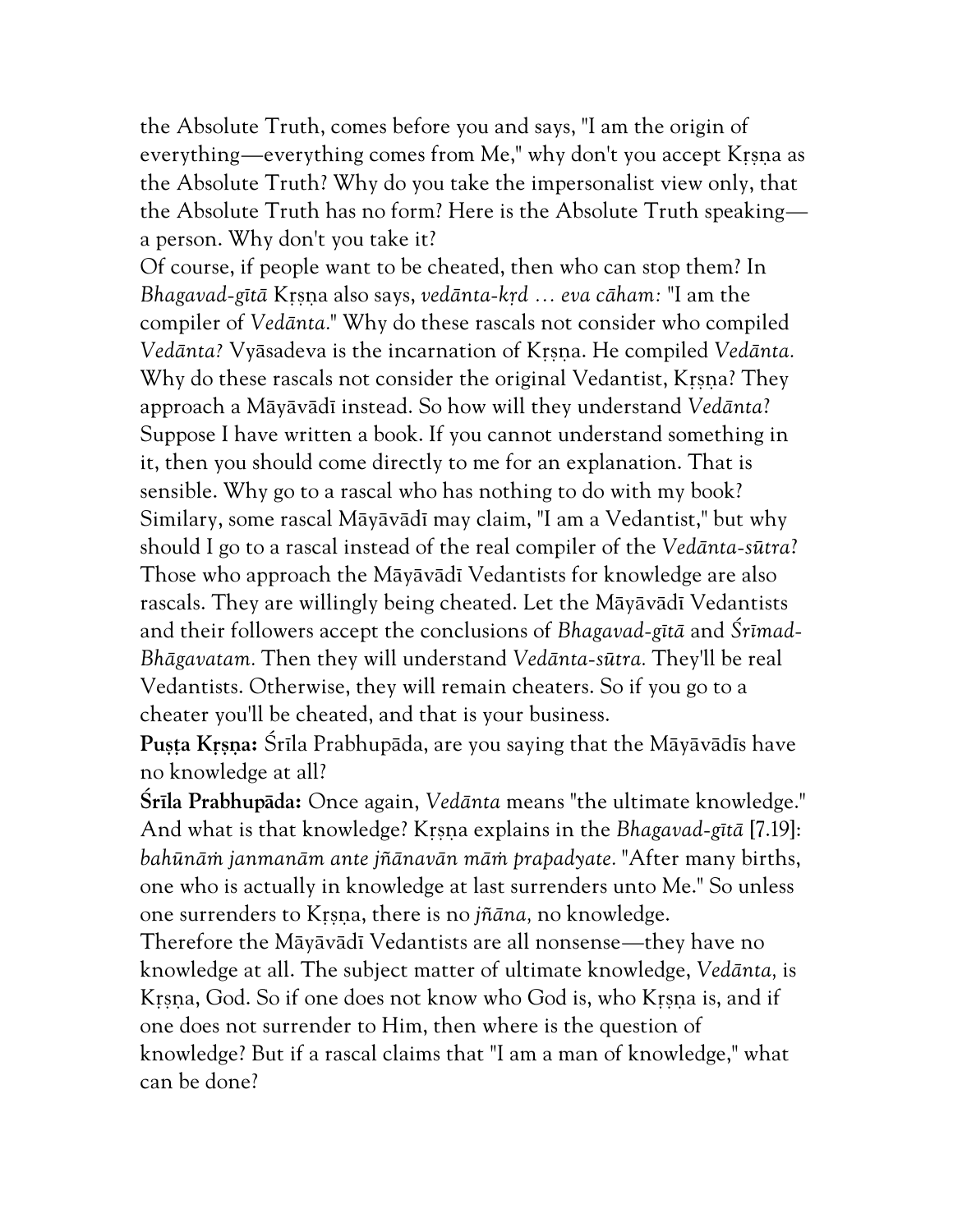In *Bhagavad-gītā* Krsņa goes on to explain: *vāsudevaḥ sarvam iti sa mahätmä su-durlabhaù* [Bg. 7.19]. "when one understands that Väsudeva, Krsna, is everything, then that is knowledge. But such a *mahātmā* is very rare." Before coming to this understanding, one has no knowledge. His so-called understanding is simply misunderstanding. *Brahmeti paramätmeti bhagavän iti çabdyate:* one may begin with understanding impersonal Brahman by the speculative method; then, in the secondary stage, one can understand the Paramätmä, the Lord's localized aspect; and the final stage is to understand the Supreme Personality of Godhead, Krsna. *Vedais ca sarvair aham eva vedyam:* [Bg. 15.15] by all the *Vedas,* Krsna is to be known. That is the ultimate knowledge. But if you do not understand Krsna, then where is your knowledge? Half-way knowledge is not knowledge. It must be complete knowledge.

That complete knowledge is possible, as it is said in the *Bhagavad-gétä, bahünäà janmanäm ante* [Bg. 7.19]—after many births. Those who are striving to acquire knowledge—after many, many births, when actually by the grace of God and by the grace of a devotee they come to knowledge, then such persons agree, "Oh, *väsudevaù sarvam iti:* [Bg. 7.19] Kåñëa is everything." S*a mahätmä sudurlabhaù:* that *mahätmä,* that great soul, is very rarely to be found. *Durlabhaù* means "very rarely found," but the word used is *sudurlabhaù*—"very, very rarely to be found." So you cannot easily find such a *mahātmā* who clearly understands Krsna.

## **GETTING SPIRITUAL GUIDANCE**

Pusta Krsna: May I ask another question, Śrīla Prabhupāda? "Is a *guru* essential for one to enter the spiritual path and attain the goal, and how does one recognize one's *guru*?"

**Çréla Prabhupäda:** Yes, a *guru* is necessary. In the *Bhagavad-gétä,* when Krsna and Arjuna were talking as friends, there was no conclusion. So Arjuna decided to accept Krsna as his *guru*. Find this verse in *Bhagavadgétä: kärpaëya-doñopahata svabhävaù.*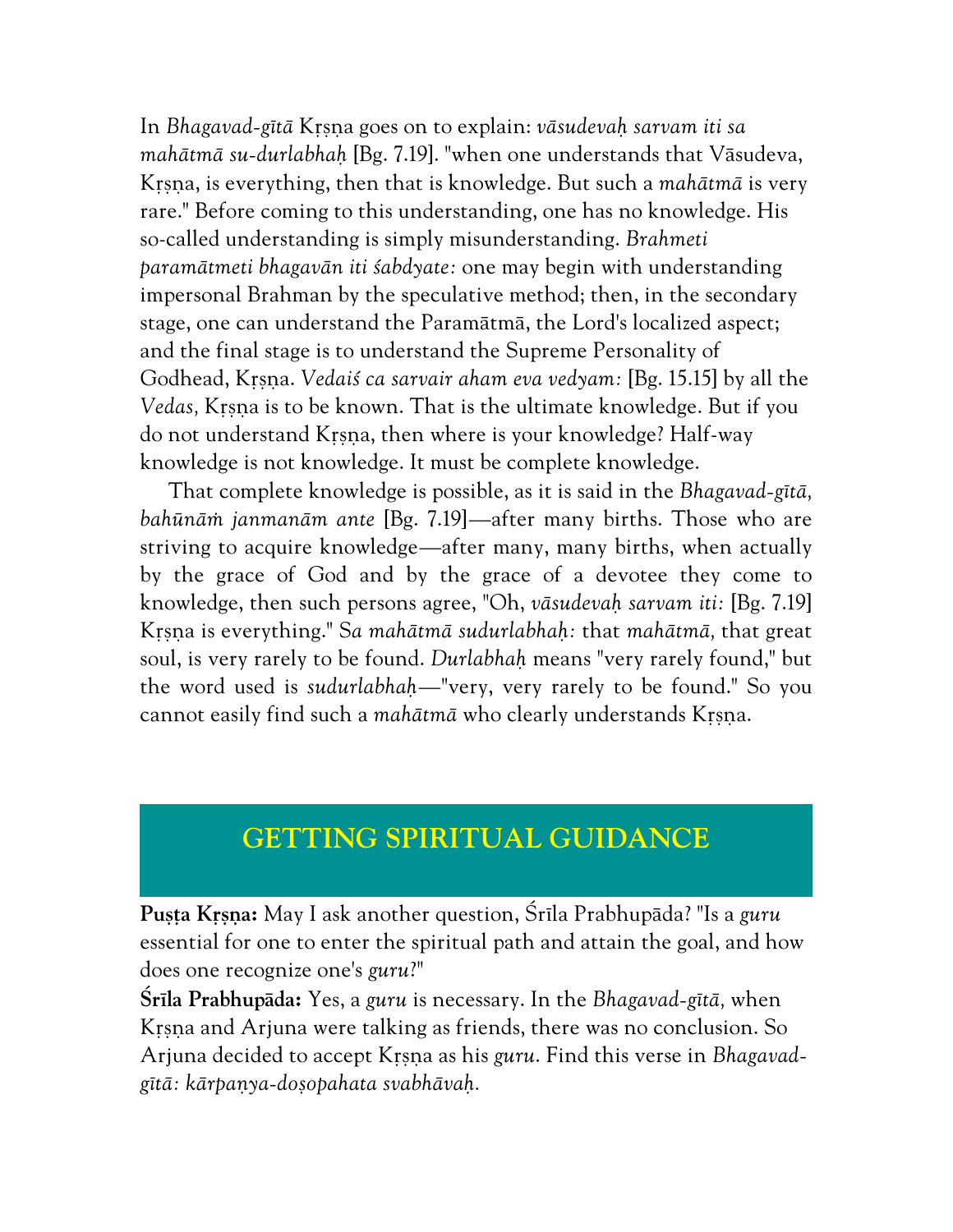#### **Hari-sauri:**

*kärpaëya-doñopahata svabhävaù påcchämi tvaà dharma-sammüòha-cetäù yac chreyaù syän niçcitaà brühi tan me çiñyas te 'haà çädhi mäà tväà prapannam*

"[Arjuna said:] Now I am confused about my duty and have lost all composure because of miserly weakness. In this condition I am asking You to tell me for certain what is best for me. Now I am Your disciple, and a soul surrendered unto You. Please instruct me." [Bg. 2.7] **Çréla Prabhupäda:** Yes. So a *guru* is necessary. Like Arjuna, everyone is perplexed about his best course of action. Nobody can decide by himself. Even a physician—when he is sick he does not devise his own treatment. He calls for another physician, because his brain is not in order. How can he prescribe the right medicine for himself? similarly, when we are perplexed and cannot find any solution, at that time the *guru* is required. It is therefore essential for everyone to surrender to a *guru,* since in our present existence we are all perplexed. Arjuna is representing the perplexed position of the materialistic person. So under the circumstances, a *guru* is required to give us real direction.

Now, Arjuna selected Krsna as his *guru*. He did not go to anyone else, because he knew, "I can't find any other means to pacify me. You are the only one." The purport is that like Arjuna, we should also accept Krsna as the *guru* who can intruct us in how to get relief from our perplexed position. So Krsna is the *guru* not only for Arjuna, but for everyone. If we take instruction from Krsna and abide by that instruction, then our life is successful. Conveying that fact is our mission. This Krsna consciousness movement teaches, "Accept Kåñëa as your *guru*. Don't divert your attention." We don't say, "I am Krsna; follow my order." We never say that. We simply ask people, "Please abide by the order of Krsna." Krsna says, *sarva-dharmān parityajya mām ekam śaranam vraja* [Bg. 18.66]*,* and we say the same thing: "Give up all other ideas of socalled *dharma* and surrender to Krsna." The same thing. we don't say of ourselves, "I am the authority." No, we say, "Krsna is the authority, and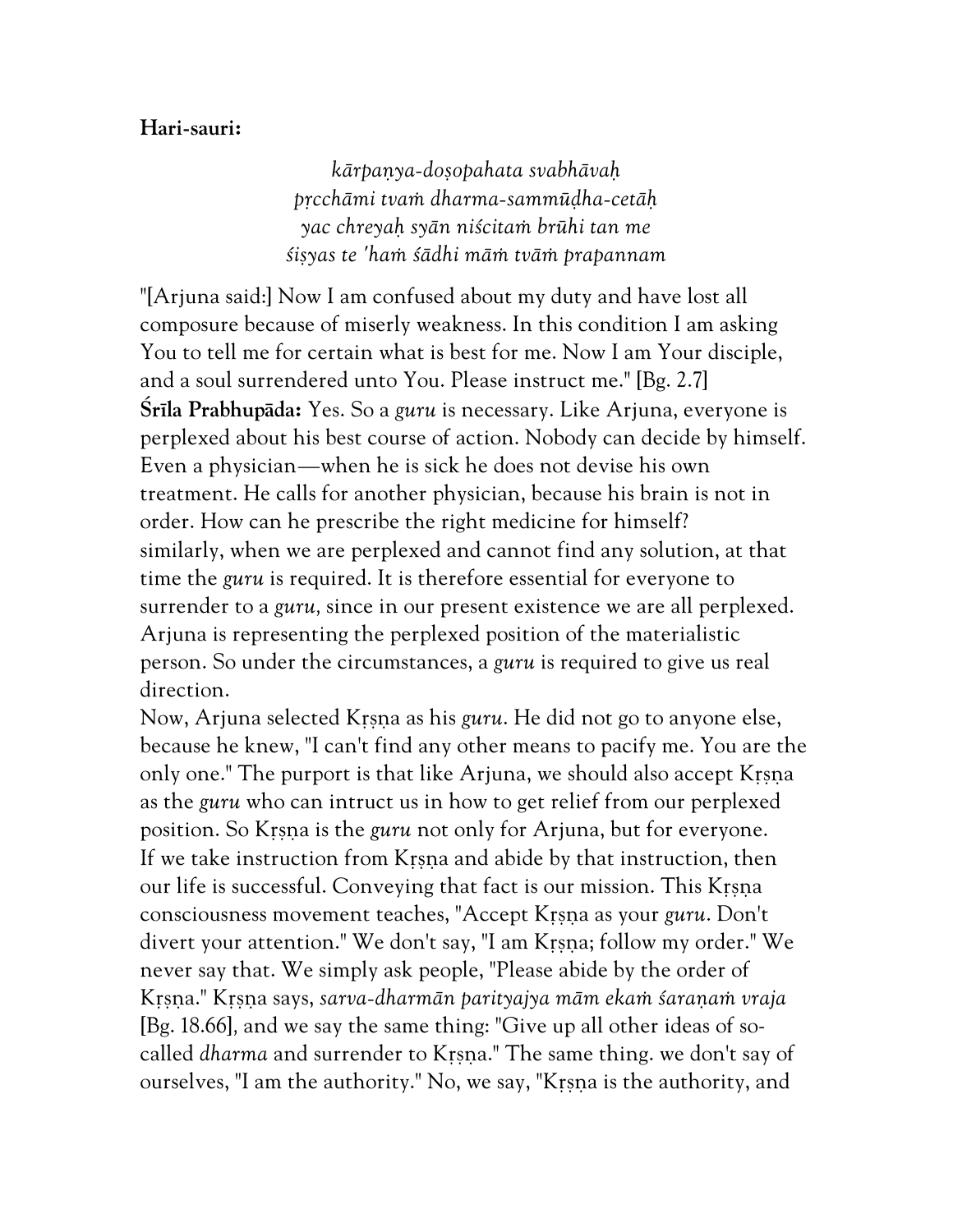you should surrender to His instruction and try to understand Him." This is the Krsna consciousness movement.

Now, one may say, "Krsna is no longer present, so how can I surrender to Him?" Krsna is no longer present? How can you say that? Krsna's instruction is there—*Bhagavad-gītā*. How can you say that Krsna is not present? Krsna, being absolute, is not different from His words. The words of Krsna and Krsna Himself—they are the same. That is the meaning of Absolute Truth.

In the relative world, the word *water* and the substance water are different. When I am thirsty, if I simply chant "Water, water, water," my thirst will not be satisfied. I require the real water. That is the nature of the relative world and relative consciousness. But in the spiritual world or spiritual consciousness, the name is the same as the thing that is named. For instance, we are chanting Hare Krsna. If Krsna were different from the chanting of Hare Krsna, then how could we be satisfied chanting the whole day and night? This is the proof. An ordinary name—if you chant "Mr. John, Mr. John," after chanting three times you'll cease. But this Hare Krsna *mahā-mantra—if you go on* chanting twenty-four hours a day, you'll never become tired. This is the spiritual nature of the Absolute Truth. This is practical. Anyone can perceive it.

So Krsna is present through His words and through His representati Therefore we advise everyone to accept Krsna's instructions in *Bhagavad-gétä* and to surrender to His bona fide representati You have to accept a *guru,* so why go to a pseudo *guru,* who will mislead you? Why not take instructions from a real *guru*? Now you are in doubt about whether a *guru* is needed. Yes, a *guru* is needed, but you have to go to a real *guru*. That is the instruction given by Krsna in the *Bhagavad-gītā*. Just find this

> *tad viddhi praëipätena paripraçnena sevayä upadekñyanti tad-jïänaà jïäninas tattva-darçinaù*

Pusta Krsna: "Just try to learn the truth by approaching a spiritual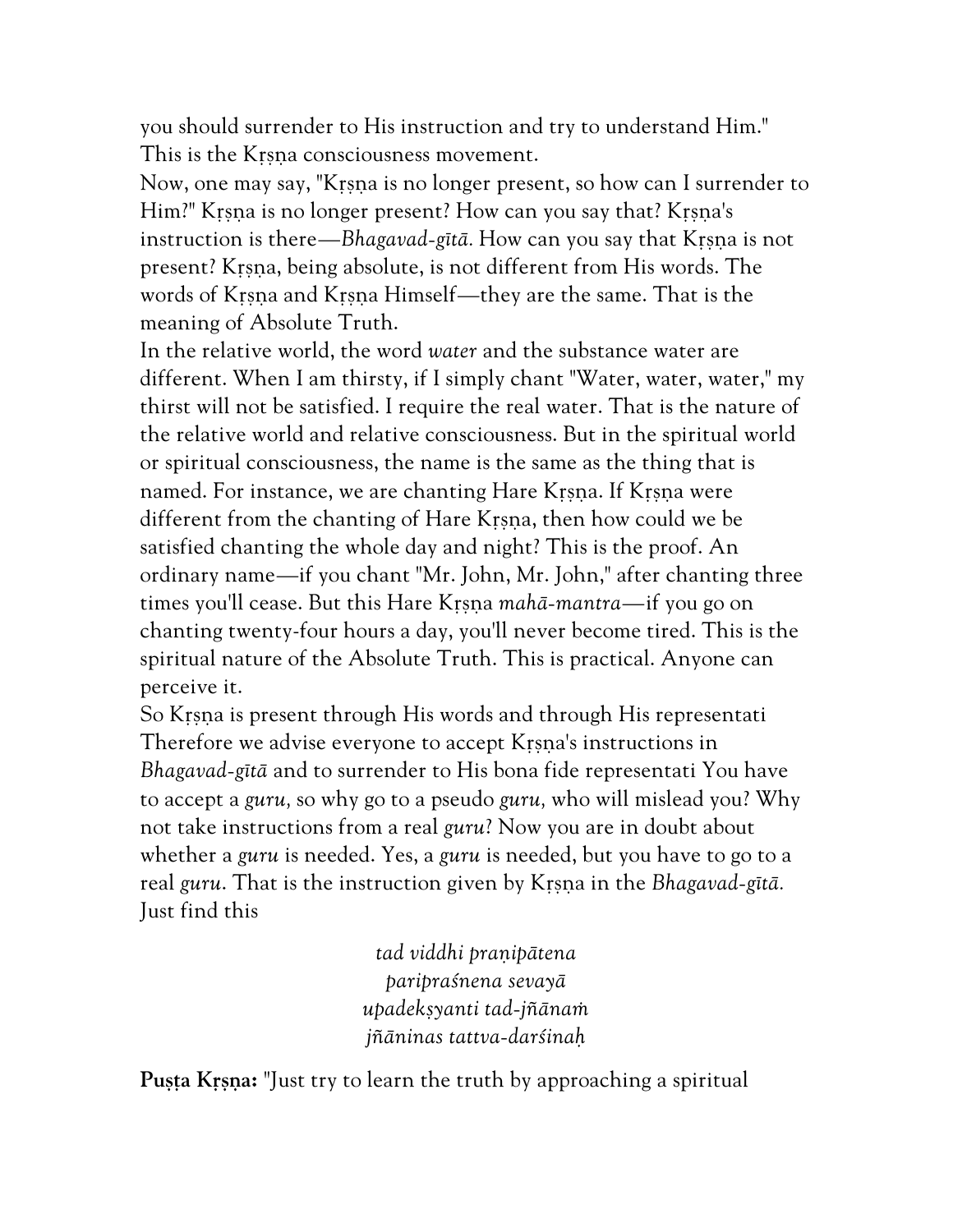master. Inquire from him submissively and render service unto him. The self-realized soul can impart knowledge unto you because he has seen the truth." [*Bhagavad-gétä* 4.34]

**Śrīla Prabhupāda:** So this is the real *guru*—one who has seen the truth, just as Arjuna has seen Krsna. Arjuna heard Krsna's instructions and said, "You are the Absolute Truth." Now, if you take the instruction of Arjuna, then you will understand the Absolute Truth. So what is the instruction of Arjuna? Find out in the tenth chapter.

Pusta Krsna:

*arjuna uväca paraà brahma paraà dhäma pavitraà paramaà bhavän puruñaà çäçvataà divyam ädi-devam ajaà vibhum*

"Arjuna said, 'You are the Supreme Personality of Godhead, the ultimate abode, the purest, the Absolute Truth. You are the eternal,

transcendental, original person, the unborn, the greatest.'" [*Bhagavadgétä* 10.12]

**Çréla Prabhupäda:** And the *Vedänta-sütra* says, *athäto brahma jijïäsä:* "Now, in the human form of life, is the time to inquire into what is the Supreme Brahman." So here in *Bhagavad-gétä* Arjuna has realized, "O Krsna, You are the Supreme Brahman," So you should make Arjuna your guru and Krsna your *guru*. Arjuna is the representative of Krsna, the friend of Kåñëa. The *guru* is essential. But why go to a bogus *guru*? You will be cheated. For instance, when you are diseased, for your treatment you need to go to a physician. But you want to go to a real physician, not a cheater who has no knowledge of medical science and misrepresents himself—"I am a physician, an M.D." Then you'll be cheated. The *guru* is necessary; that's a fact. But go to the real *guru*. Who is the real *guru*? The real *guru* is Krsna or one who has seen Krsna, such as Arjuna.

### **CIVILIZATION MEANS REGULATION**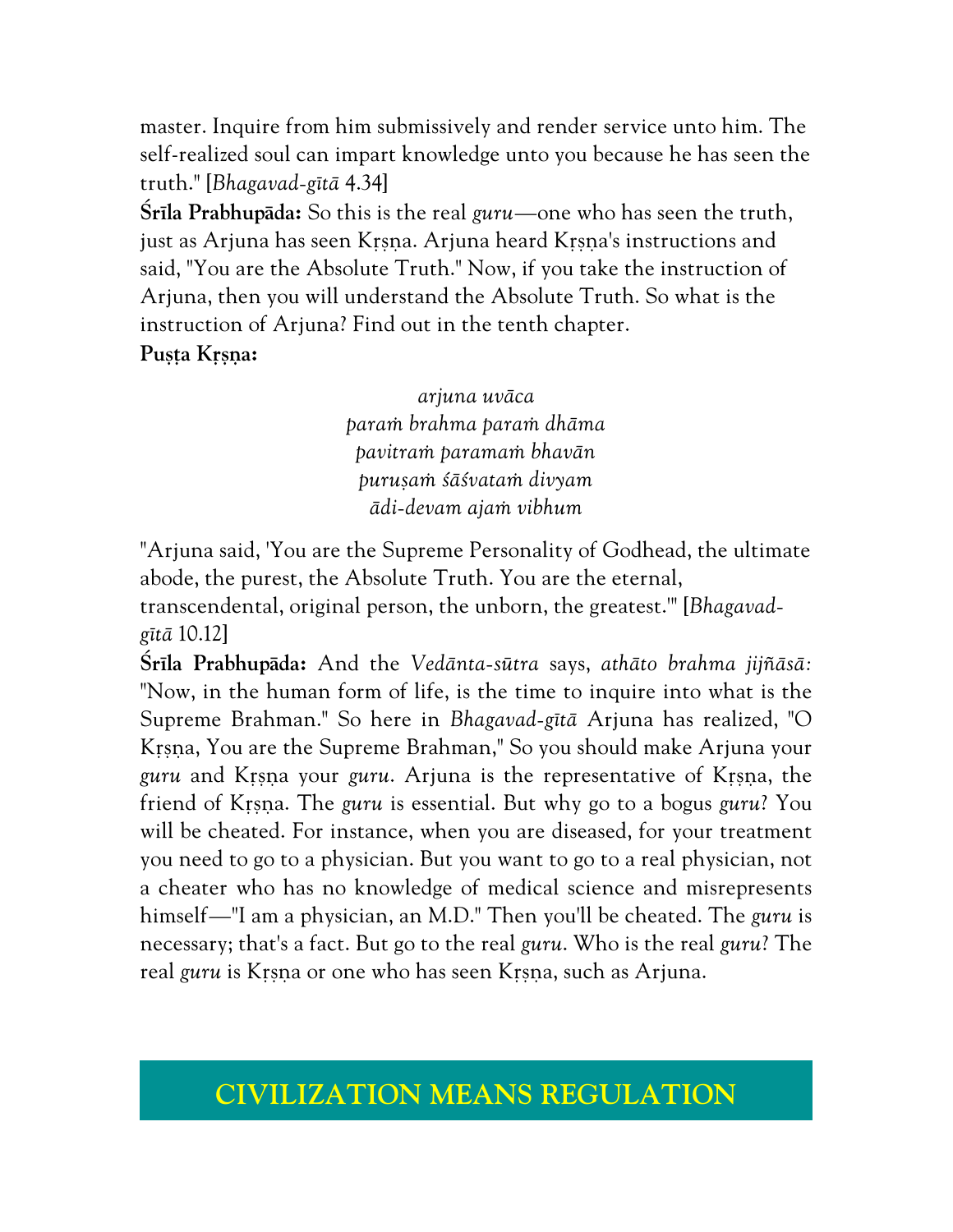Pusta Krsna: May I ask the next question, Śrīla Prabhupāda? "Are fasting and other dietary regulations necessary for leading a spiritual life?"

**Śrīla Prabhupāda:** Certainly. For advancement in spiritual life, such *tapasya* is essential. *Tapasya* means voluntarily accepting something which may be painful. For instance, we are recommending no illicit sex, no intoxication, no gambling, no meat-eating. So those who are accustomed to these bad habits—for them, in the beginning it may be a little difficult. But in spite of this difficulty, one has to do it. That is *tapasya.* To rise early in the morning—for those who are not practiced, it is a little painful, but one has to do it. So according to the Vedic injunctions, there are some *tapasyas* that must be done. It is not "I may do it or not do it." These austerities *must* be done. For

example, in the *Mundaka Upanisad* it is ordered that if one wants to become self-realized, one must approach a spiritual master: *tadvijïänärthaà sa gurum eväbhigacchet* [MU [iv](#page-59-2)1.2.12]*.* So there is no question of "optional"; it must be done. And one must carry out the order of the spiritual master and the order of the *çästra,* or scripture. When you follow without consideration of whether it is convenient or inconvenient, simply because it must be done, that is called *tapasya. Tapo divyam:* like other great spiritual authorities, Rsabhadeva orders that this human life is meant for austerity aimed toward realizing God. Therefore in our Vedic civilization we find so many rules and regulations.

At the very beginning of life one must be a *brahmacäré.* He must go to the spiritual master's place and act like a menial servant. If the spiritual master says "go and pick up some wood from the forest," one may be a king's son, but he cannot refuse the spiritual master's order. He must go. Even Krsna was ordered by His spiritual master to go and pick up some dry wood from the forest. So He had to go. Although His father was Nanda Mahārāja, a village *vaišya* king, and although Krsna was the Personality of Godhead Himself, still He could not refuse. He had to go. *Nicavat*—just like a menial servant. This is *brahmäcärya,* spiritual student life. This is *tapasya. Tapasya* is so essential that one has to do it. There is no question of an alternati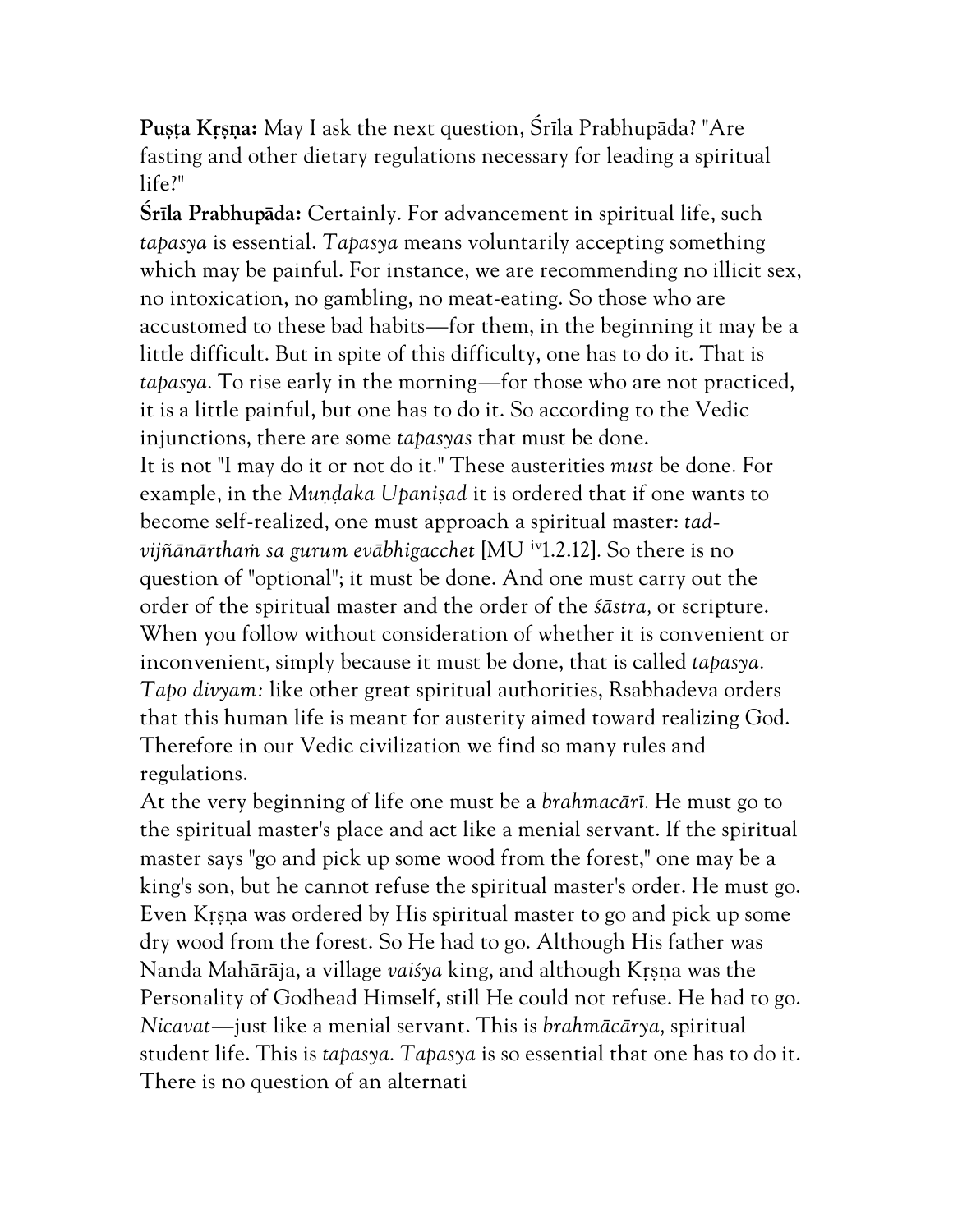After *brahmacārī* life, one may marry. This means he enters grhastha life, household life. That is also *tapasya.* He cannot have sex whenever he likes. No. The *çästra* says, "You must have sex like this: once in a month and only for begetting children." So that is also *tapasya.*

People do not follow any *tapasya* at the present moment, but human life is meant for *tapasya*—regulative principles. Even in ordinary affairs let us say you are driving your car on some urgent business, and you see a red light. You have to stop. You cannot say, "I have to be there in a few minutes. I must go." No. You must stop. That is *tapasya.*

So *tapasya* means following the regulative principles strictly, according to the higher order. and that is human life.

Animal life, however, means you can do whatever you like. On the road, animals may keep to the right or keep to the left; it doesn't matter. Their irregularity is not taken as an offense, because they are animals. But if a human being does not follow the regulative principles, he is sinful. He'll be punished. Consider the same example: When there is a red light, if you do not stop you'll be punished. But if a cat or dog transgresses —"Never mind the red light; I shall go"—he's not punished. So *tapasya* is meant for the human being. He must do it if he at all wants to make progress in life. It is essential.

Pusta Krsna: And so, Śrīla Prabhupāda, *tapasya* includes dietary regulations?

**Çréla Prabhupäda:** That is also *tapasya.* For example, we prohibit meateating. So in your country this is a little troublesome. From the very beginning of life, a child is habituated to eating meat. the mother purchases powdered meat and mixes it with liquid and feeds it to the infant. I have seen it. So practically everyone has been brought up eating meat. yet I say, "Don't eat meat." Therefore that is troublesome. But if one is serious about becoming self-realized, one must accept the order. That is *tapasya.*

Tapasya applies to diet, to personal behavior, to dealings with others, and so on and so forth. In every aspect of life, there is *tapasya.* That is all described in the *Bhagavad-gétä*. Mental *tapasya.* Bodily *tapasya.* Verbal *tapasya*—controlling *vaco-vegam,* the urge to talk loosely or whimsically. You cannot talk nonsense. If you talk, you must talk about Krsna. That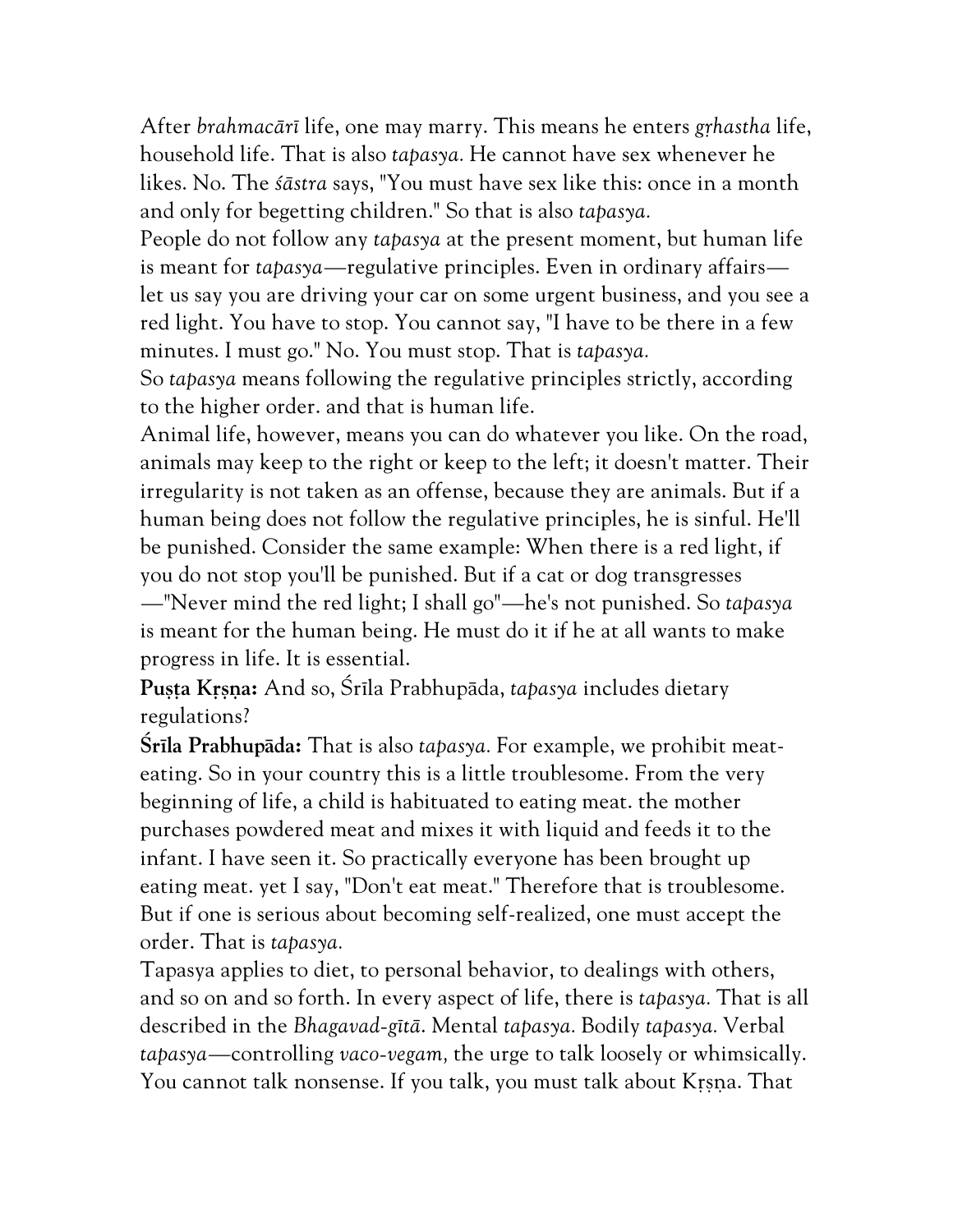is *tapasya.* There is also *tapasya* in connection with *krodha-vegam,* the urge to express one's anger. If one becomes angry and wants to express it by beating someone or doing something very violent, *tapasya* will restrict him—"No, don't do it." There is also *tapasya* with regards to the tongue, belly, and genitals. One cannot eat anything and everything, or at any time he pleases. Nor can one have sex freely, but only according to the scriptural injunctions. "I am sexually inclined, but I cannot do it. This is not the time." That is *tapasya.*

So one should practice *tapasya* in every way—in body, mind, words, personal behavior, and dealings with others. That is human life. *Tapo divyam:* if you want to simply be a human being, and especially if you want to make progress in spiritual life, you must act according to the sastric injunctions. That means *tapasya.* Before Brahma could take part in creation, he had to undergo *tapasya.* Is it not stated in the *çästra*? Yes. So *tapasya* is essential. You cannot avoid it.

And what is the aim of performing *tapasya*? The aim is to please the Supreme Lord through the spiritual master. *Yasya prasädäd bhagavatprasädo: \*\** "One can attain the mercy of the Lord only by attaining the mercy of the spiritual master." This is the idea.

Now, in today's educational institutions, who is teaching this *tapasya?* Where is the school or college? The students are even smoking in front of their teacher, and it is tolerated. No offense. What can you expect from such students? This is an animal civilization. This is not human civilization. No *tapasya,* no *brahmacäré* life. Real civilization means *tapo divyam,* godly austerity. And this *tapasya* begins with *brahmacäré* life, learning to control the senses—that is the beginning of life. Not "A-B-C-D" learning, and maybe your character is less than an animal's, though you have a degree from the university. "Never mind. You have become a learned man." No—that is not accepted.

Even from the standpoint of basic moral instruction, we must ask, Who today is educated? The educated person is described by Cānakya Pandita:

> *mātr-vat para-dāresu para-dravyeñu loñöra-vat ätma-vat sarva-bhüteñu*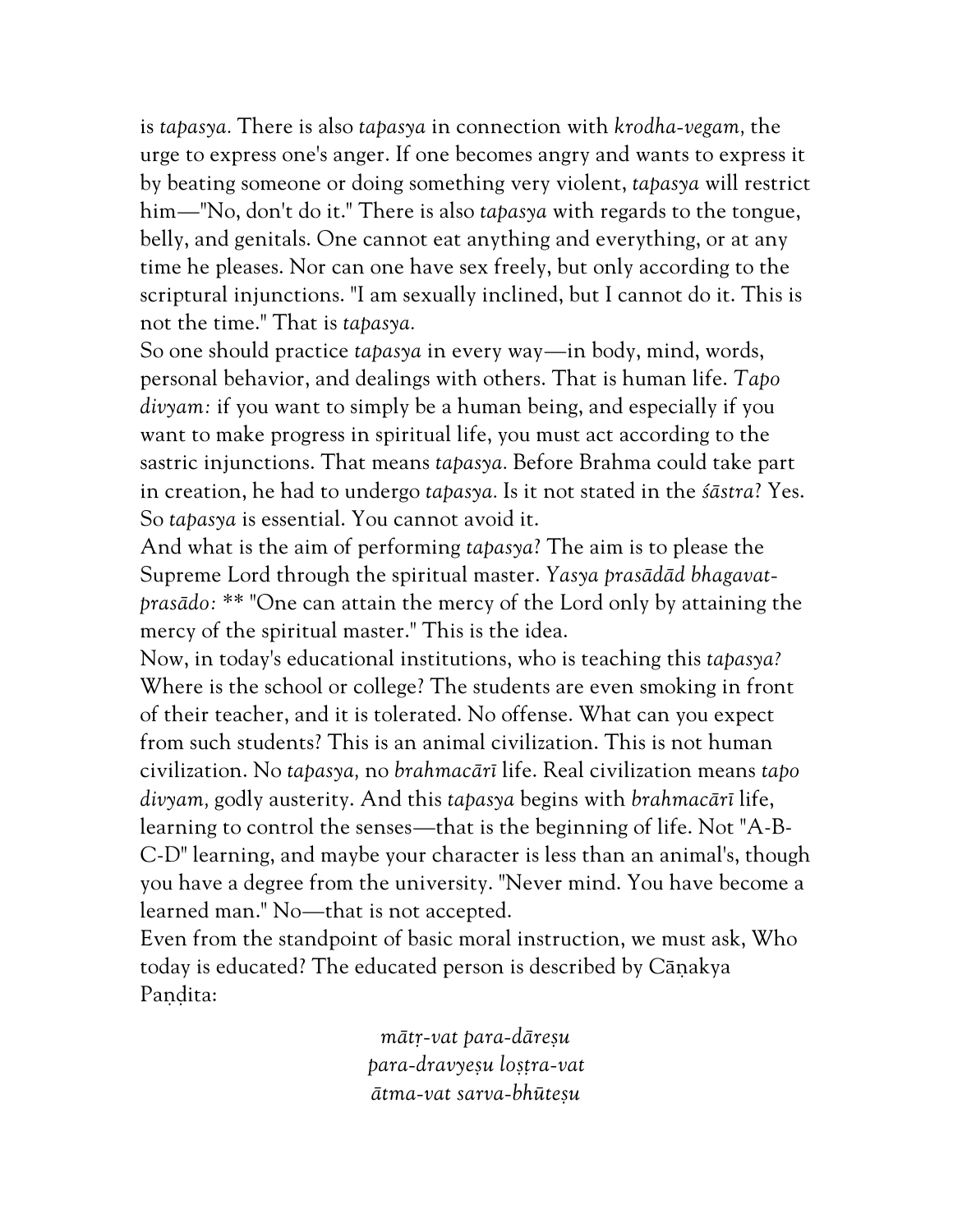#### *yaù paçyati sa paëòitäù*

**"The educated man sees another's wife as his mother and another's property as untouchable garbage, and he sees all others as equal to himself."** 

That is the *pandita*, the learned man. In *Bhagavad-gītā* [5.18] Krsna also describes the *pandita*:

> *vidyä-vinaya-sampanne brähmaëe gavi hastini çuni caiva çva-päke ca paëòitäù sama-darçinaù*

"The humble sage, by virtue of true knowledge, sees with equal vision a learned and gentle *brāhmana*, a cow, an elephant, a dog, and a dogeater." That is a learned man. Not this degree-holder. A degree-holder who has no *tapasya* and no character—Krsna says he is *māyayāpahrtajïänä,* "his knowledge is stolen by illusion." Although he has learned so many things, nonetheless, *mäyä* has taken away his knowledge. He's a rascal. He's an animal. This is the perspective of Vedic civilization.

### **CLEANSING THE HEART**

Pușta Krșna: Next question, Śrīla Prabhupāda? "What is the role of rituals in religion? Are they to be discouraged, as is being advocated by some reformists, or are they to be encouraged? If so, in what form?" **Çréla Prabhupäda:** A ritual is a practice based on *tapasya,* or austerity. Generally, unless one undergoes the ritualistic ceremonies for purification, he remains unclean. But in this age, because it is practically impossible to induce people to take up all these ritualistic processes, both the scripture and Caitanya Mahäprabhu recommend, "Chant the Hare Krsna *mahā-mantra.*" This is the special advantage of this age—that by constant chanting of the Hare Krsna *mahā-mantra*, one automatically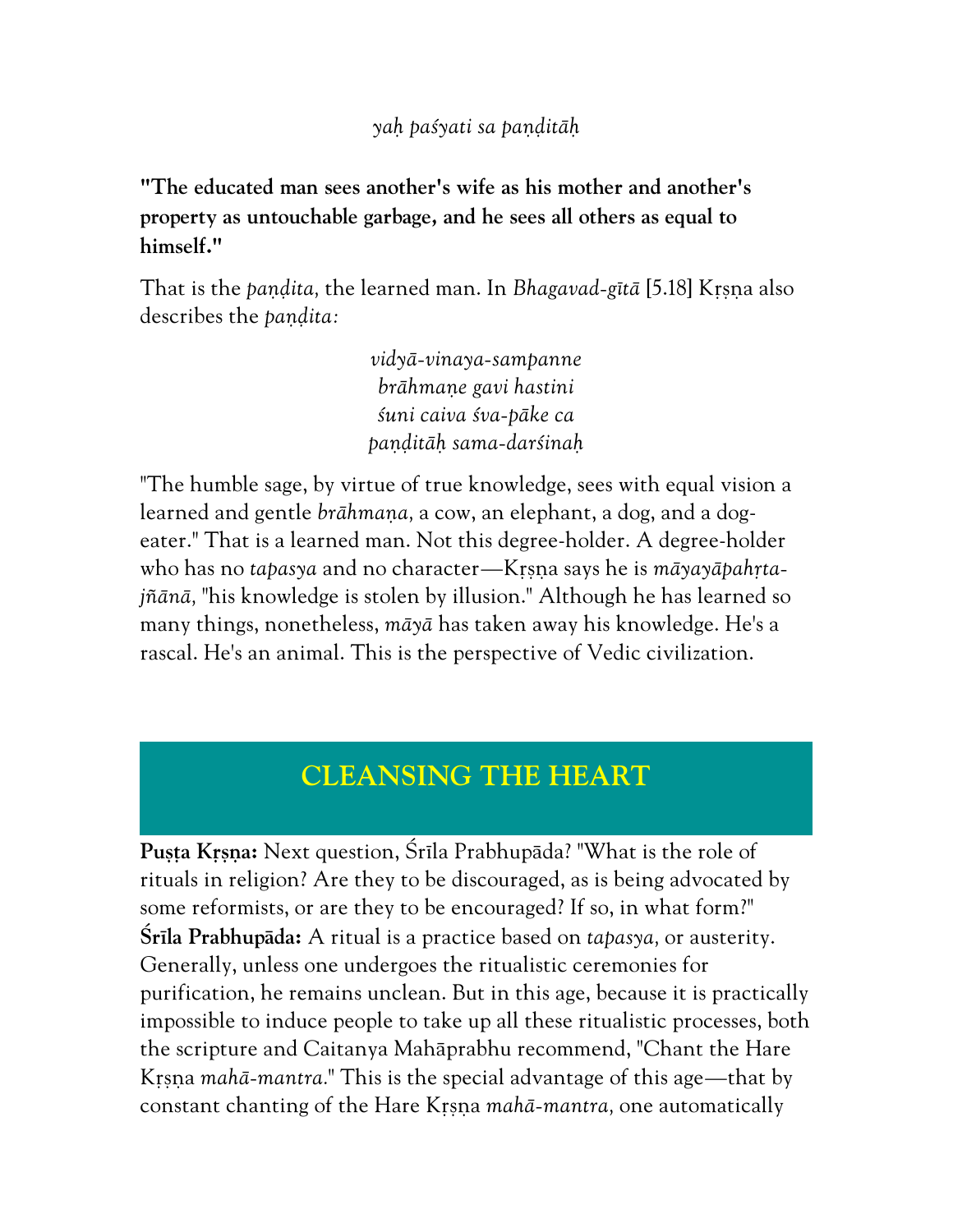becomes purified.

In His *Śiksāstaka*, Lord Caitanya describes the progressive benefits of chanting Hare Kåñëa. First, c*eto-darpaëa-märjanam* [Cc. Antya *20.12*]*.* The beginning is cleansing the heart, because we are impure on account of dirty things within our heart, accumulated lifetime after lifetime in the animalistic way of life. So everything—advancement of spiritual life, culture, *tapasya*—is meant to cleanse the heart. And in this process of chanting the *mahä-mantra,* the first installment of benefit is the cleansing of the heart. *Ceto-darpana-mārjanam*.

And when the heart is cleansed, then a person becomes eligible for being freed from the clutches of *mäyä,* or the materialistic way of life. He understands that he is not this body—that he's a spirit soul, and that his business is therefore different from merely material concerns. He thinks, "Now I am engaged only in seeking these bodily comforts of life. These are not at all essential, because my body will change. Today, since I am in an American body, I think I have so many duties as an American man. Tomorrow I may be in an American dog body, and immediately my duty would change. So I can understand that these bodily concerns are not my real business. My real business is how to elevate myself—as a spirit soul—to the spiritual world, back to home, back to Godhead." In this way the person who chants Hare Krsna purifies his consciousness. Then his materialistic activity is stopped. He knows, "This is simply a waste of time. I must act spiritually." That is knowledge, which comes from cleansing the heart (*ceto-darpana-mārjanam* [Cc. Antya *20.12*]). The illusion of wrongly working on the basis of the bodily concept of life is overcome simply by the chanting of the Hare Krsna *mahä-mantra.* This is the first installment of benefit from chanting. And then there is *bhava-mahā-dāvāgni-nirvāpanam:* the process of stopping the blazing fire of material existence. Next, *çreyaù-kairava*candrikā-vitaraņam: his life becomes completely auspcious; and *vidy*ā*vadhü-jévanam:* he becomes filled with transcendental knowledge. The next benefit is *änandämbudhi-vardanam:* the ocean of transcendental bliss increases; and *pūrņāmṛtāsvādanam:* he tastes the nectar of Krsna consciousess at every step of life. In other words, his life becomes totally blissful. Finally, *sarvātma-snapanam param vijāyate śrī-krsnasaìkértanam:* all glories to this *saìkértana* movement, the chanting of the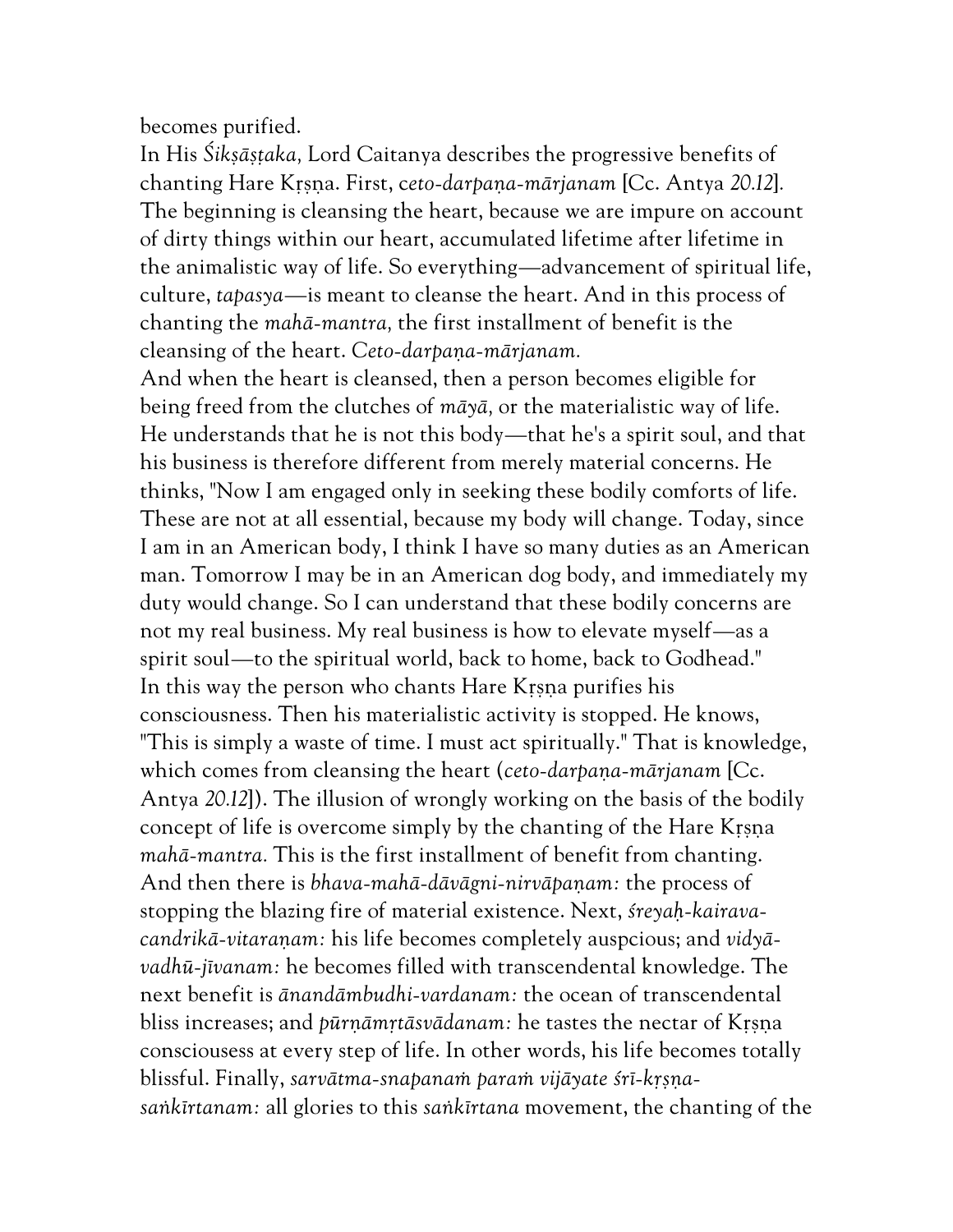Hare Krsna *mahā-mantra!* 

So this *saìkértana* movement is Caitanya Mahäprabhu's gift, and by taking up this chanting one attains *kevala-bhakti,* unalloyed devotion to the Lord. All the benefits of practicing austerities, penances, mystic *yoga,* and so on will be totally achieved simply by the chanting of the Hare Kåñëa ma*ntra*. This is stated in the *Çrémad-Bhägavatam* [6.1.15]:

> *kecit kevalayä bhaktyä* vāsudeva-parāyaņāh *aghaà dhunvanti kärtsnyena néhäram iva bhäskaraù*

Just as when the sun rises the all-pervading fog immediately disappears, so in this Kali-yuga, by the process of b*hakti-yoga*—especially by chanting the Hare Krsna *mahā-mantra*—all one's sins are eradicated and one becomes fully reformed. In other words, one comes to the spiritual platform, and that is success in life.

## **THE PROCESS OF PURIFICATION**

**Pusta Krsna:** Śrīla Prabhupāda, the next question somewhat echoes the previous one: "There are various *saàskäras,* or purificatory ceremonies, prescribed for every civilized person, from birth to death. Many of these sa*mskāras* are not being observed today. Should they be revived?" **Srīla Prabhupāda:** The real aim of *samskāras* is to bring a rascal to the platform of knowledge. *Janmanä jäyate çüdraù:* by birth, everyone is the same—*çüdra.* In other words, one is without any knowledge. So the purpose of *samskāras* is to gradually bring a person who has no knowledge of spiritual life to the spiritual platform. As it is said, sa*mskārād bhaved dvijah:* by the purificatory processes, one attains spiritual rebirth. That is essential.

Human life is the opportunity for understanding what one is and what the aim of one's life is. The aim of life is to go back home, back to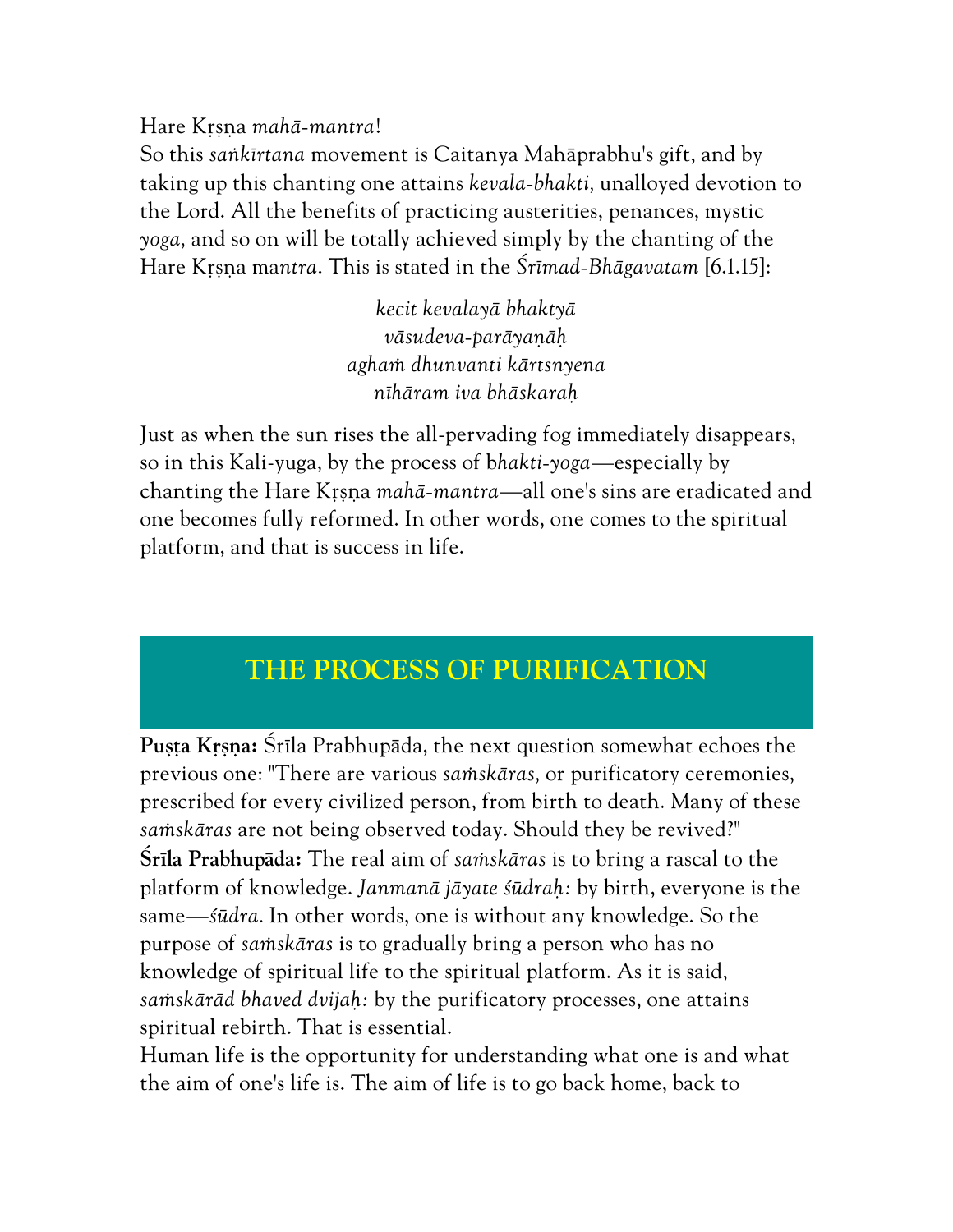Godhead. After all, we are part and parcel of God. Somehow or other, we are now in this material existence. So the real aim of life is to return to the spiritual world, where there is no struggle for existence—blissful, happy life. we want unending blissful life, but it is not possible in the material world That happiness is in the spiritual world. So our aim should be to go there, and every human being should be given the chance. That is real education. That is called *samskāra*, the process of purification.

Now, altogether there are *daça-vidha-saàskärah,* ten kinds of purificatory processes. So, in this age it is very difficult to follow them. but if one chants the Hare Krsna *mahā-mantra* without any offense, under the guidance of a spiritual master, all these *samskāras* automatically become fulfilled, and one returns to his original, spiritual position.

Aham brahmāsmi—"I am a spirit soul." So, we are Brahman, spirit, and Krsna is Param Brahman, the Supreme Spirit. As Arjuna said, *param brahma paraà dhäma pavitraà paramaà bhavän:* [Bg. 10.12] "You are the Supreme Spirit, the ultimate abode, the purest, the Absolute Truth." Krsna is Brahman, or spirit, and I am also Brahman, but He's the Supreme Brahman, while I am minute Brahman. So my business is to serve Kåñëa. That is the teaching of Lord Caitanya: *jévera 'svarüpa' haya kåñëera 'nitya-däsa'* [Cc. *Madhya* 20.108]—"The real identity of the living being is that he is the eternal servant of Krsna." So if one engages himself in his original, spiritual business, acting as the servant of Krsna, then all processes of purification and reformation are fulfilled. And that advantage of re-engagement in our original, spiritual business is given freely in this age: *kīrtanād eva krsnasya mukta-sañgah parañ vrajet*—"Simply by chanting the Lord's holy name, one achieves spiritual liberation." The reformatory processes, or *samskāras*, are meant for purifying a person so that he becomes *mukta-saìgaù,* liberated from all the bad association of material existence and eligible to go back home, back to Godhead. So this is the special advantage of chanting the Hare Krsna *mahā-mantra*.

The question was, "Should purificatory processes be revived?" They should be revived as far as necessary, but all of them cannot be revived in this age. So people should take to the chanting of the Hare Krsna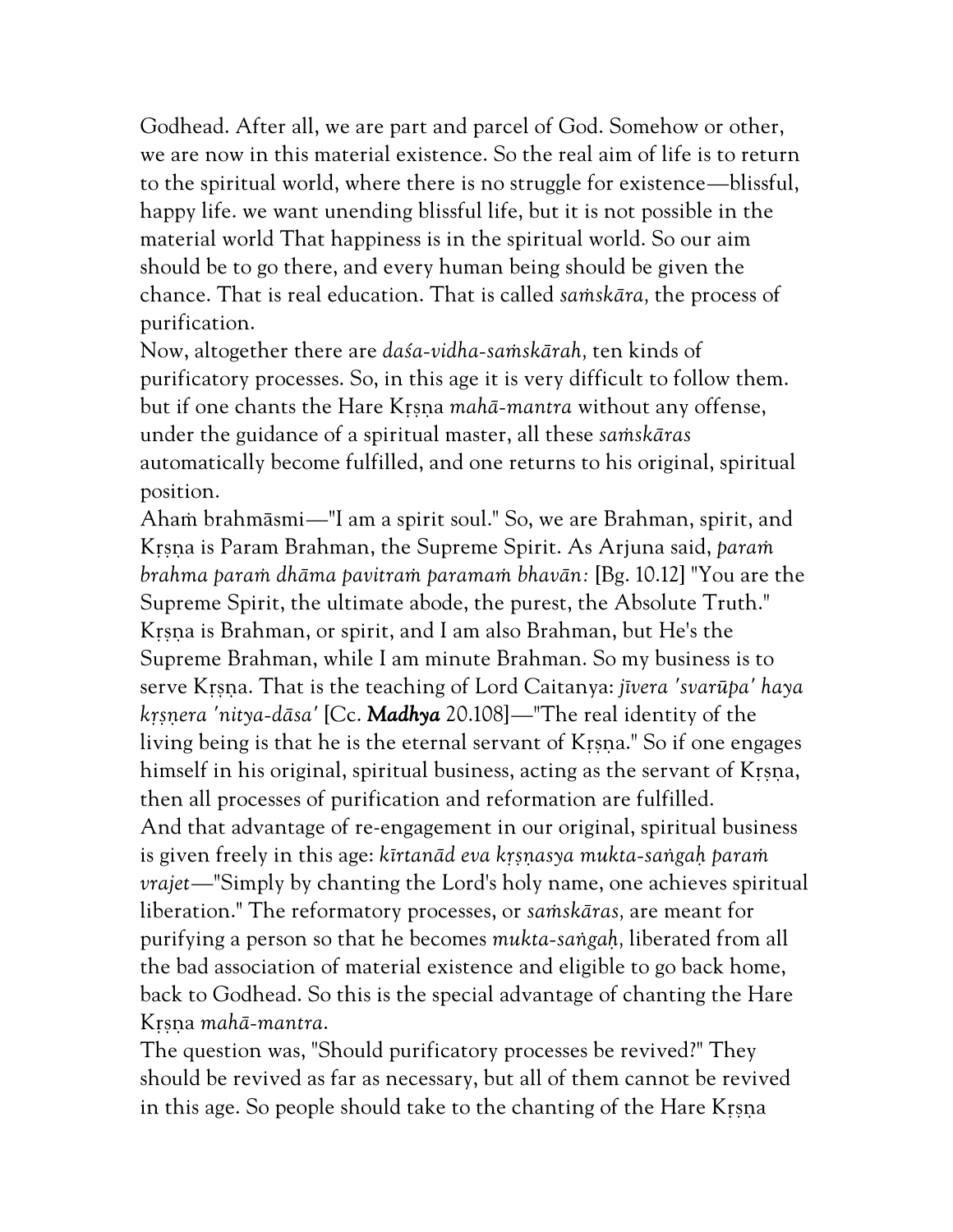*mahä-mantra.* Then all reformation will be there, and people will come to the spiritual platform—*brahma-bhütaù,* the realization of Brahman. Then *prasannātmā:* they'll be happy. *Na śocati na kānkṣati:* there will be no lamentation or needless hankering. Samah sarveșu bhūteșu: they will see everyone on the spiritual platform. And finally, *mad-bhaktim labhate param* [Bg. 18.54]*.* In this way they will come to the platform of devotional service, and then their life becomes successful. Is that question answered or not?

Pușța Krșņa: Yes. Just one question I have, Śrīla Prabhupāda. You said that the *samskāras* should be revived as far as necessary? **Śrīla Prabhupāda:** The essentials. For instance, to make one a *brāhmana*, these four things are essential: no illicit sex, no meat-eating, no intoxication, no gambling. These essentials must be there; you cannot dispense with them. You must at least avoid sinful activities. Then one can practice Kåñëa consciousness. As Kåñëa says in the *Bhagavad-gétä*  [7.28]:

> *yeñäà tv anta-gataà päpaà janänäà puëya-karmaëäm te dvandva-moha-nirmuktä bhajante mäà dåòha-vratäù*

"Persons who have acted piously in previous lives and in this life and whose sinful actions are completely eradicated are freed from the dualities of delusion, and they engage themselves in My service with determination."

You cannot become a devotee unless you give up sinful activity. Therefore you have to begin by following these four prohibitions. You have to avoid sinful activities like illicit sex, meat-eating, gambling, and intoxication, including tobacco, coffee, and tea. Then you'll gradually become completely sinless. On one side you have to follow restrictions, and on the other side you have to engage yourself in devotional service. To engage oneself in devotional service under the order of the spiritual master and the *çästra* is the way to remain on the transcendental platform.

The transcendental platform means there is no sinful activity. It is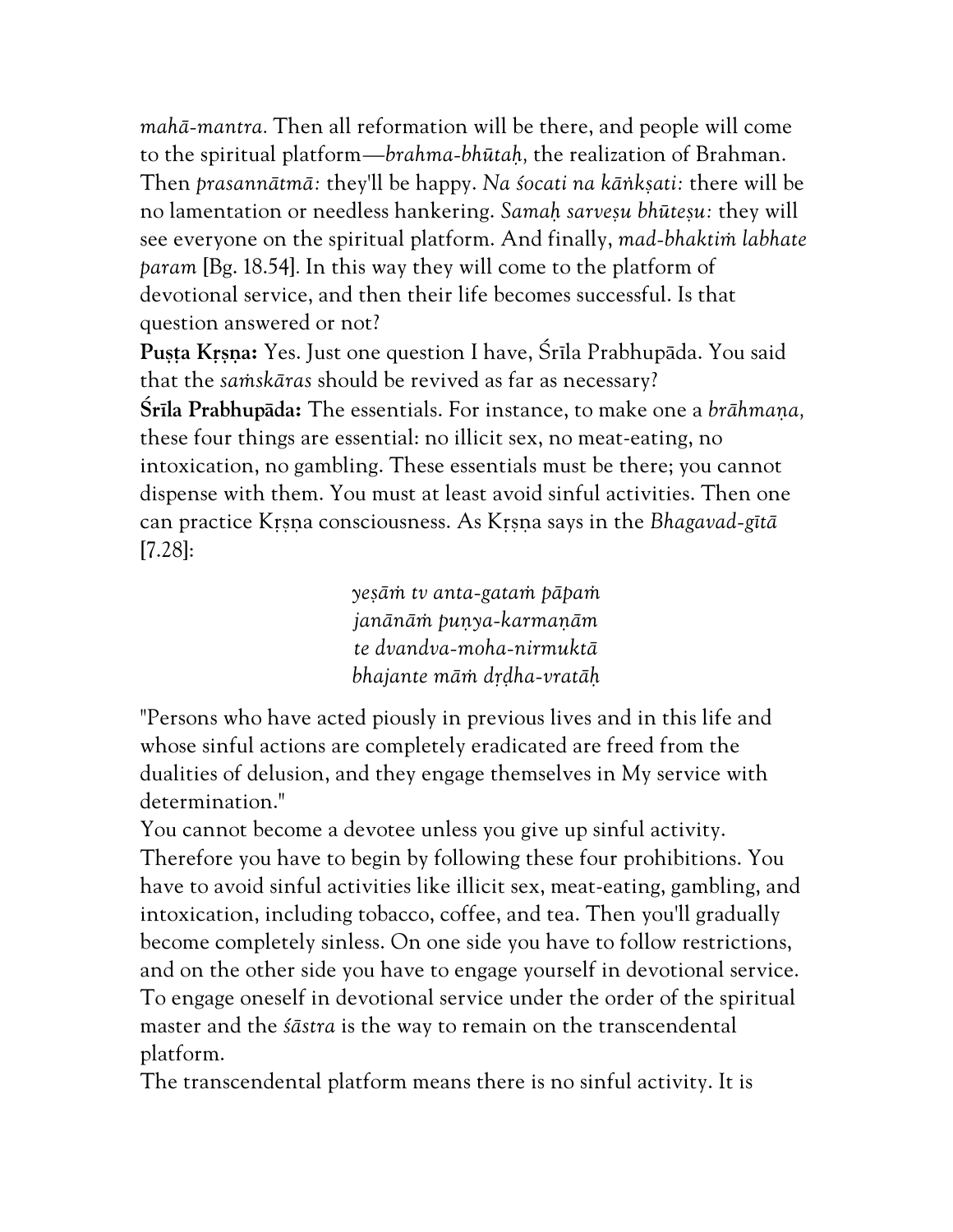above any question of "sinful." "Pious" and "sinful" activities are there only as long as you are on the material platform. "Good" and "bad," "pious" and "sinful"—these are all considerations on the material platform. But when you are on the transcendental platform, you are automatically without sin. Krsna confirms this in *Bhagavad-gītā* [14.26]:

> *mām ca yo' vyabhicāreņa bhakti-yogena sevate sa guëän samatétyaitän brahma-bhüyäya kalpate*

The life of vice and the life of piety are within this material world, but when one is spiritually engaged, he is above the material plane, on the spiritual plane.

So the whole thing is that if you chant the Hare Krsna *mahā-mantra* and give up these sinful activities, automatically you become reformed. You come to the spiritual platform. And in this way your life will become successful.

## **"FEEL THE ONENESS" … WITH A DIFFERENCE**

Pușța Krșņa: This next question is rather interesting, Śrīla Prabhupāda. "Is it not possible for all kinds of spiritualists—be they Advaitans [advocates of oneness of the self with God], Dvaitans [advocates of total difference between the self and Godl, or Visistadvaitans [advocates of qualified oneness of the self with God]—come together instead of remaining isolated as warring factions?"

**Srila Prabhupāda:** Yes. This is the process taught by Caitanya Mahäprabhu—to bring all the Dvaitans and Advaitans together on one platform. Everyone has to understand that he is essentially a servant of God. The Advaitan wrongly thinks that he is absolutely one with God, that he himself is God. That is wrong. How can you become God? God is *ñaò-aiçvarya-pürëam,* full in six opulences. He has all power, all wealth,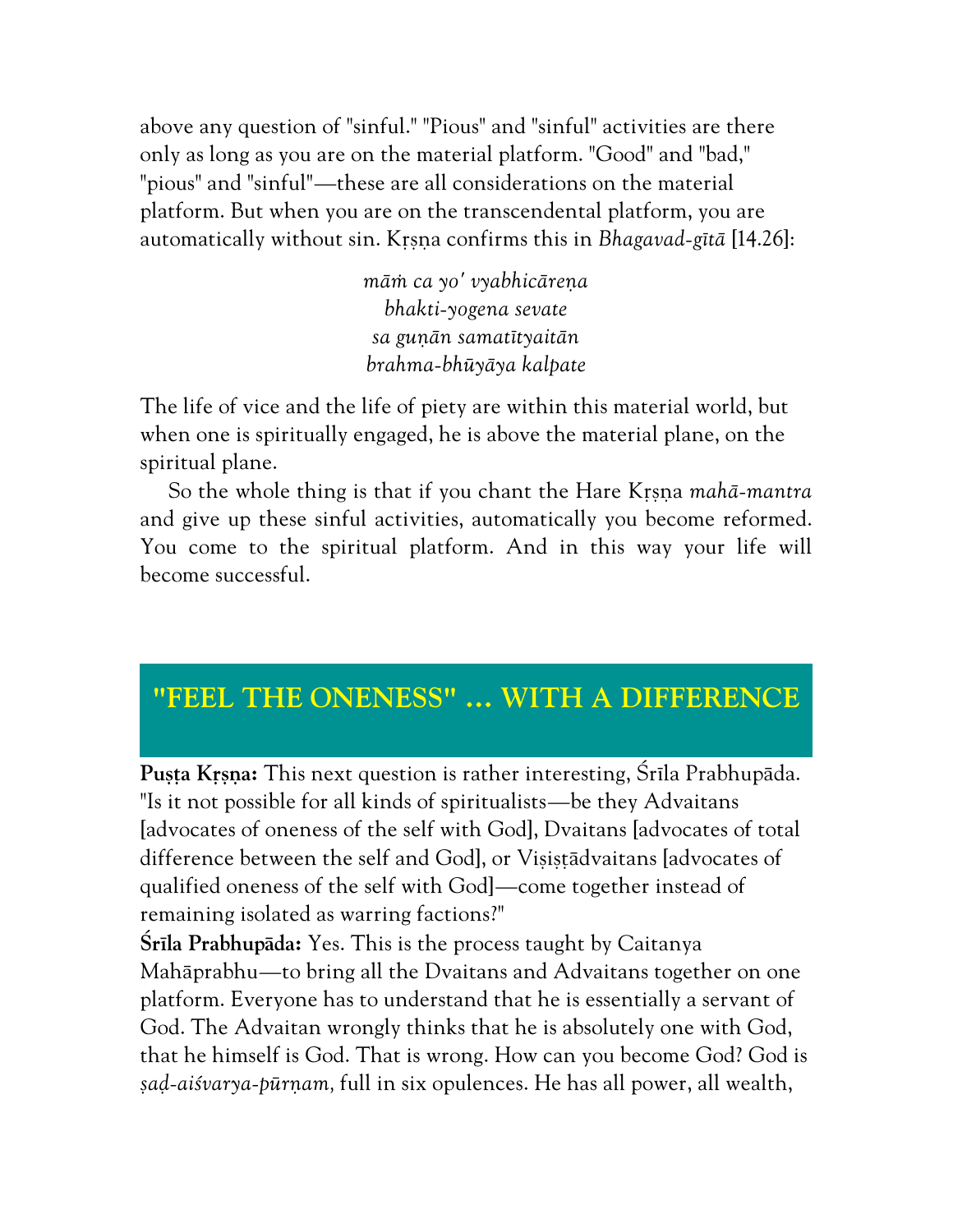all beauty, all fame, all knowledge, and all renunciation. So this Advaitan idea is artificial—to think you're able to become God. The Dvaitans stress that one is utterly different from God, that God is separate from the living entity. But actually, from the *Bhagavad-gétä* we understand that the living entities are part and parcel of God. And in the V*edas* it is said, *nityo nityänäà cetanaç cetanänäm:* both God and His creatures are living entities, though God is the chief. *Eko yo bahünäà vidadhäti kämän:* the difference between the two is that God maintains all the other living entities. That is a fact. We are maintained, and God is the maintainer. We are predominated—we are not independent—and God is the predominator. But because the predominated living entities are part and parcel of God, in quality they are one with God. So Çré Caitanya Mahäprabhu's philosophy is *a*c*intya-bhedäbheda:* the living entities are simultaneously one with and different from the Lord. The living entity is one in the sense that he is part and parcel of God. So if God were gold, the living entity would also be gold. That is oneness in quality. But God is great, and we are minute. In that way we are different. That is why Caitanya Mahäprabhu enunciated this philosophy of *acintya-bhedäbheda:* inconceivable, simultaneous oneness with and difference from God. That is real philosophy.

So on the platform of this philosophy, everyone can come together, if they are reasonable. If they remain unreasonably stuck up in their own concocted philosophy, then it is difficult. But it is a fact that the living entity is eternally one with and different from God. Find this verse: *mamaiväàço jéva-loke*.

#### **Hari-sauri:**

*mamaiväàço jéva-loke jéva-bhütaù sanätanaù manaù ñañöhänéndriyäëi prakåti-sthäni karñati*

"The living entities in this conditioned world are My eternal fragmental parts. Due to conditioned life, they are struggling very hard with the six senses, which include the mind." [Bg. 15.7]

**Śrīla Prabhupāda:** So if the living entity is eternally a fragmental part,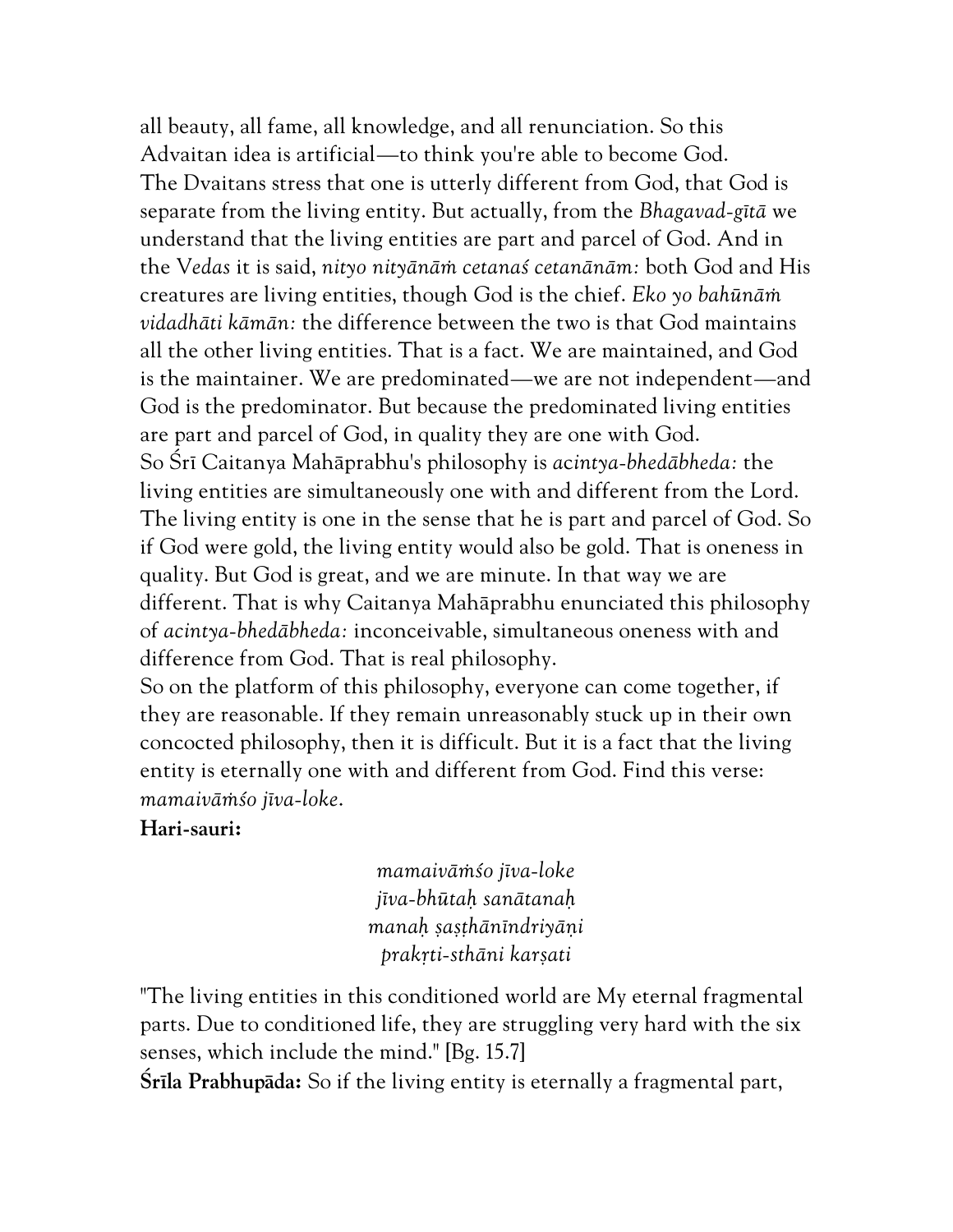how can he become one with the whole? The part is never equal to the whole. That is an axiomatic truth. So it is a wrong conception to try to become equal to God. The Mäyävädés are trying to become God, but that is impossible. Let them try to become *godly*. *Godly* means "servant of God." That will make them perfect. The Vaisnava philosophy teaches that we can remain in our natural position but act as a servant of God. That is perfect. But if the servant tries to become the master, that is artificial.

Of course, in the spiritual world there often seems to be no difference between the master and the servant. For instance, Krsna's friends the cowherd boys—they do not know that Krsna is God. They play with Him on equal terms. When Krsna is defeated in play, He has to take His friend on His shoulder and carry him. The friends do not know who is God and who is not God. So that is the advanced spiritual conception. Of course, the difference is always there between God and the part-andparcel living entities, but by the influence of God's internal potency, the understanding is covered. We can attain that position after many, many lives of pious activities. That is stated in the *Çrémad-Bhägavatam*  [10.12.11]:

> *itthaà satäà brahma-sukhänubhütyä däsyaà gatänäà para-daivatena mäyäçritänäà nara-därakeëa säkaà vijahruù kåta-puëya-puïjäù*

The cowherd boys are playing with Krsna. And who is Krsna? He is the essence of *brahma-sukha,* spiritual bliss. He is Param Brahman, the Supreme Spirit. So the boys are playing with Param Brahman, though to an ordinary man He appears to be an ordinary child. how have the cowherd boys gotten the position of being able to play with Krsna? *Krtapunya-puñjāh: After many, many lives of pious activities, they have* gotten the position of playing with Krsna on equal terms. So this is the conception of pure devotional service—that when you go to Goloka Vrndāvana, Krsna's abode, you love Krsna so much that you will not distinguish between the Supreme Lord and His subordinates. The inhabitants of Krsna's abode have such unflinching love for Krsna. That is Vrndāvana life. The cows, the calves, the trees, the flowers, the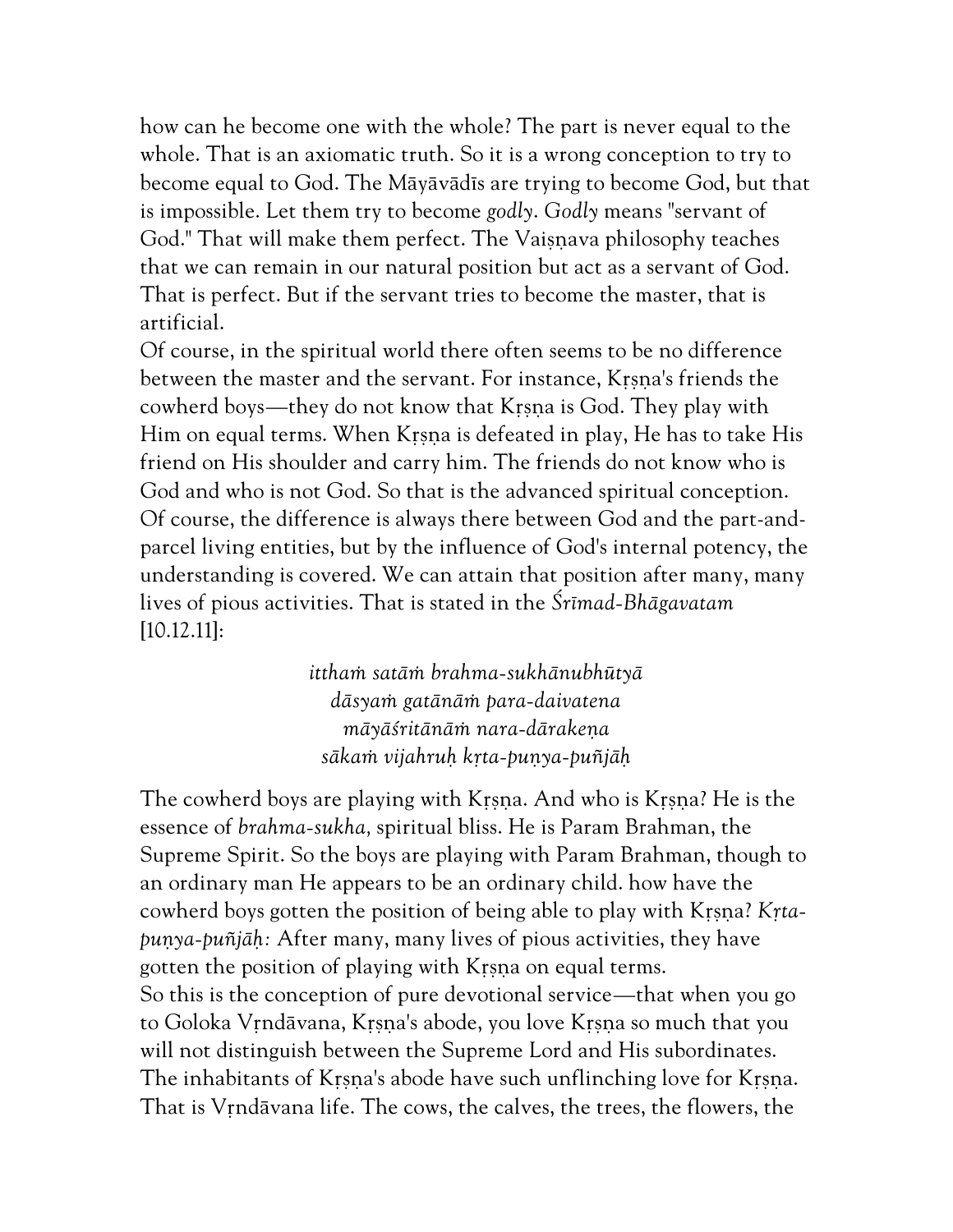water, the elderly men, Krsna's parents Nanda Mahārāja and Yasodāmayī—everyone is intensely attached to Krsna. Everyone's central point is Krsna. Everyone is loving Krsna so much that they do not know He is the Supreme Personality of Godhead. Sometimes the residents of Vrndävana see Krsna's wonderful activities and think, "Krsna must be some demigod who has come here." They never recognize that Krsna is the Supreme Personality of Godhead—or if they do, Krsna makes them immediately forget. When Krsna manifested His pastimes on earth some five thousands years ago, He passed through many dangerous situations—so many demons were coming—and mother Yasoda would chant *mantras* to protect Krsna, thinking, "He may not be put into some calamity." Krsna's family and friends never understood that Krsna is God. Their natural love for Krsna was so intense. Therefore Vrndāvana life is so exalted. As Caitanya Mahāprabhu taught, ārādhyo bhagavān vrajesa-tanayas tad*dhāma vrndāvanam: First of all, Krsna—Vrajendra-nandana, the son of* Nanda Mahäräja—is *ärädhya,* worshipable. Then, *tad-dhäma vrndāvanam:* His *dhāma*, or abode—Vrndāvana—is equally worshipable. So these facts pertain to a higher standard of understanding. Only a devotee can understand that to become one with God is not a sublime idea. In Vrndāvana the devotees want to become the father or mother of God—to control God with love. This fact the Māyāvādīs, or Advaitavädés*,* cannot understand. Only pure devotees can understand these things. What is the benefit of becoming one with God? Even other Vaisnava philosophies cannot explain the higher relationships with God, which Caitanya Mahäprabhu explained. These are *vatsalya-rasa* [parenthood], and *madhurya-rasa* [conjugal love]. Caitanya Mahäprabhu especially taught that our relationship with Krsna can be in conjugal love, *madhurya-rasa*.

But as for our general understanding, Lord Caitanya introduced the philosophy of *acintya-bhedäbheda*—simultaneously one with and different from the Lord. That is explained by Kåñëa in *Bhagavad-gétä*  [15.7]: *mamaivāmso ... jīva-bhūtaḥ—the living entities are part and* parcel of God. So we are one with God, since we have God's qualities in minute degree. But God is the master, and we are always subordinate. *Eko bahünäà yo vidadhäti kämän:* we are protected, we are maintained,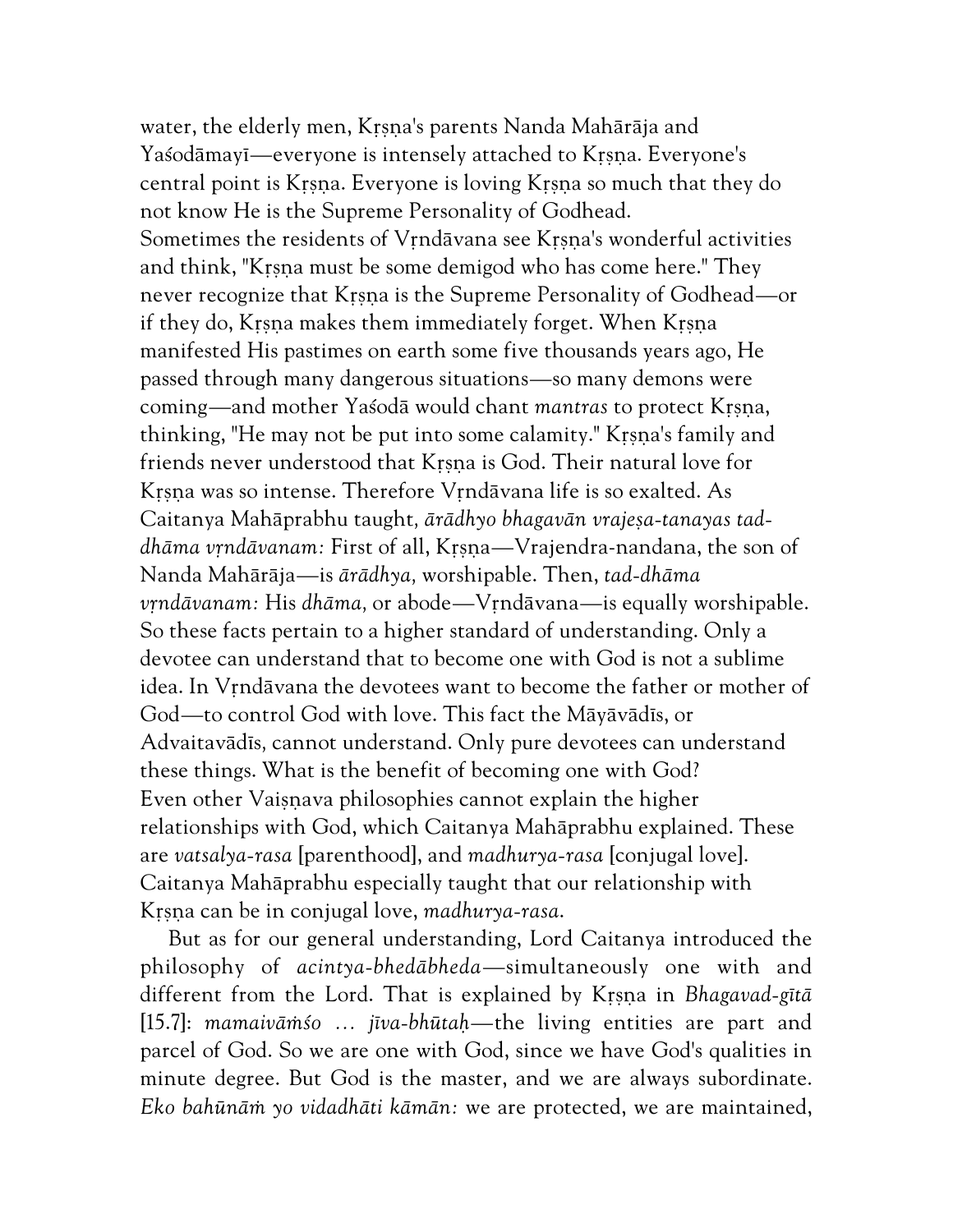we are predominated. That is our position. We cannot attain the position of predominator. That is not possible.

## **HOW TO LOVE GOD**

Pusta Krsna: Next question, Śrīla Prabhupāda. "As the world is coming to be divided into just two classes—atheist and theist—is it not advisable for all religions to come together? And what positive steps can be taken in this direction?"

**Śrīla Prabhupāda:** The steps to be taken have already been explained this Krsna consciousness movement. The atheist class and the theist class will always exist. This is the nature of the material world. Even at home—the father may be an atheist like Hiranyakasipu, and the son a theist like Prahläda. So atheists and theists will always exist—in the family, in the community, in the nation.

But the theists should follow the instructions of the *Bhagavad-gétä* and take shelter at Krsna's lotus feet, giving up other, so-called religious principles. That will bring religious unity. Religion without a clear conception of God is humbug, bogus. Religion means to accept the order of God. So if you have no clear conception of God, if you do not know who God is, there is no question of accepting His order. Find this verse in the Sixth Canto of

Śrīmad-Bhāgavatam: *dharmam tu sāksād bhagavat-pranītam* [SB 6.3.19]*.* **Hari-sauri:**

> *dharmam tu sākṣād bhagavat-pranītam na vai vidur åñayo näpi deväù na siddha-mukhyä asurä manuñyäù kuto nu vidyädhara-cäraëädayaù [SB 6.3.19*]

"Real religious principles are enacted by . . ." **Çréla Prabhupäda:** Ah. "Real." Go on.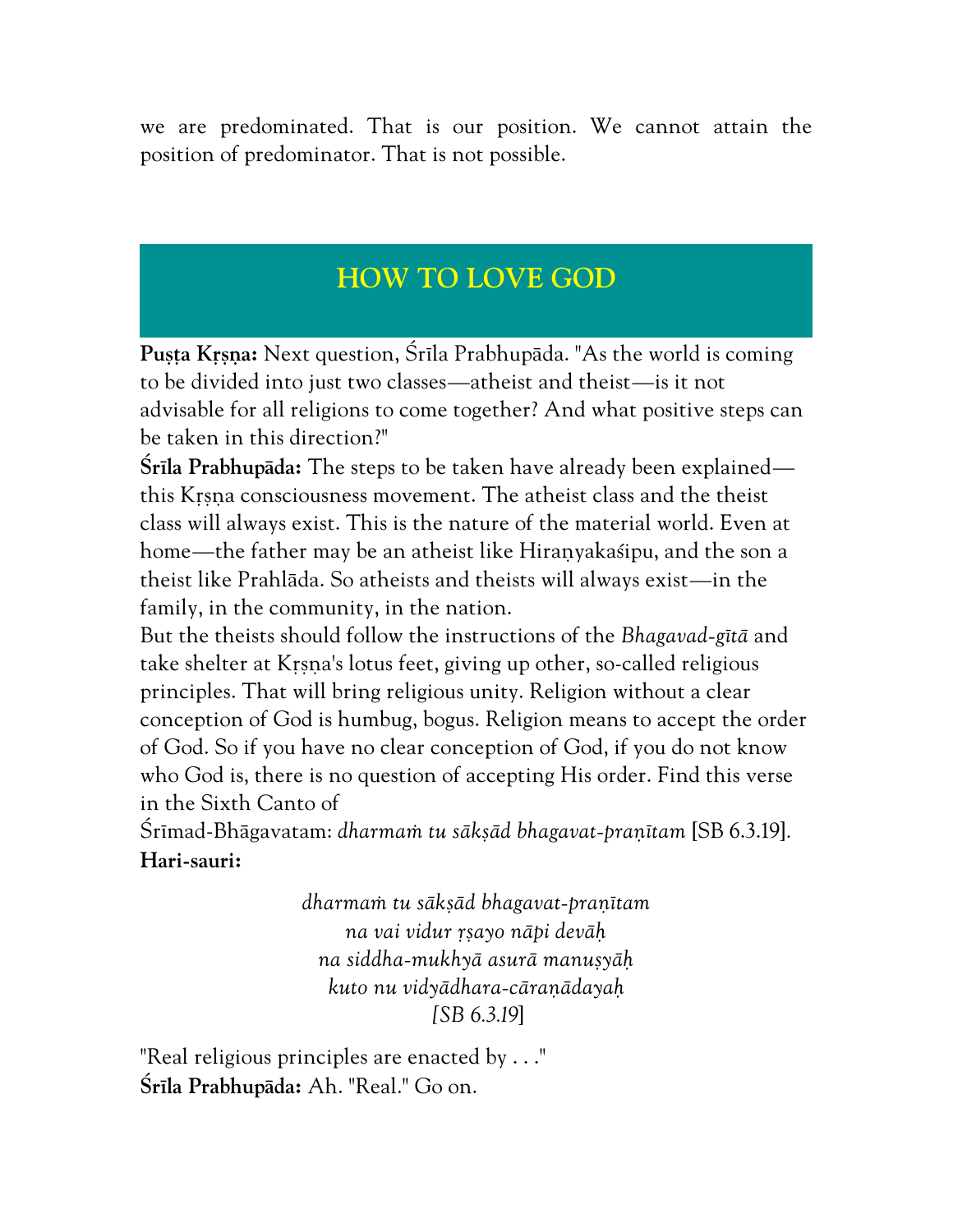**Hari-sauri:** "Real religious principles are enacted by the Supreme Personality of Godhead. Although fully situated in the mode of goodness, even the great sages who occupy the topmost planets cannot ascertain the real religious principles, nor can the demigods or the leaders of Siddhaloka, to say nothing of the demons, ordinary human beings, Vidyādharas, and Cāranas." [*Bhāg.* 6.3.19] **Çréla Prabhupäda:** Hm. Read the next verses also. **Hari-sauri:**

> *svayambhür näradaù çaàbhuù kumäraù kapilo manuù prahlädo janako bhéñmo balir vaiyäsakir vayam* [SB *6.3.20*]

*dvädaçaite vijänémo dharmaà bhägavataà bhaöäù guhyaà viçuddhaà durbodhaà yaj jïätvämåtam açnute*

"Lord Brahmä, Bhagavän Närada, Lord Çiva, the four Kumäras, Lord Kapila [the son of Devahüti], Svayämbhuva Manu, Prahläda Mahäräja, Janaka Mahārāja, Bhīsmadeva, Bali Mahārāja, Śukadeva Gosvāmī, and I myself [Yamaräja] know the real religious principle. My dear servants, this transcendental religious principle, which is known as *bhägavatadharma,* or surrender unto the Supreme Lord and love for Him, is uncontaminated by the material modes of nature. This transcendental religious principle is very confidential and difficult for ordinary human beings to understand, but if by chance one fortunately understands it, he is immediately liberated, and thus he returns home, back to Godhead." **Çréla Prabhupäda:** So these *mahäjanas*—Brahmä, Närada, Lord Çiva, and so on—they know what the principles of religion are. Religion means *bhägavata-dharma,* understanding God and our relationship with God. That is religion. You may call it "Hindu religion" or "Muslim religion" or "Christian religion," but in any case, real religion is that which teaches how to love God. *Sa vai pumsām paro dharmo yato bhaktir adhoksaje:* [SB 1.2.6] if by following some religious system you come to the platform of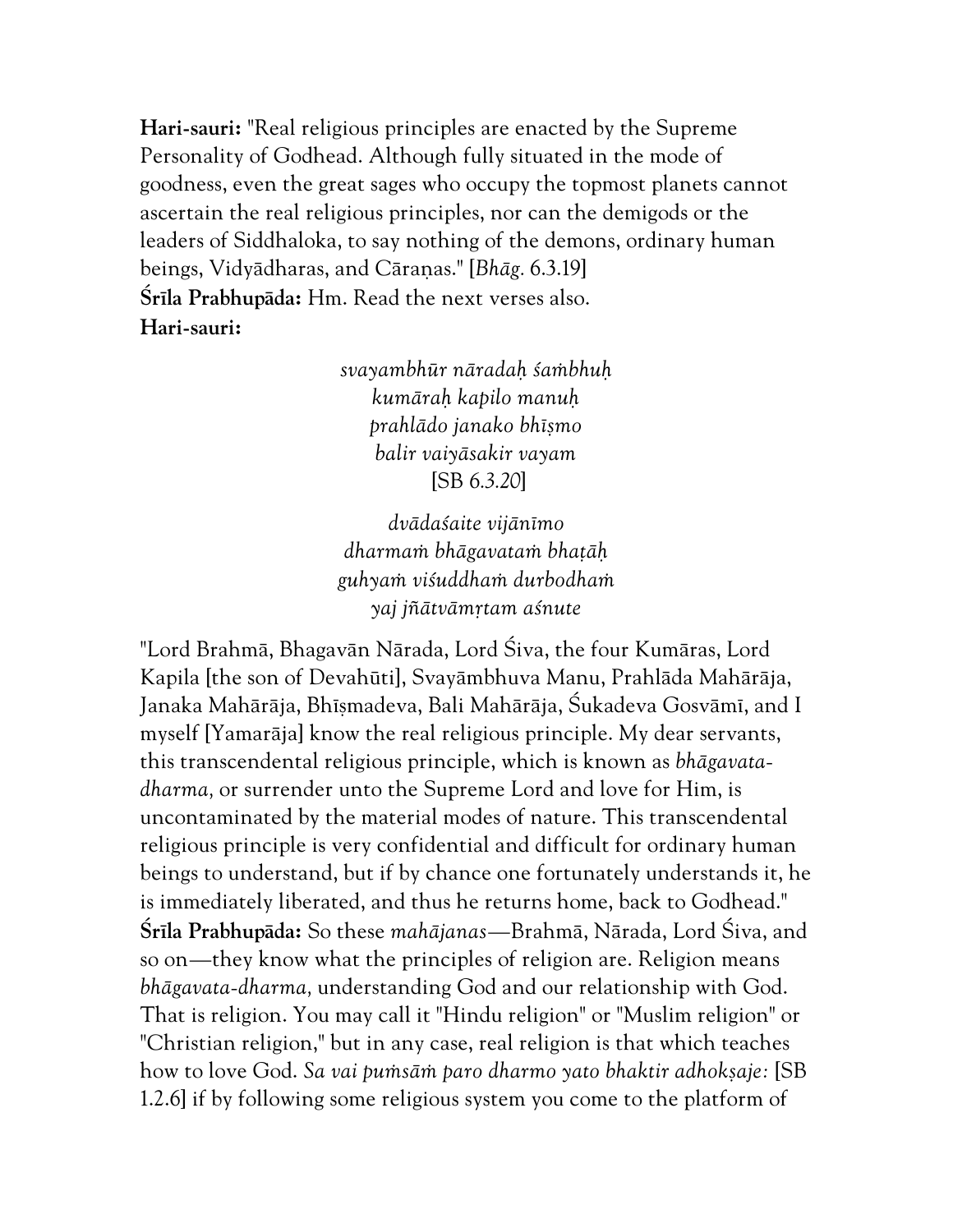loving God, then your religious system is perfect. Otherwise, it is simply a waste of time—bogus religion, without a clear conception of God. So we have to understand what God is and what He says, and we have to abide by His orders. Then there is real religion, there is real understanding of God, and everything is complete.

Pusta Krsna: Śrīla Prabhupāda, one may ask why someone like Christ or Moses is not mentioned among the *mahäjanas.*

**Śrīla Prabhupāda:** There are *mahājanas* among the Christian saints. They include Christ, and in addition to Christ, so many others—St. Matthew, St. Thomas, and so forth. These *mahäjanas* are mentioned in the Bible. A *mahäjana* is one who strictly follows the original religion and knows things as they are. And that means he must be coming in the *paramparä,* the system of disciplic succession.

For instance, Arjuna learned *Bhagavad-gītā* directly from Krsna. Therefore Arjuna is a *mahäjana.* So you should learn from Arjuna. You follow the way Arjuna acted and the way Arjuna understood Krsna. Then *mahäjano yena gataù sa panthäù:* you are following the *mahäjana* —you are on the real path. Just as we are.

in these verses from *Çrémad-Bhägavatam* is a list of *mahäjanas,* including Sväyambhu, or Lord Brahmä. So this *sampradäya* of ours is called the Brahma-sampradäya. Our *sampradäya* also includes Närada, another *mahäjana.* Sambhu, or Lord Siva, is still another *mahäjana.* He has his own *sampradäya,* the Rudra-sampradäya. And similarly, Lakñmé, the goddess of fortune, has the Śrī-sampradāya.

So we must belong to one these *sampradäyas. Sampradäya-vihinä ye mantrās te nisphalā matāh: if you do not belong to a bona fide sampradäya,* originating from a *mahäjana,* then your religious process is useless. You cannot concoct some religious system. So whether you follow the Christian *mahäjanas* or the Vedic *mahäjanas*, it doesn't matter. But you have to follow the *mahäjanas.* If a Christian says, "I don't believe in St. Thomas," what kind of Christian is he? It doesn't matter which *mahäjana* we are discussing. The real *mahäjana* is he who is strictly following the principles enunciated by God. Then he is following a real religious system. Otherwise, there is no question of religion. The so-called follower is simply a *mano-dharmé,* a mental speculator. Mental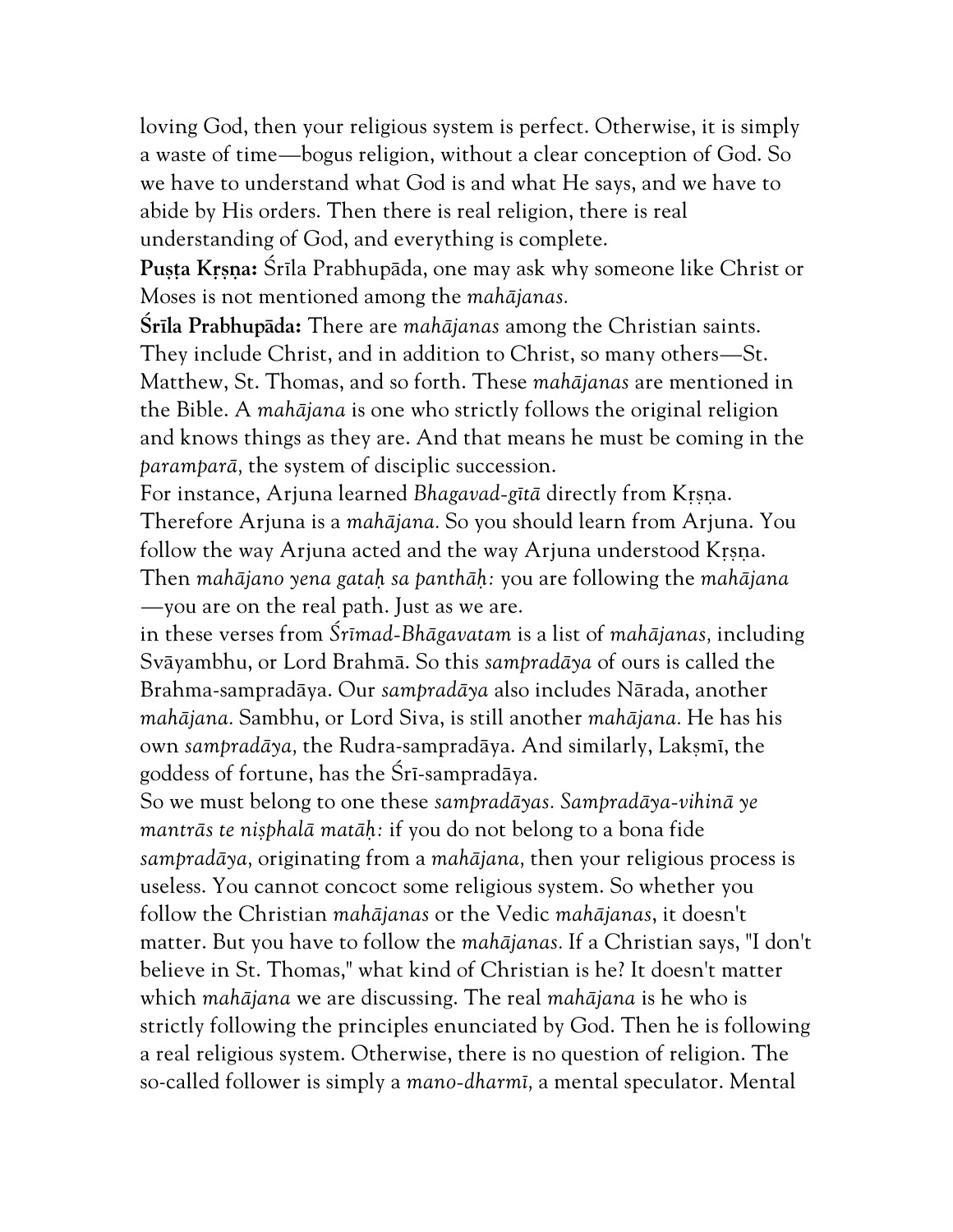speculation is not religion. Religion is the order of God, and one who follows that order—he is religious. That's all.

Pusta Krsna: Then as far as I can understand, Śrīla Prabhupāda, you're saying that there's no need to maintain sectarian labels, that there's one religion in the world.

**Śrīla Prabhupāda:** One religion exists already: how to love God. This is the one religion. Will the Christians say, "No, we don't want to love God"? Will the Muhammadans say, "No, no, we don't want to love God"? So religion means how to love God, and any religion which teaches how to love God—that is perfect. It doesn't matter whether you are Christian or Muslim or Hindu.

*Dharmam tu sāksād bhagavat-pranītam:* [SB 6.3.19] "Real religion is directly enunciated by Bhagavän, the Supreme Personality of Godhead." So, Bhagavān, Lord Krsna, says, "surrender unto Me." Of course, you cannot surrender until you love. For instance, you are surrendered to me. Even though I am not from your country, because you have love for me, you surrender. If I say, "do this," you'll do it. Why? Because you love me. So when will there be surrender to God? When one loves God when one reaches the platform where he thinks, "O Lord, I love You; I can sacrifice everything for You." That is the basic principle of religion. Therefore, that religion is perfect which teaches its followers how to love God. So let everyone come to this platform of loving God. That is Krsna consciousness. We are teaching nothing but how to love God, how to sacrifice everything for God. That is real religion. Otherwise, it is all a bogus waste of time, simply a following of ritualistic ceremonies. That is not religion. That is superfluous. As stated in the *Çrémad-Bhägavatam* [1.2.8],

> *dharmah svanusthitah pumsām viñvaksena kathäsu yaù notpädayed yadi ratià çrama eva hi kevalam*

"You are very good; you are following your religious principles very strictly. That's all right—but what about your love of God?" "Oh, that I do not know." So, the *Bhägavatam* says, *çrama eva hi kevalam:* "Your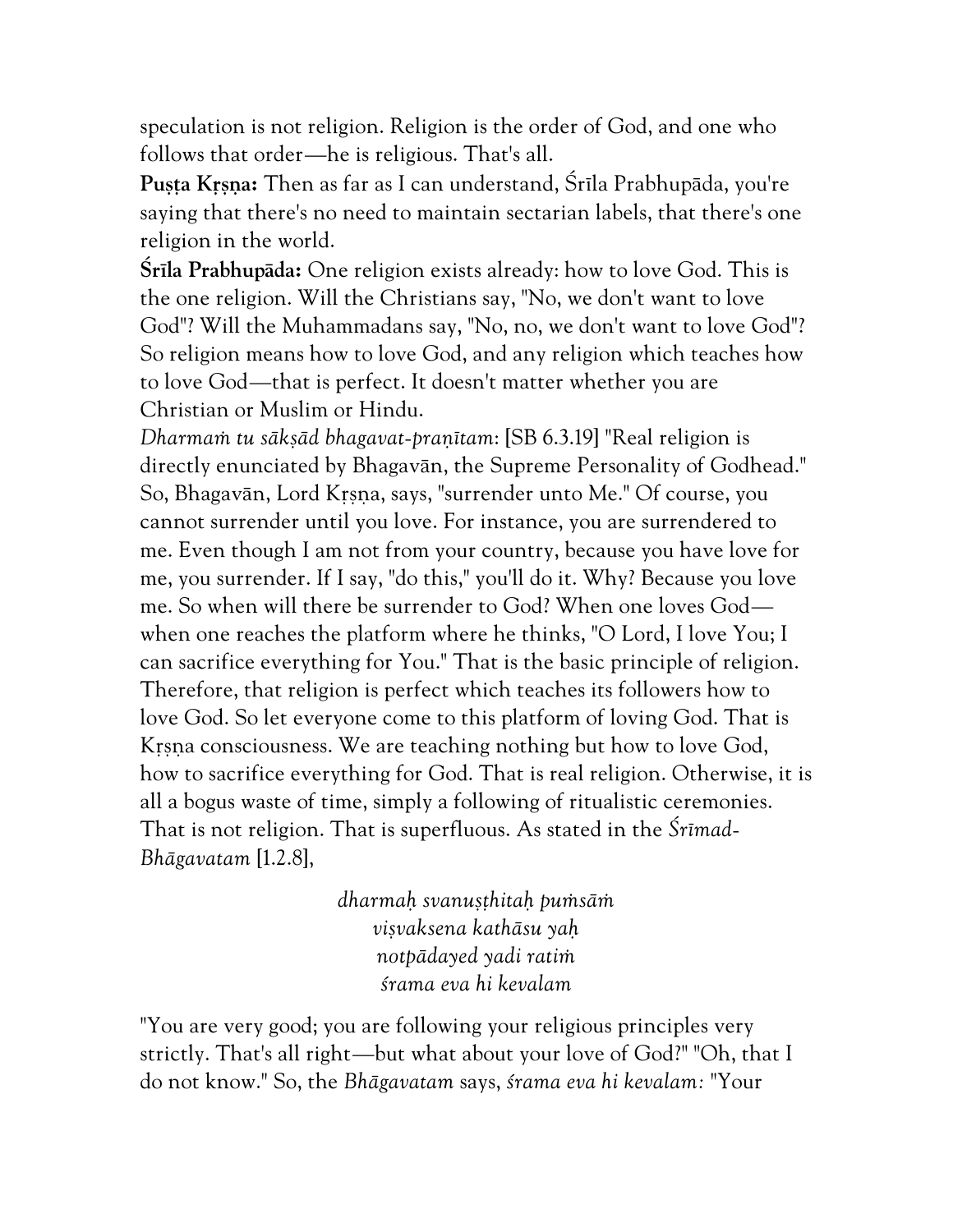religion is simply a waste of time—simply laboring. That's all. If you have not learned how to love God, then what is the meaning of your religion?"

But when you're actually on the platform of love of God, you understand your relationship with God: "I am part and parcel of God—and this dog is also part and parcel of God. And so is every other living entity." Then you'll extend your love to the animals also. If you actually love God, then your love for insects is also there, because you understand, "This insect has got a different kind of body, but he is also part and parcel of God he is my brother." *Samaù sarveñu bhüteñu*: you look upon all living beings equally. Then you cannot maintain slaughterhouses. If you maintain slaughterhouses and disobey the order of Christ in the Bible—"Thou shall not kill"—and you proclaim yourself a Christian, your so-called religion is simply a waste of time. *Çrama eva hi kevalam:* your going to the church and everything is simply a waste of time, because you have no love for God. That foolishness is going on all over the world. People are stamping themselves with some sectarian label, but there is no real religion.

So if all people are to come together on one platform, they have to accept the principles of *Bhagavad-gītā*. The first principle is that Krsna is the Supreme Personality of Godhead. If you do not accept in the beginning that Krsna is the Supreme Lord, then try to understand this gradually. That is education. You can begin by accepting that there is *somebody* who is supreme.

Now, if I say, "Krsna is the Supreme Lord," you may say, "Why is Krsna the Supreme Lord? Krsna is Indian." No. He is God. For example, the sun rises first over India, then over Europe. But that does not mean the European sun is different from the Indian sun. Similarly, although Krsna appeared in India, now He has come to the Western countries through this Krsna consciousness movement.

So you should try to understand whether Krsna is God or not. But He is God. There is no doubt about it. If you have the intelligence to understand what God is, then try to understand. But Krsna is God, undoubtedly. So take to Krsna consciousness and abide by the order of Krsna. Then everyone can come together on the same religious platform. One religion, Krsna consciousness.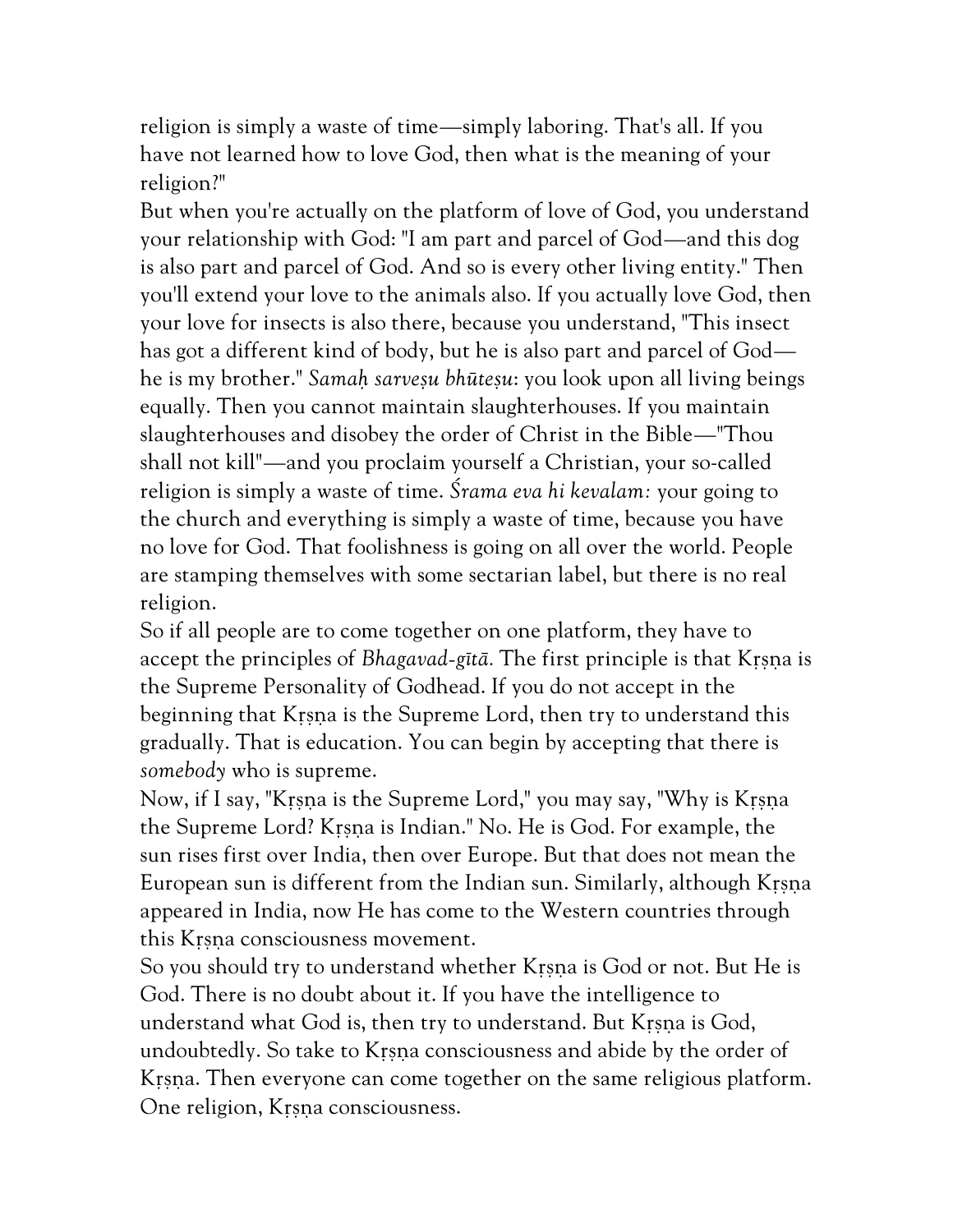Pușta Krșņa: Śrīla Prabhupāda, sometimes in our preaching activities we meet people who claim to be very devout Christians or Muslims but at the same time blaspheme Krsna. Is it possible that such persons can actually be associates of God?

**Śrīla Prabhupāda:** No. If one is serious about understanding what God is, then he will accept Krsna as the Supreme Lord. Once he knows what God is, he'll understand, "Here is God—Krsna." If he remains in darkness and does not learn what God is, then how will he understand Krsna? He'll understand Krsna as one of us. That's all. But if he knows what God is, then he'll understand about Krsna: "Yes, here is God." For instance, if a person knows what gold is, then anywhere he comes upon gold, he'll understand, "Here is gold." He won't think gold is available in one shop only. And if a person knows what God is, what the meaning of "God" is, then in Krsna he will find God in fullness. *Krsnas tu bhagavän svayam*: "Kåñëa Himself is the Supreme Personality of Godhead." The *çästra* explains what Bhagavän, or God, is, and how Krsna is Bhagavān. You should understand and see from the activities of Krsna whether He is or is not Bhagavān. It requires a good brain to understand. If I say, "Here is God," now it is up to you to test my statement. If you know what God is, then test my statement about Krsna, and then you'll accept Him as God. If you do not know how to test my statement, then you may refuse to accept it. That is another thing. You may also accept iron as gold. That is your ignorance: you do not know what gold is. But if you actually know what God is, you will accept Krsna as God. There is no doubt about it.

So this is the common platform—*Bhagavad-gétä.* Everyone, come and take to Krsna consciousness. Understand God and learn how to love Him, and your life will be perfect.

**Pusta Krsna:** But many people claim to have the best religion, Śrīla Prabhupäda.

**Çréla Prabhupäda:** But we have to look at the result. how will we decide what is real religion? *Sa vai pumsām paro dharmah yato bhaktir adhokñaje:* by seeing whether the followers have learned how to love God. If one has no love of God, then what is the use of claiming that one's religion is the best? Where is the sign of love of Godhead? That is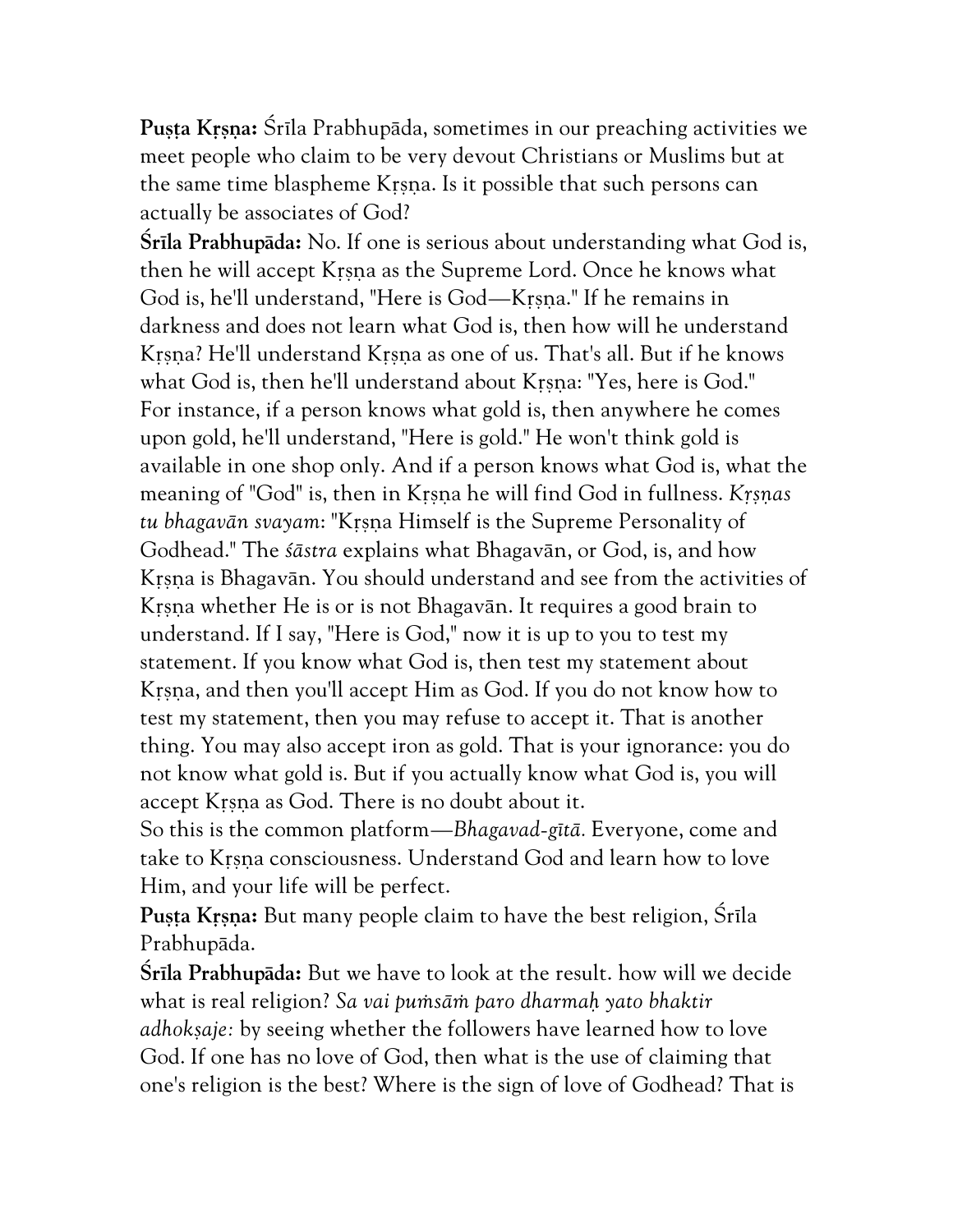to be seen. Everyone will say, "My understanding is the best." But there must be practical proof.

If someone claims to have the best religion, we ask, "Tell us how to love God. What is your process of loving God? If you do not know your relationship with God and others' relationship with God, then how can you love God?" That process of loving God is lacking. Nobody can give a clear conception of God. If you have no understanding of what God is, where is the question of love? Love is not mere fantasy or imagination. You cannot love air. You love a person, a beautiful person. If you merely say, "I love the air, I love the sky," what question is there of love? There must be a person. So who is that person we want to love? Unfortunately, most people have no personal conception of God. Nor can they describe the Lord's personal beauty, knowledge, strength —His fullness in the six personal opulences. There is no such description. They have some conception of God, but actually they do not know what

God is. But religion means you must know God and love Him. Love is something tangible. It is not merely fantasy or imagination. So we Krsna conscious people accept Krsna as God, and we are worshiping Krsna, and we are making progress.

Pusta Krsna: Recently a priest visited us and admitted that he didn't know what God looks like. He couldn't say anything about God, but he said he loved God.

Śrīla Prabhupāda: Then? What kind of love is it?

Pușta Krșņa: Nor did he say his people were very enthusiastic about coming to church. He said, "At best they come once a week." He said that's all that is necessary.

**Śrīla Prabhupāda:** Well, love does not mean that you come once a week to my house. Love means you come to my house every day, give me some present, and take something from me. Śrīla Rūpa Gosvāmī describes the symptoms of love in his

> *<u>Upadesāmrta</u>* [4] *dadäti pratigåhëäti guhyam äkhyäti påcchati bhuìkte bhojayate caiva ñaò-vidhaà préti-lakñaëam*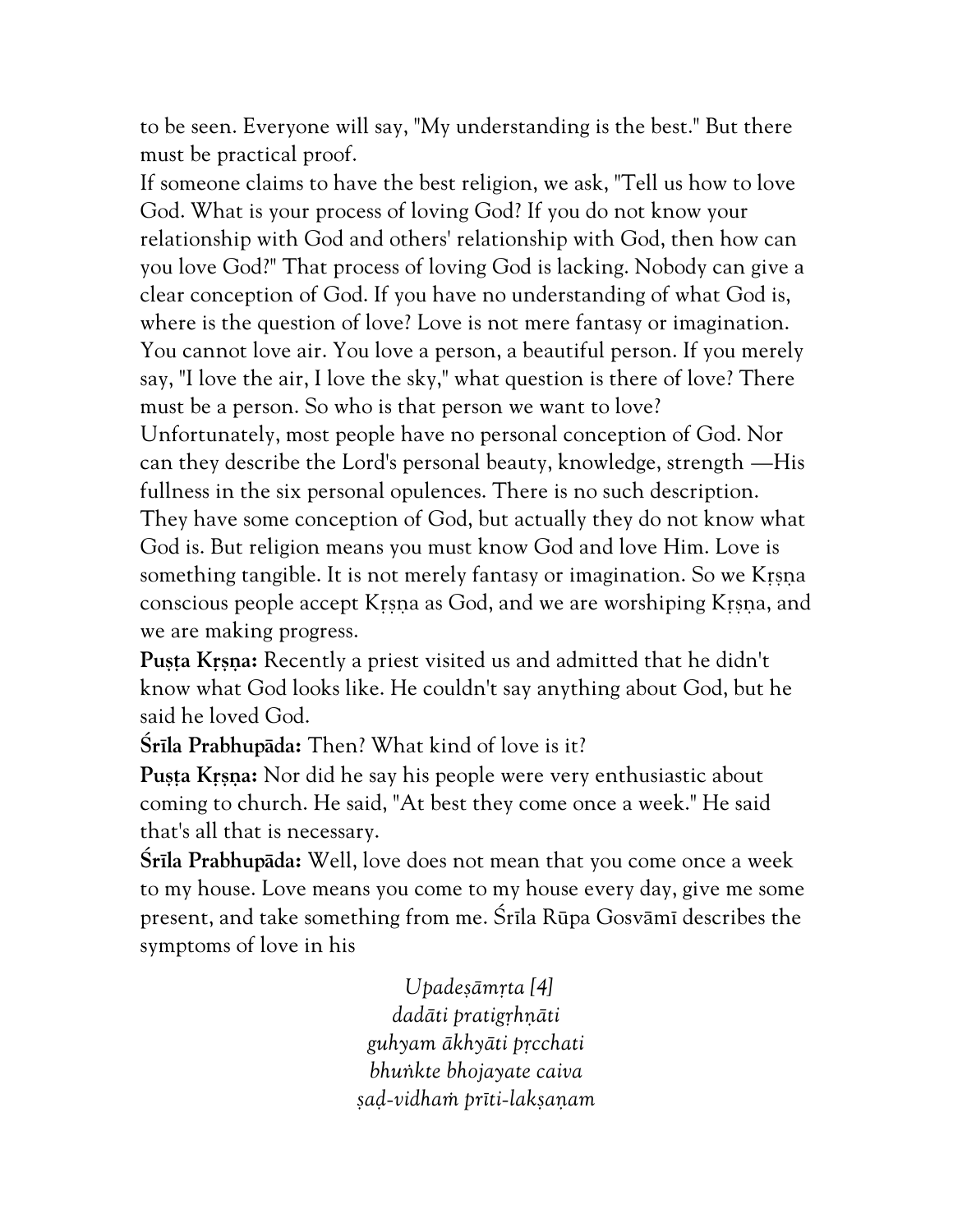If you love somebody, you must give him something, and you must accept something from him. You must disclose your mind to him, and he should disclose his mind to you. And you should give him some eatable, and whatever eatable thing he offers, you accept. These six kinds of exchange develop love.

But if you do not even know the person, then where is the question of love? Suppose you love some boy or some girl, then you will give some present, and he or she gives you some present—that develops love. You give something to eat, and whatever he or she gives you to eat, you eat. You disclose your mind: "My dear such-and-such, I love you. This is my ambition." And he or she makes some disclosure. These are the exchanges of love.

But if there is no person-to-person meeting, where is the question of love? If I claim to love somebody, but I visit his house only once a week and ask,"Please give me such-and-such," where is the exchange of love? Love means there is some exchange. If you love somebody but you have not given anything to that person or taken anything from him, where is the love?

The conclusion is, religion means to love God, and that means you must know who God is. There is no alternati You must know the person who is God. Then you can have loving exchanges with Him. That we are teaching. We are asking our disciples to rise early in the morning and offer *maìgala ärati*, then *bhoga ärati,* to the Lord in His form as the Deity in the temple. Are we such fools and rascals that we are wasting time worshiping a "doll"? Sometimes people think like that. But that is not a fact. When you enter the temple, you know definitely, "Here is Krsna. He is God, and we must love Him like this." That is the superexcellence of this Krsna consciousness movement. We do everything definitely, on the positive platform. Is that clear? Does anyone have any further question?

Pradyumna: Śrīla Prabhupāda, you're saying we must know God before we can love Him. So that means devotional service is preceded by knowledge.

**Çréla Prabhupäda:** Yes, that is the process given in the *Bhagavad-gétä.* There are eighteen chapters, and the whole eighteen chapters are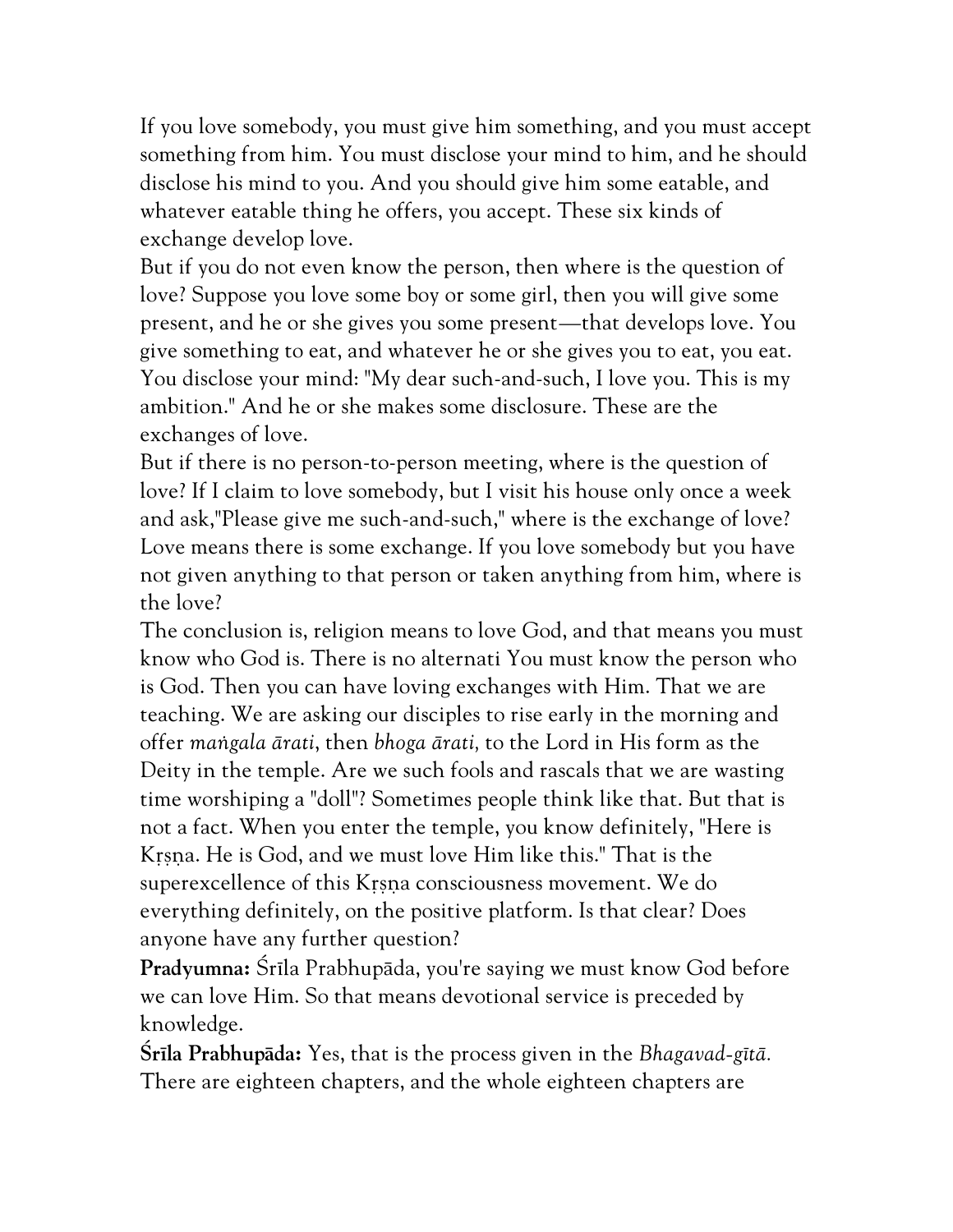education—how to know God. When Arjuna at last comes to complete awareness, he accepts, "Krsna, You are *param brahma*, the Supreme Personality of Godhead." Then Arjuna surrendered, as Krsna advised *sarva-dharmän parityajya* [Bg. 18.66]*.* But unless you know God, how will you surrender? If some third-class man comes and says, "Surrender to me," will you do that? "Why should I surrender to you?" You must know, "Now, here is God. I must surrender." Eighteen chapters describe God and how to know God, and then Krsna proposes, "Surrender unto Me." Then Arjuna does it: "Yes." So without knowing God, how can you surrender to Him? It is not possible.

So the *Bhagavad-gétä* is the science of how to know God. The preliminary science. If you want to know more, then read *Çrémad-Bhägavatam.* And if you are in intense love with God, read *Caitanyacaritāmrta*—how your love for God can be still more intensified. That is *Caitanya-caritämåta.* So *Bhagavad-gétä* is the preliminary book: to understand God and surrender. And from the surrendering point, further progress—that is *Çrémad-Bhägavatam.* And when the love is intense, to make it more intensified—that is Caitanya-caritāmrta. Caitanya Mahäprabhu was mad after God. He cried, *çünyäyitam jagat*  sarvam govinda virahena me: "I find everything vacant without Krsna." That is the supreme ecstasy.

So these things cannot happen without love. If you love somebody and he's not there, you find everything vacant. So Śrī Caitanya Mahāprabhu felt this way about Krsna—lover and beloved. *Śūnyāyitam jagat sarvam govinda viraheëa me:* "I see everything vacant without Govinda." That is the supreme stage of love. Is that clear or not?

**Pradyumna:** There's just one more thing, Śrīla Prabhupāda. What's the minimum knowledge one must have to . . .

**Śrīla Prabhupāda:** God is great. That's all. God is great. Krsna proved that He's great. Therefore He's God. Everyone says, "God is great." *Allahu-akbar*, the Muslims say: "God is great." And Hindus say, *param brahma*: "You are the Supreme Spirit." So God is great. And when Krsna was present, He proved that He is all-great. Therefore He's God. If you accept that God is great, and if you find somebody who is great in everything, then He is God. How can you deny it? You can see how great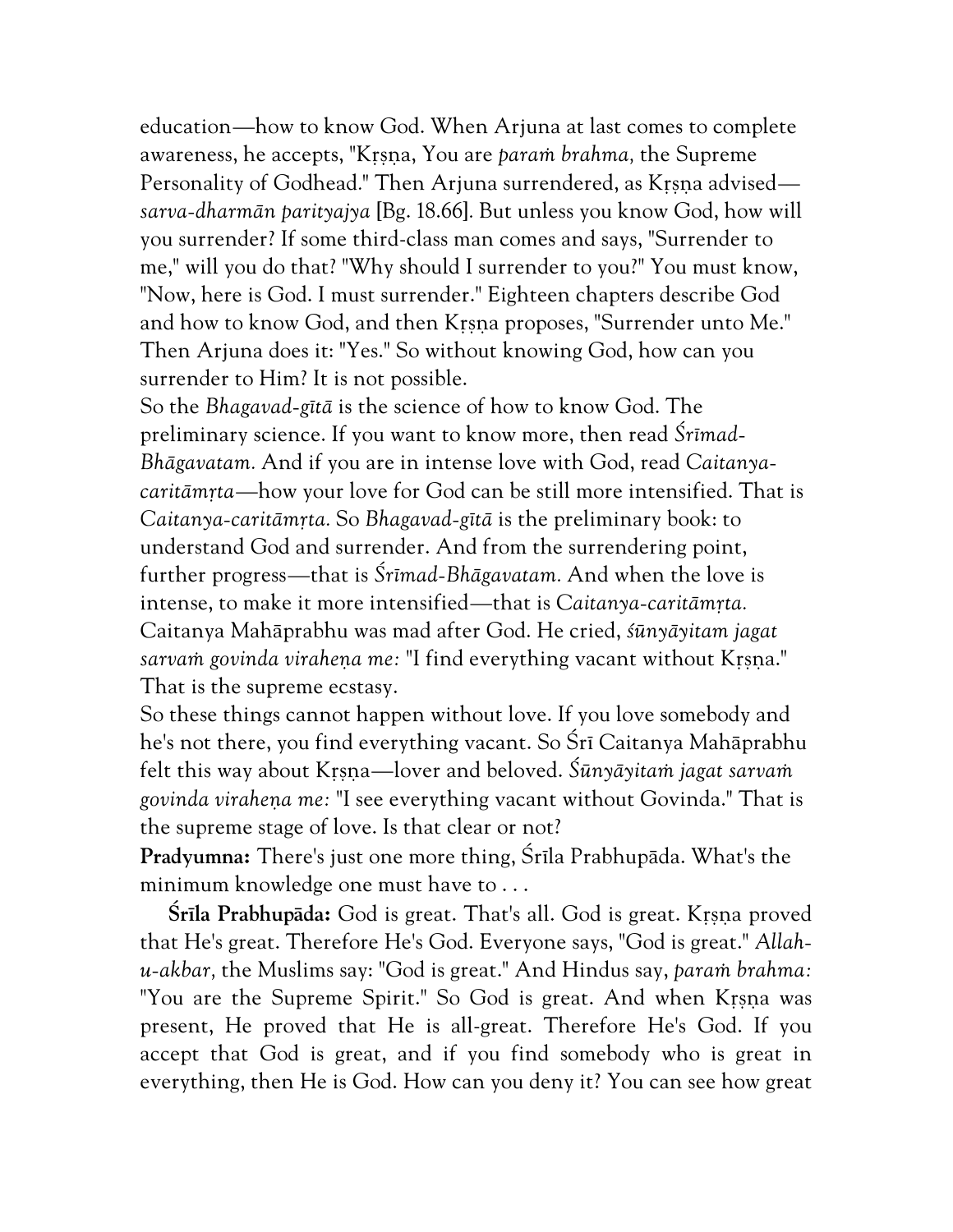Krsna is simply by considering His *Bhagavad-gītā*. Five thousand years have passed since Kåñëa spoke *Bhagavad-gétä*, and still it is accepted as the greatest book of knowledge all over the world. Even people from other religions who are really learned accept it. That is proof of the greatness of Krsna—this knowledge. Who can give such knowledge? That is the proof that He is God. Krsna has all opulences in full, including knowledge. Other than here in Krsna's words, where is such knowledge throughout the whole world? Every line is sublime knowledge. If you study *Bhagavad-gétä* scrutinizingly, you'll understand that Krsna is the Supreme Lord.

#### **THE WAY TO PEACE**

**Pusta Krsna:** Next question, Śrīla Prabhupāda. "Do you envision a different role for the Vedic culture in the Western countries, where the influence of other great religions has been felt for centuries?" **Çréla Prabhupäda:** No. There is no "different role." God is one. God cannot be two. As Kåñëa states in the *Bhagavad-gétä* [7.7]*, mattaù parataraà nänyat kiïcid asti dhanaïjaya:* "There is no authority superior to Me." That is God. Now people have to understand that Krsna is God. There is no "different role" for the Vedic culture. The role is the same worldwide. Five thousand years ago, Krsna said, "I am the supreme authority. There is no authority superior to Me." He is still so. Therefore we are simply attempting to introduce Krsna.

Previously nobody attempted to introduce the supreme authority, Krsna, all over the world. We are just trying to introduce Krsna, following the orders of Srī Caitanya Mahāprabhu, who appeared five hundred years ago. He is Krsna, and He wanted this Krsna consciousness to be spread all over the world:

> *påthivéte äche yata nagarädi-gräma sarvatra pracära haibe mora näma*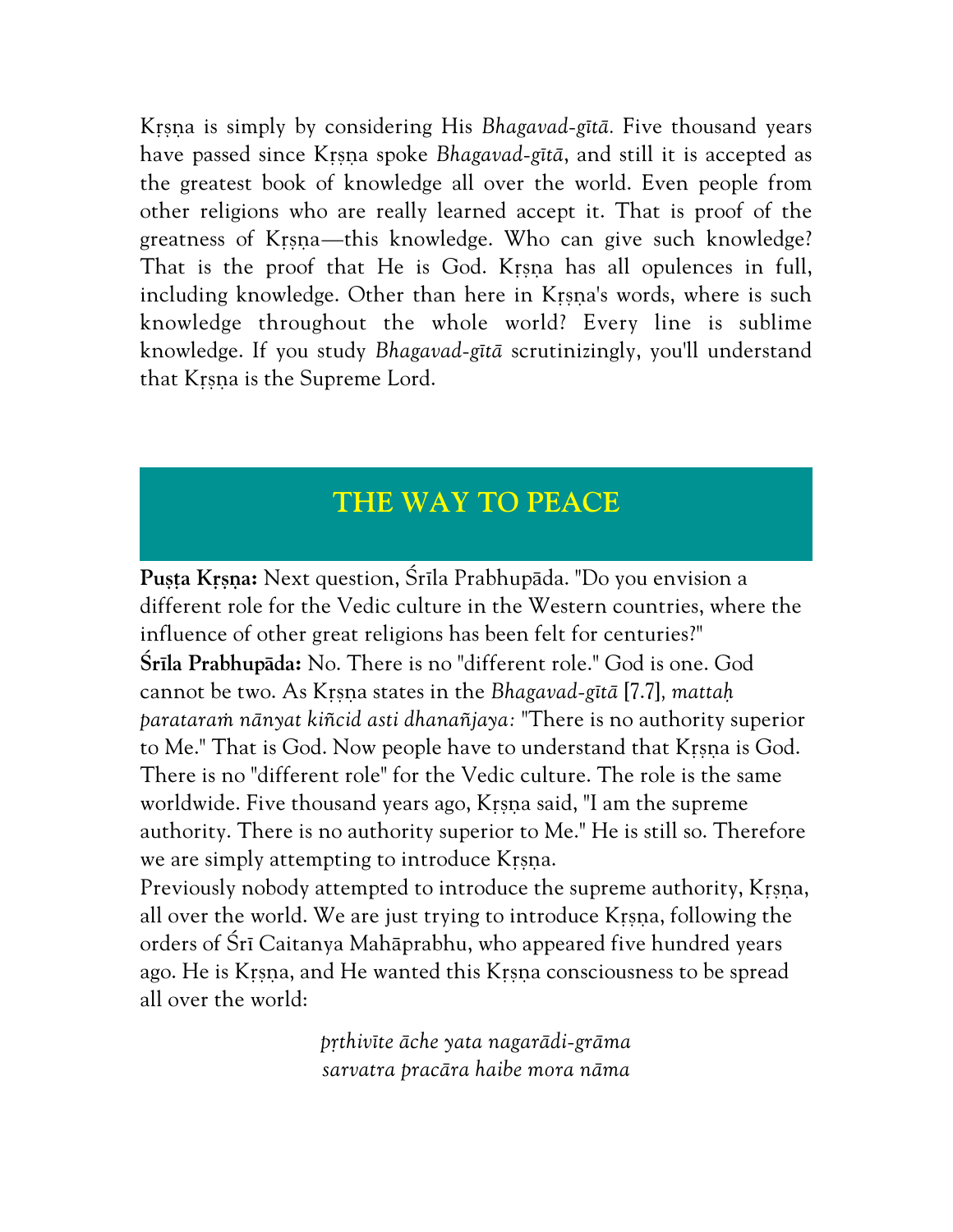"In every town and village throughout the world," said Lord Caitanya, "the chanting of My holy name will be heard." Krsna is not just for India. He is for everyone, because He is God. In *Bhagavad-gétä* He affirms, *ahaà béja-pradaù pitä:* "I am the seed-giving father of all living entities"—not just the living entities in the human society, but also all other living entities, like the aquatics, the insects, the plants, the birds, and the beasts.

Everything is there in the Vedic culture, but this culture of Krsna consciousness, which is summarized in *Bhagavad-gétä As It Is,* had not been preached properly. Everyone had interpreted *Bhagavad-gétä* in his own way, to satisfy his own whims. We are just trying for the first time to present *Bhagavad-gétä* as it is, and it is becoming effective. So this is not a "different role" for the Vedic culture. It is the actual role. Nobody had tried for it; therefore Krsna had been unknown in the Western countries. But even though we have been attempting to introduce Him for only a few years, still, because it is reality, Krsna consciousness is being accepted. So it is not a new role for the Vedic culture. The role is already there—to preach Krsna consciousness.

That is Caitanya Mahäprabhu's vision. He says especially to people born in India,

#### *bhärata-bhümite manuñya-janma haila yära janma särthaka kari' kara para-upakära* [Cc. *Ädi 9.41*]

"Anyone who has taken his birth as a human being in India, Bhāratavarsa, should make his life successful and work for the upliftment of the whole world." Indians are meant for this business—for the upliftment of the whole world—because all over the world people are unaware of Krsna. So anyone who is born in India should attempt to broadcast the message of *Bhagavad-gītā* and Krsna. That is the order of Caitanya Mahäprabhu.

This is not a new role for the Vedic culture. The role is already there. Five hundred years ago, Caitanya Mahäprabhu spoke of it. But all the various swamis and yogis who came here—they never introduced Krsna as the Supreme Personality of Godhead. Now it is being done, and people are accepting, naturally. This is the Krsna consciousness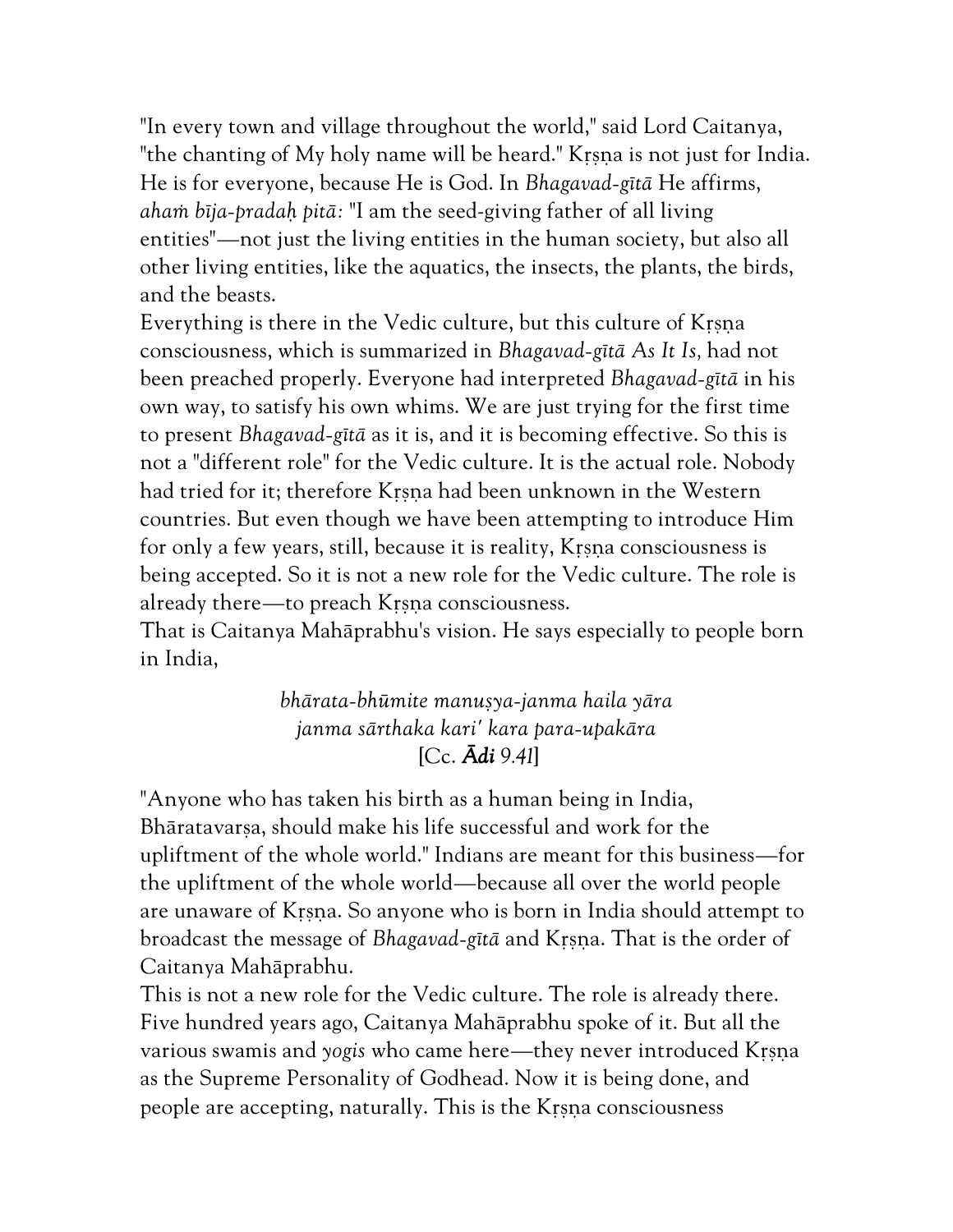movement.

So if everyone joins—either Indian or non-Indian—in this movement, there will be one religion and there will be peace. Peace will prevail. This is the only way.

> *bhoktäraà yajïa-tapasäà sarva-loka-maheçvaram suhådaà sarva-bhütänäà jïätvä mäà çäntim åcchati [Bg. 5.29*]

"A person in full consciousness of Me, knowing Me to be the ultimate beneficiary of all sacrifices and austerities, the Supreme Lord of all planets and demigods, and the benefactor and well-wisher of all living entities, attains peace from the pangs of material miseries." This is the way to attain *sānti*, peace. Understand Krsna—that He is the supreme enjoyer, the supreme proprietor, and the supreme friend of everyone. "Accept Krsna as your friend. You'll be happy." This is the message of Krsna consciousness.

## **RETURN TO REAL LIFE**

Pusta Krsna: Śrīla Prabhupāda, the final question is: "What is your view regarding proselytizing or preaching?"

**Śrīla Prabhupāda:** We are simply attempting to bring people to the real understanding. Krsna says, *mamaivāmso jīva-bhūtaḥ: [15.7] all living* entities are part and parcel of Me. He says, *sarva-yonisu kaunteya* [Bg.] 14.4] ... *aham bija-pradah:* "Of all forms of life, I am the seed-giving father." In other words, the natural position is that every living entity animals, plants, and human beings, including Indians, Americans, Czechs—everyone is part and parcel of Krsna.

So our Krsna consciousness movement is not a process of trying to convince people of some speculative idea. This movement is actually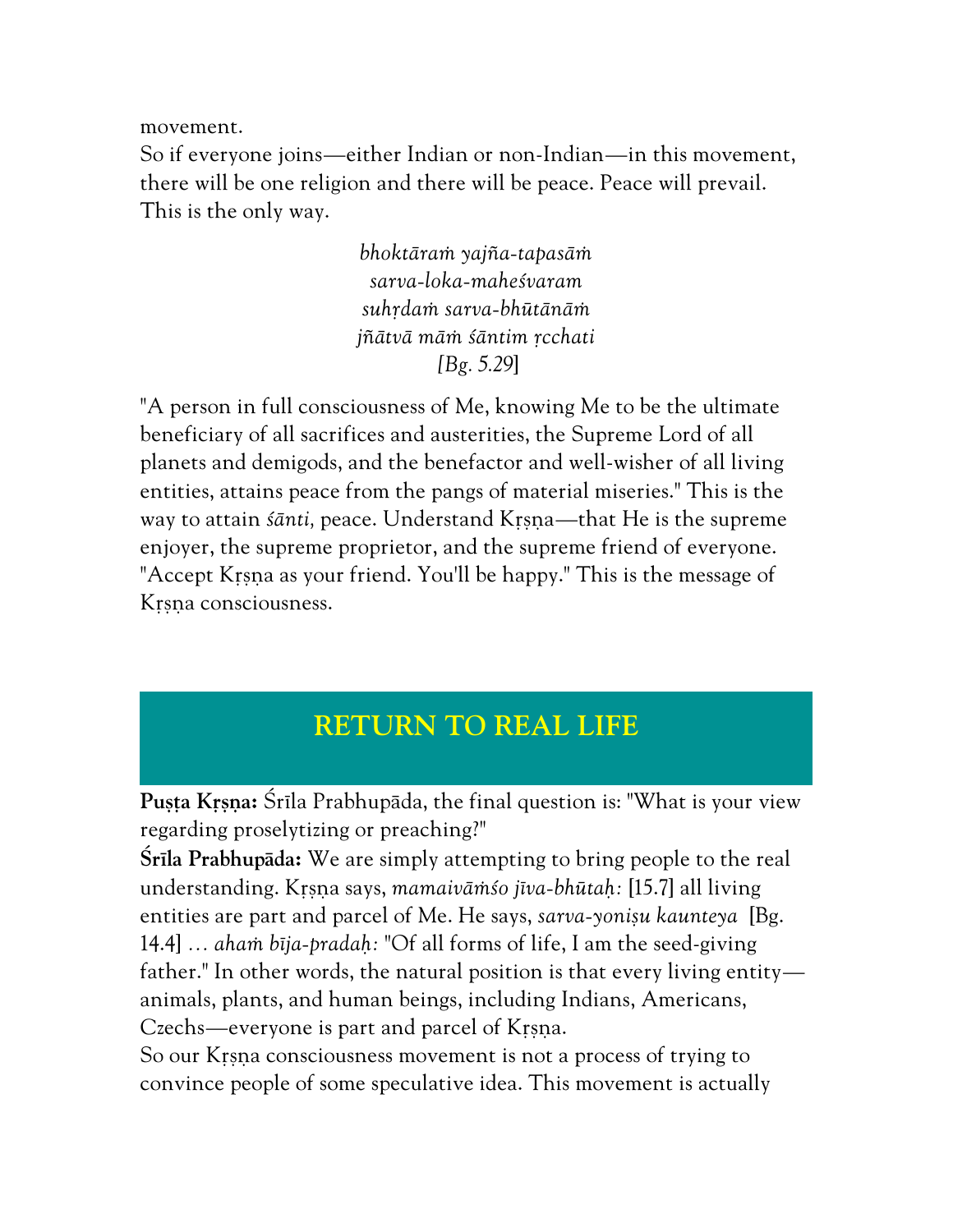bringing people to their real position—that they're all part and parcel of Krsna. It is not artificial proselytizing: "You are Christian; now become a Hindu." It is not like that. This movement is actually bringing people back to their natural position—part and parcel of God.

The effects of artificial proselytizing will not stand. But when one comes to the real understanding of his position, then that will continue. This Krsna consciousness movement is that real understanding—bringing everyone back to his original position. At the present moment everyone is in a diseased condition: people are thinking they are something other than servants of Krsna. Now this movement is trying to bring everyone to the position of recognizing that they are eternal servants of Krsna. This movement is not some kind of rubber-stamp proselytizing—"You were Christian; now you are Hindu." After all, if one does not know what his position is, what benefit will he derive by simply being stamped "Hindu"?

Pușța Krșņa: No benefit. He'll still be in ignorance of his real, spiritual identity.

**Śrīla Prabhupāda:** If you keep someone on the ignorant platform, then what is the benefit of making a Christian or a Muslim into a Hindu? No, artificially changing someone into a Hindu will not help. One must know the philosophy of life. One must know what God is. One must learn how to love God. That is real life.

> <span id="page-58-0"></span><sup>i</sup>śruti-smṛti-purāṇādipaïcarätra-vidhià vinä aikāntikī harer bhaktir utpätäyaiva kalpate

"Devotional service of the Lord that ignores the authorized Vedic literatures like the Upanișads, Purāņas and Nārada-pañcarātra is simply an unnecessary disturbance in society." Bhakti-rasāmŗta-sindhu 1.2.101